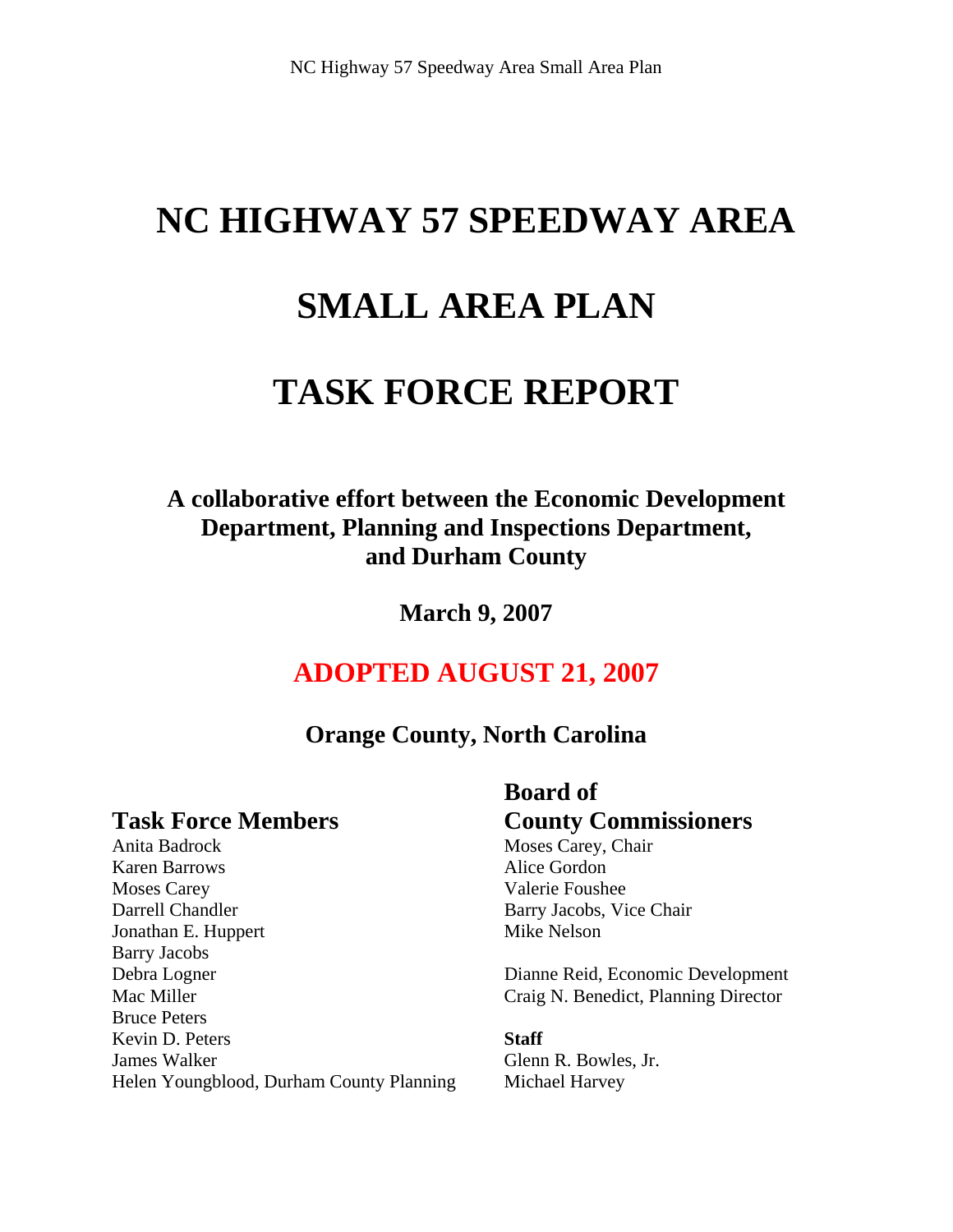#### **EXECUTIVE SUMMARY**

Orange County is revising its Comprehensive Plan. Simultaneous with this planning effort is a parallel effort to identify opportunities in the rural portion of Orange County to encourage economic development in appropriate settings. The NC Highway 57 Speedway Area was selected as such an opportunity because of the several businesses in the area and their nonconforming status, the protected watershed within which they are located, the County's desire to encourage compatible non-residential development while, at the same time, protecting the existing rural character of the area.

The NC 57 corridor area proposed for this Small Area Plan contains approximately 38 parcels encompassing approximately 930 acres of land area. NC Highway 57 bisects the Study Area diagonally from southwest to northeast and the Person County line. Mile Branch Road, Bacon Road, and Bunny Road intersect with the NC Highway 57 north to south along the corridor. (Please refer to **Figure 1. Study Area Map** on page 3.)

The Small Area Plan development included the following: an inventory and assessment phase, an identification of issues and concerns, public feedback through a number of scheduled meetings, and the drafting of the Plan for public review and implementation. To accomplish these tasks the BOCC appointed a twelve member Task Force made up of residential property owners, commercial property owners, at-large county residents, Durham and Person County representatives, and two BOCC members.

The Plan analyzed existing conditions and made recommendations regarding acceptable development trends and land uses within the area, the need for additional community services and transportation issues and concerns, and issues surrounding existing non-conforming, nonresidential land uses and their effect on existing and future land use development patterns within the area. Special attention was given to ongoing traffic and access management concerns identified by local residents as a major problem within the area, concerns over water quality and quantity, noise and noxious odors, and an appropriate level of residential and non-residential development to preserve the existing quality of life.

 The Task Force developed its own charge. The charge can be found in Table 1 on pages 8 and 9. The different topics listed in the charge form the basis for the study goal statements and policies found on pages 25 through 41. Specific Conditions of approval for the Speedway and the go-kart facility found on pages 32 and 33 and 36 and 37 came directly from the Task Force charge, with the exception of lighting, signage and impervious cover concerns. The proposed quarry Special Conditions on pages 33 to 36 came from the Task Force charge, the existing Durham County SUP, and the conditions developed for another quarry in Orange County.

During the course of the planning efforts, it was discovered that NCDENR air quality permits for a cement plant and an asphalt plant and a mining permit for the quarry were issues, modified and/or renewed several times since 1994 without Orange County certification of zoning compliance. Any new modification or renewal shall have such certification before NCDENR approval.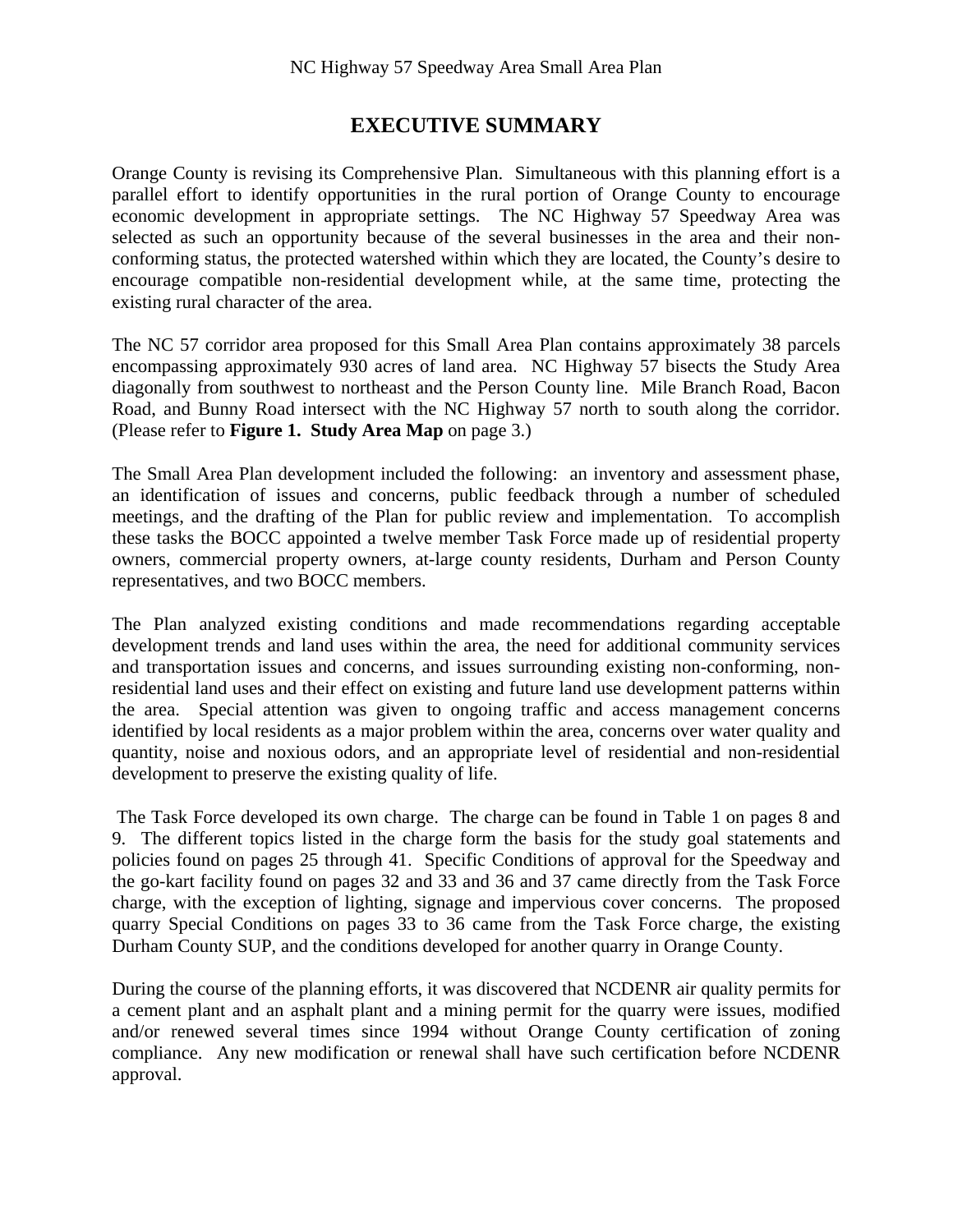The Task Force would allow expansion of the non-conforming, non-residential properties to enlarge perimeter buffering, but not to expand the principle activities. Further, the Task Force is suggesting that a Rural Economic Development Area (REDA) be created to facilitate a process to bring such non-conforming activities into compliance. The traditional rezoning and special use permit processes were not felt to afford the community sufficient protection and assurances of maintaining a rural life style and character. The proposed REDA district is found in Figure 4 on page 39, the REDA process on page 42, and the proposed ordinance on page 47.

The four planning Principles contained within the report include:

- 1. Preservation and protection of the rural character and nature of the area,
- 2. Minimization of negative impacts to natural systems/environmentally sensitive areas,
- 3. Restrict growth and development so that it complements the rural character and lifestyles, and
- 4. Maintenance of present service levels for existing infrastructure.

To implement these Principles the following Goals are put forward:

- 1. The Study Area is located in a rural portion of the County where local residents have chosen to reside in an effort to escape the congestion and hectic pace of urban areas. Any additional development within the area shall augment or enhance, rather than detract from, the rural character and nature of the area.
- 2. The Study Area represents a 'gateway' into the County that establishes an entry corridor where travelers form opinions as to the quality of life within the area as a whole. To that end, steps should be taken to address design elements within the Study Area to aesthetically enhance this entranceway into Orange County.
- 3. The lack of reliable, consistent potable water supplies and poor soil conditions for septic drain fields limit development opportunities within the Study Area. Future development proposals should not adversely impact existing groundwater supplies and should be reviewed and approved with this factor in mind.
- 4. Stormwater runoff shall be maintained on site in conformity with existing standards and policies regardless of the age or approval date of the project.
- 5. Air quality issues shall be an intricate part of any future permit reviewed within the Study Area.
- 6. Existing non-residential, non-conforming land uses should be made into conforming uses of property through amendments to the Zoning Ordinance and Comprehensive Plan and should then be brought into compliance with existing, or proposed, development criteria to address off-site impacts.
- 7. With respect to the quarry operation, the land use is already considered to be a conforming use of property, as per Section 11.6 of the Zoning Ordinance. The Task Force believes that the County should take appropriate action to address the off-site impacts of the quarry while limiting the potential for operational expansion beyond what is described in the existing end use plan. Further, the end use plan for the stone quarry calls for a 100-acre reservoir and outdoor recreational activities on both the Durham and Orange County portions of the property. The time horizon for the development of such a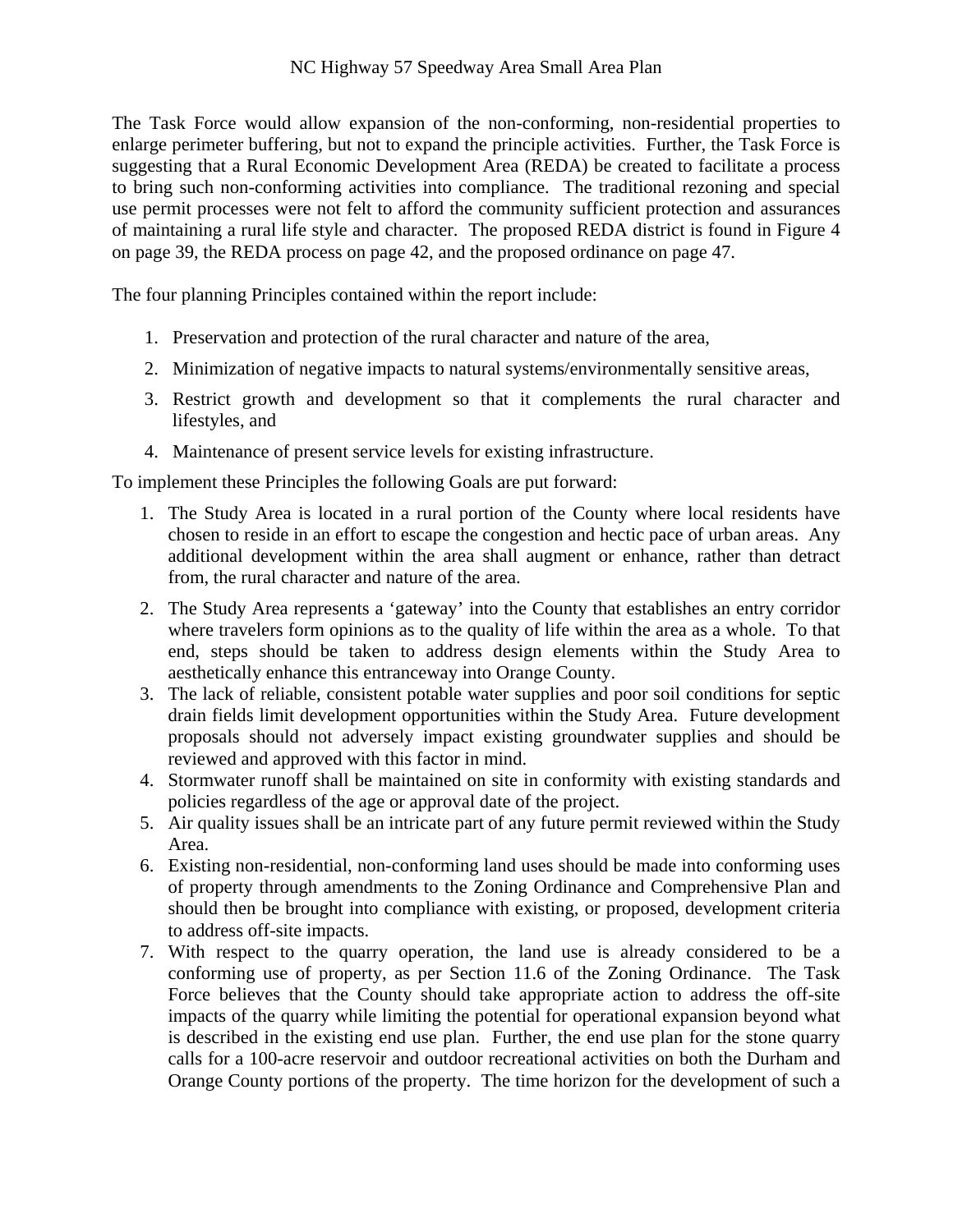public asset is twenty to fifty years off, depending on aggregate rock market conditions. The creation of additional parkland within the Study Area shall be encouraged.

- 8. Each existing non-residential land use should be held to specific development/redevelopment criteria if they choose to take advantage of the sanctioned approval process for becoming conforming land uses. Any improvements to the existing raceway facilities or the stone quarry site should take the existing community character and form into consideration.
- 9. Infrastructure management is an important component to allowing for additional development within the Study Area. No new development should be allowed that negatively impacts existing infrastructure (i.e. groundwater, traffic generation, etc) unless an appropriate and viable solution has been approved by the County to mitigate these conditions.

Policies and Action Statements are set forth to implement these Goals.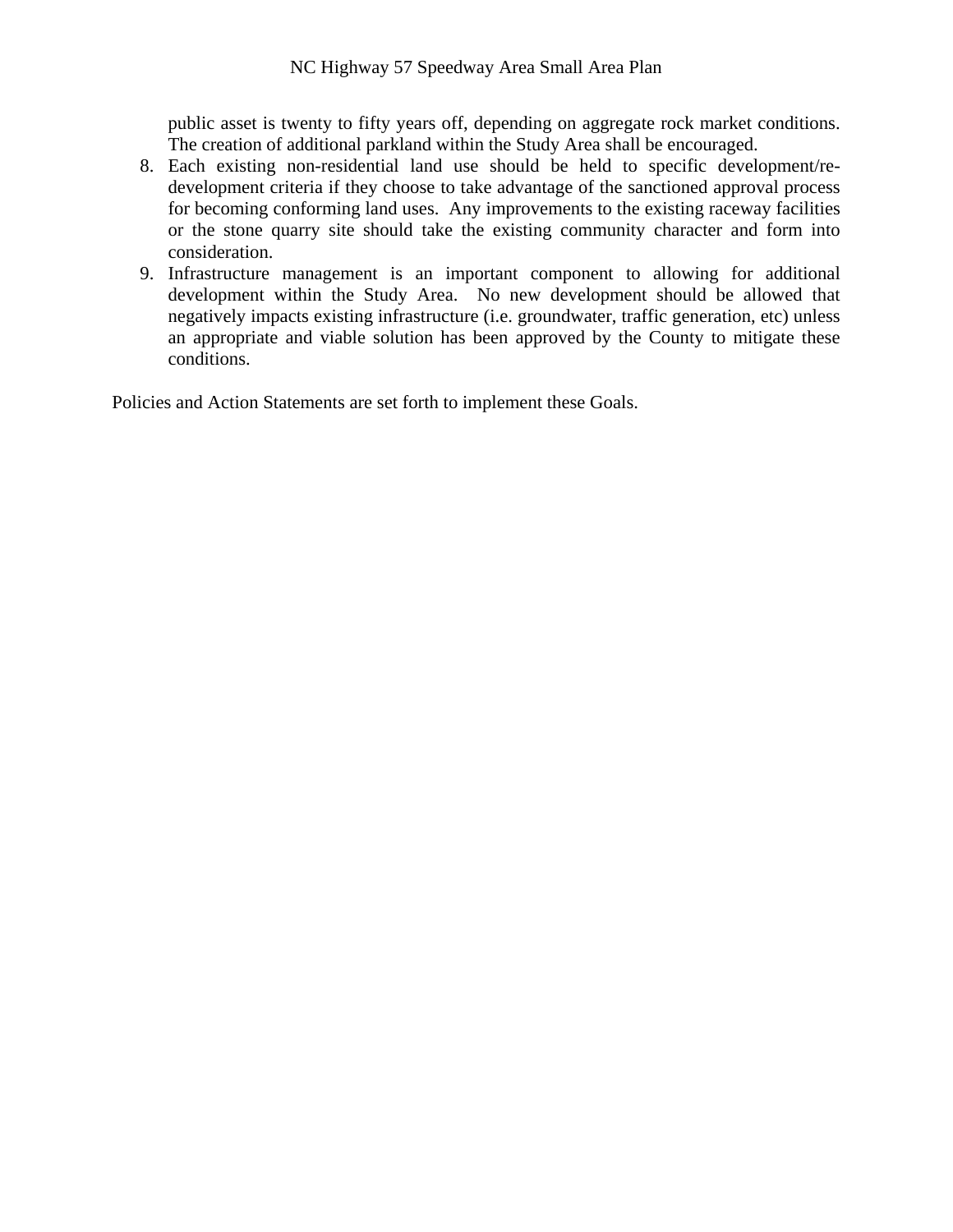### **TABLE OF CONTENTS**

|      | <b>SECTION</b> |                                                   |                         | Page         |  |
|------|----------------|---------------------------------------------------|-------------------------|--------------|--|
| I.   |                | <b>INTRODUCTION</b>                               |                         | $\mathbf{1}$ |  |
|      | A.             | PROJECT BACKGROUND                                | $\mathbf 1$             |              |  |
|      | <b>B.</b>      | <b>STUDY AREA</b>                                 | $\overline{2}$          |              |  |
|      | $C_{\bullet}$  | <sup>1</sup> PLANNING PROCESS                     | $\overline{\mathbf{4}}$ |              |  |
|      | D.             | <b>SCOPE OF THE PLAN</b>                          | 5                       |              |  |
|      | E.             | SMALL AREA PLAN TASK FORCE CHARGE                 | 6                       |              |  |
| II.  |                | <b>RELEVANT PLANS AND ORDINANCES</b>              |                         | 9            |  |
|      | A.             | 1981 ORANGE COUNTY LAND USE PLAN/ LAND            |                         |              |  |
|      |                | <b>USE ELEMENT (LUE)</b>                          | 9                       |              |  |
|      | <b>B.</b>      | <b>ZONING ORDINANCE</b>                           | 9                       |              |  |
|      | $\mathbf{C}$ . | <b>SUBDIVISION REGULATIONS</b>                    | 10                      |              |  |
| III. |                | <b>BACKGROUND INFORMATION - STUDY AREA ISSUES</b> |                         |              |  |
|      | A.             | <b>ENVIRONMENTAL</b>                              | 12                      |              |  |
|      | <b>B.</b>      | <b>EXISTING LAND USE</b>                          | 14                      |              |  |
|      | $C_{\bullet}$  | <b>INFRASTRUCTURE (WATER/SEWER SERVICE)</b>       | 15                      |              |  |
|      | D.             | <b>HISTORIC AND CULTURAL</b>                      | 18                      |              |  |
|      | Е.             | <b>ECONOMIC DEVELOPMENT</b>                       | 19                      |              |  |
|      | F.             | <b>HOUSING</b>                                    | 19                      |              |  |
|      | G.             | RECREATION, PARKS, AND OPEN SPACE                 | 19                      |              |  |
|      | H.             | <b>COMMUNITY CHARACTER AND FORM</b>               | 20                      |              |  |
| IV.  |                | <b>MAJOR ISSUES AND TASK FORCE</b>                |                         |              |  |
|      |                | <b>RECOMMENDATIONS</b>                            |                         | 21           |  |
|      | <b>A.</b>      | <b>LAND USE</b>                                   | 21                      |              |  |
|      | <b>B.</b>      | <b>LAND USE PLAN AMENDMENTS</b>                   | 21                      |              |  |
|      | C.             | <b>LAND USE PLAN MAP AMENDMENTS</b>               | 21                      |              |  |
|      | D.             | ZONING/ECONOMIC DEVELOPMENT TEXT AMENDMENTS       | 22                      |              |  |
|      | E.             | <b>ZONING MAP AMENDMENTS</b>                      | 22                      |              |  |
|      | F.             | <b>RECOMMENDATIONS</b>                            | 22                      |              |  |
|      | G.             | <b>COMMUNITY CHARACTER AND FORM</b>               | 23                      |              |  |
|      | H.             | <b>PROTECTION OF THE LOCAL ENVIRONMENT -</b>      |                         |              |  |
|      |                | <b>GROUNDWATER</b>                                | 25                      |              |  |
|      | I.             | <b>PROTECTION OF THE LOCAL ENVIRONMENT -</b>      |                         |              |  |
|      |                | <b>STORMWATER RUNOFF</b>                          | 26                      |              |  |
|      | J.             | PROTECTION OF THE LOCAL ENVIRONMENT -             |                         |              |  |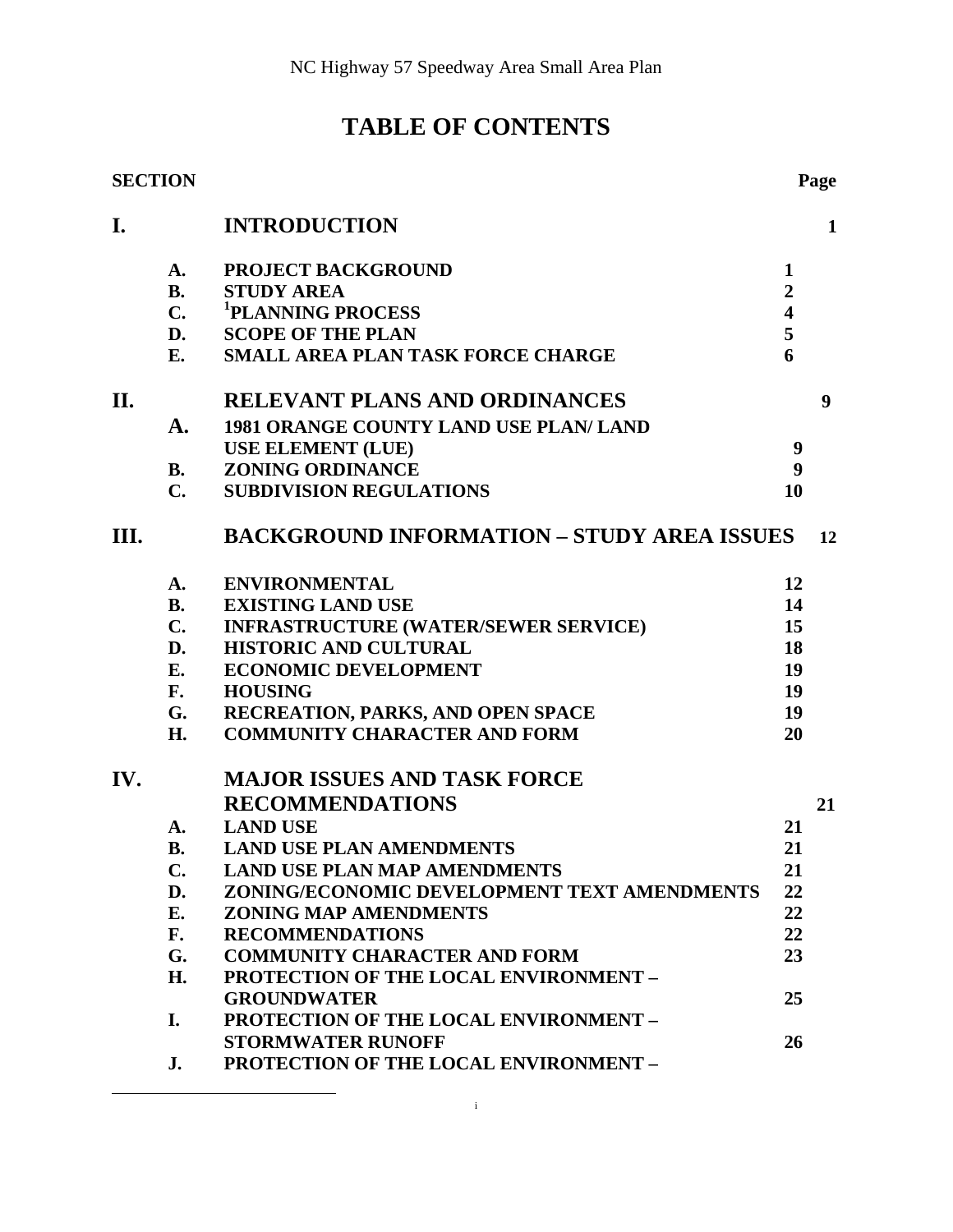|      |                | <b>AIR QUALITY</b>                                     | 26 |    |
|------|----------------|--------------------------------------------------------|----|----|
|      | Κ.             | <b>EXISTING NON-RESIDENTIAL LAND USES - RACETRACKS</b> | 27 |    |
|      | L.             | <b>EXISTING NON-RESIDENTIAL LAND USES - QUARRY</b>     | 28 |    |
|      | <b>M.</b>      | <b>EXISTING LAND USES -LAND USE DEVELOPMENT</b>        |    |    |
|      |                | <b>CRITERIA -NONRESIDENTIAL LAND USES</b>              | 29 |    |
|      | N.             | <b>LAND USE DEVELOPMENT CRITERIA</b>                   | 36 |    |
|      | <b>O.</b>      | <b>INFRASTRUCTURE MANAGEMENT</b>                       | 37 |    |
| V.   |                | <b>REDA – REVIEW OF PROPOSED</b>                       |    |    |
|      |                | <b>NEW DEVELOPMENT REVIEW PROCESS</b>                  |    | 41 |
|      | A.             | <b>PROPOSED PROCESS</b>                                | 41 |    |
|      | <b>B.</b>      | <b>CONDITIONAL USES - BACKGROUND</b>                   | 42 |    |
|      | $\mathbf{C}$ . | RURAL ECONOMIC DEVELOPMENT AREA (REDA)                 | 42 |    |
|      | D.             | <b>CONDITIONAL USE REVIEW CRITERIA</b>                 | 43 |    |
|      | Е.             | <b>REVIEW PROCEDURE</b>                                | 43 |    |
| VI.  |                | <b>INTERGOVERNMENTAL COORDINATION</b>                  |    | 45 |
| VII. |                | <b>APPENDIX</b>                                        |    | 46 |

### **LIST OF TABLES AND FIGURES**

| <b>Table</b><br>2<br>3     | Issues, Concerns, and Identified Opportunities and Constraints<br><b>Study Area Land Use Summary</b><br><b>Impact Area Well Inventory</b> | Page<br>6<br>14<br>18 |
|----------------------------|-------------------------------------------------------------------------------------------------------------------------------------------|-----------------------|
| <b>Figure</b>              | Study Area Map                                                                                                                            |                       |
| 2<br>3<br>$\boldsymbol{4}$ | Soil Septic Limitations<br><b>Quarry Impact Area</b><br>NC Highway 57 Speedway Area <sup>1</sup> Small Area Plan                          | 13<br>17<br>40        |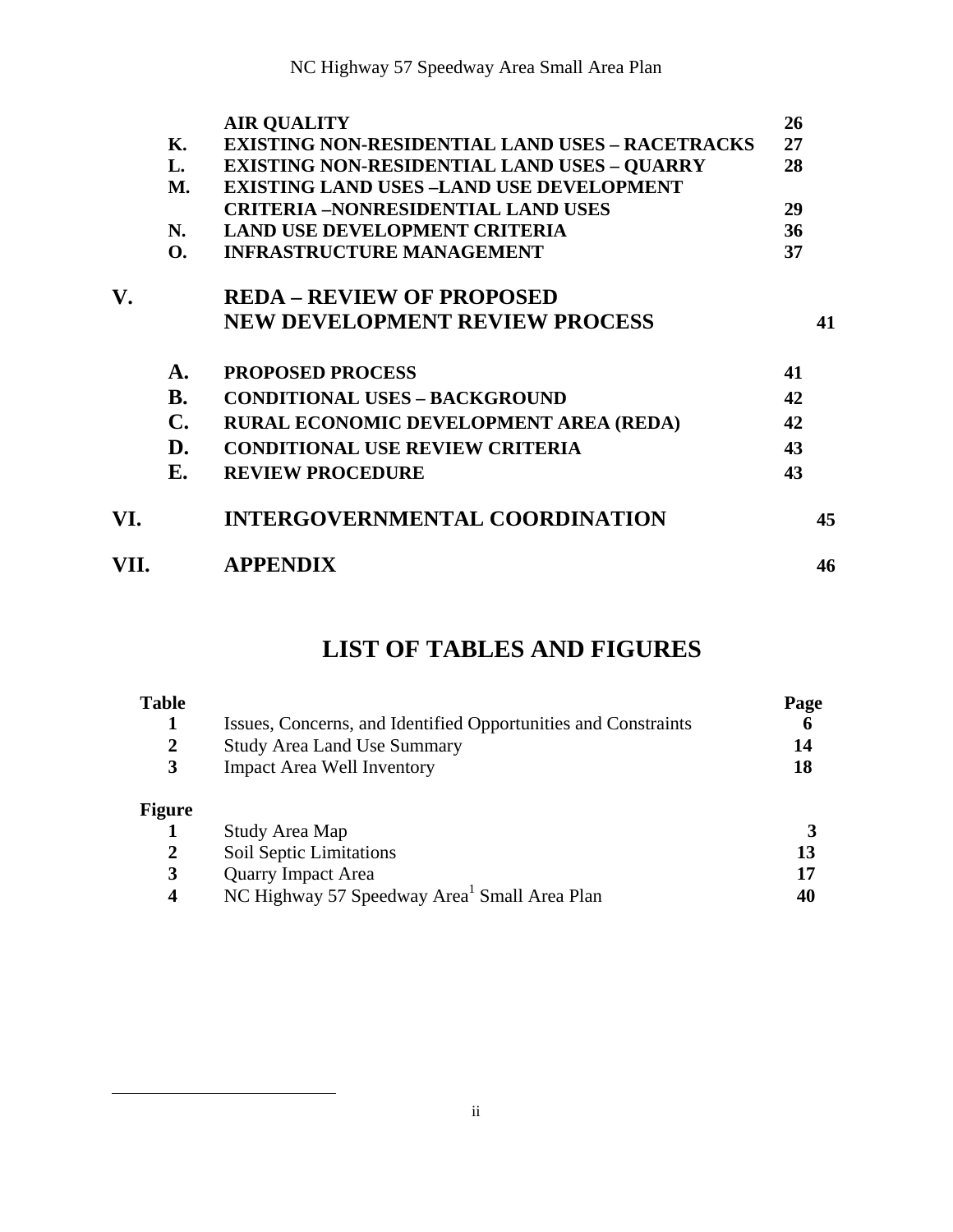### **SECTION I.****INTRODUCTION**

#### **A. PROJECT BACKGROUND**

In March 2006, the Orange County Board of Commissioners (BOCC) began to review the need for re-starting the process for updating the Orange County Land Use Element of the Comprehensive Plan. By October 2006, the BOCC adopted a new process for updating the Comprehensive Plan, which included updating all of the Plan's elements, rather than focusing on the Land Use Element. This process is scheduled to extend through August 2008.

As the process was revamped at the Planning Board level, a major focus of initial discussion among staff and elected officials was the initiation of several small area plans that would outline and detail specific initiatives focusing on development constraints and opportunities within defined areas of the County for inclusion within the Land Use Element of the Comprehensive Plan.

As this discussion began, Planning Department staff identified several small area planning initiatives as being essential for completion, and for eventual inclusion within the revised and updated Land Use Element of the Comprehensive Plan. One area identified as being essential for study was along NC Highway 57 near the Person and Durham county lines, specifically focusing on the impacts of existing non-residential developments within the area and identifying acceptable levels of future development of residential and non-residential uses.

At the same time this discussion was occurring, commercial property owners within the area expressed concern over the nonconforming designation and status of their property and the impact such a designation might have on their ability to continue to utilize their property. Several businesses in the area are considered to be legally non-conforming because they were in operation before County zoning jurisdiction was established in Little River Township.

Staff determined that the development of a NC Highway 57 Speedway Area Small Area Plan, hereafter referred to as the Small Area Plan, represented the most appropriate course of action to begin addressing local residents and property owners' concerns over existing, and future, development trends within the area. The need to complete a comprehensive study of the area was based on several factors, including the following:

- 1. The existence of several non-residential, non-conforming, land uses , specifically: Orange County Speedway (herein referred to as the Speedway), a go-kart track, a cement plant, and a rock quarry that was located within both Orange and Durham Counties,
- 2. The majority of vacant property within the area is located within identified protected watersheds thereby limiting their overall development potential ,
- 3. The County's desire to study the feasibility of encouraging additional non-residential development in designated rural areas of the County as a whole, and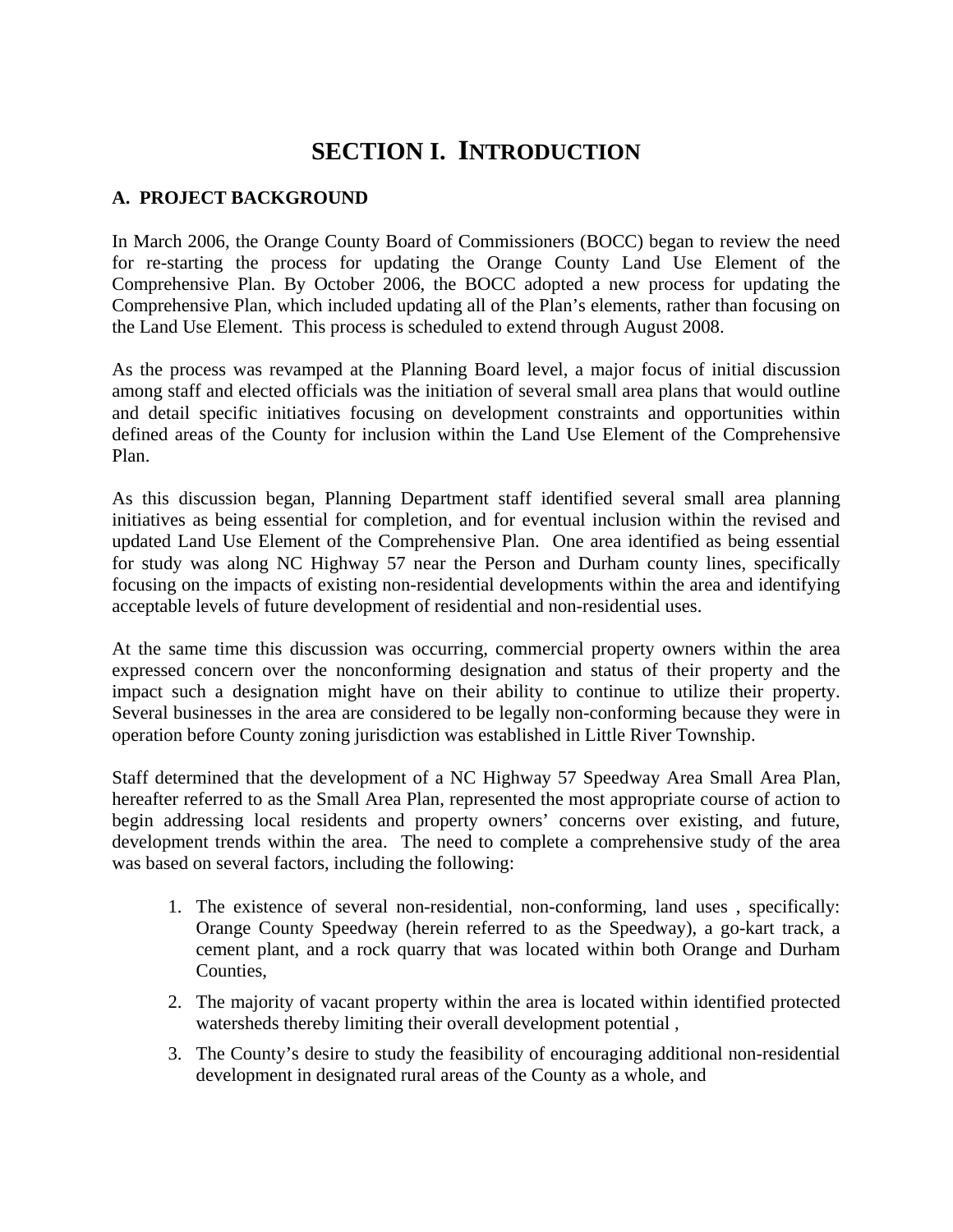4. The County's desire to protect existing development patterns within the area while still allowing for reasonable use of property.

On June 27, 2006 the BOCC authorized the Planning and Economic Development staff to begin the process of developing a Small Area Plan for the NC 57 area bordering the Person and Durham County lines, in and around the Speedway property including parcels with an existing go-cart track, a former asphalt plant, a cement plant, and an existing bedrock quarry.

#### **B. STUDY AREA**

The NC 57 corridor area proposed for this study, hereafter called the Study Area, contains approximately 38 parcels encompassing approximately 930 acres. NC Highway 57 bisects the Study Area diagonally from southwest to northeast. The Person County line is the northern boundary and the Durham County line is the eastern boundary. Mile Branch Road, Bacon Road, and Bunny Road intersect with NC Highway 57 north to south along the corridor.

The Study Area is located within Little River Township, which came under Orange County zoning jurisdiction in 1994. The majority of the property within the Study Area is currently zoned Agricultural Residential (AR) with two parcels zoned Existing Commercial Five (EC-5). The Study Area is also located within the Flat and Little River Protected Watershed Overlay Zoning Districts. The predominate land use is residential with four non-residential uses, including the Orange County Speedway and a rock quarry, currently in operation. (*Please refer to Figure 1. Study Area Map.*)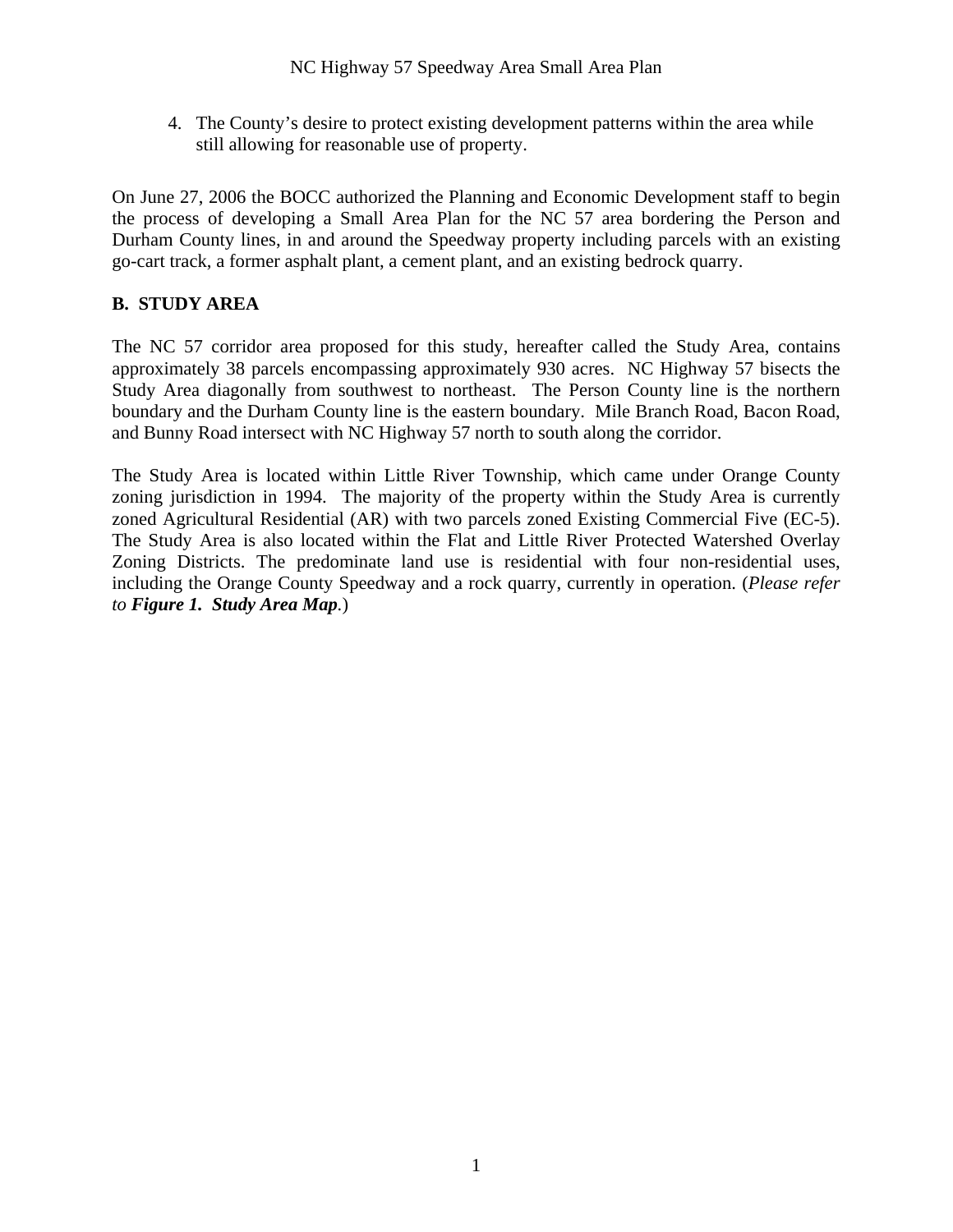**Figure 1. Study Area Map** 

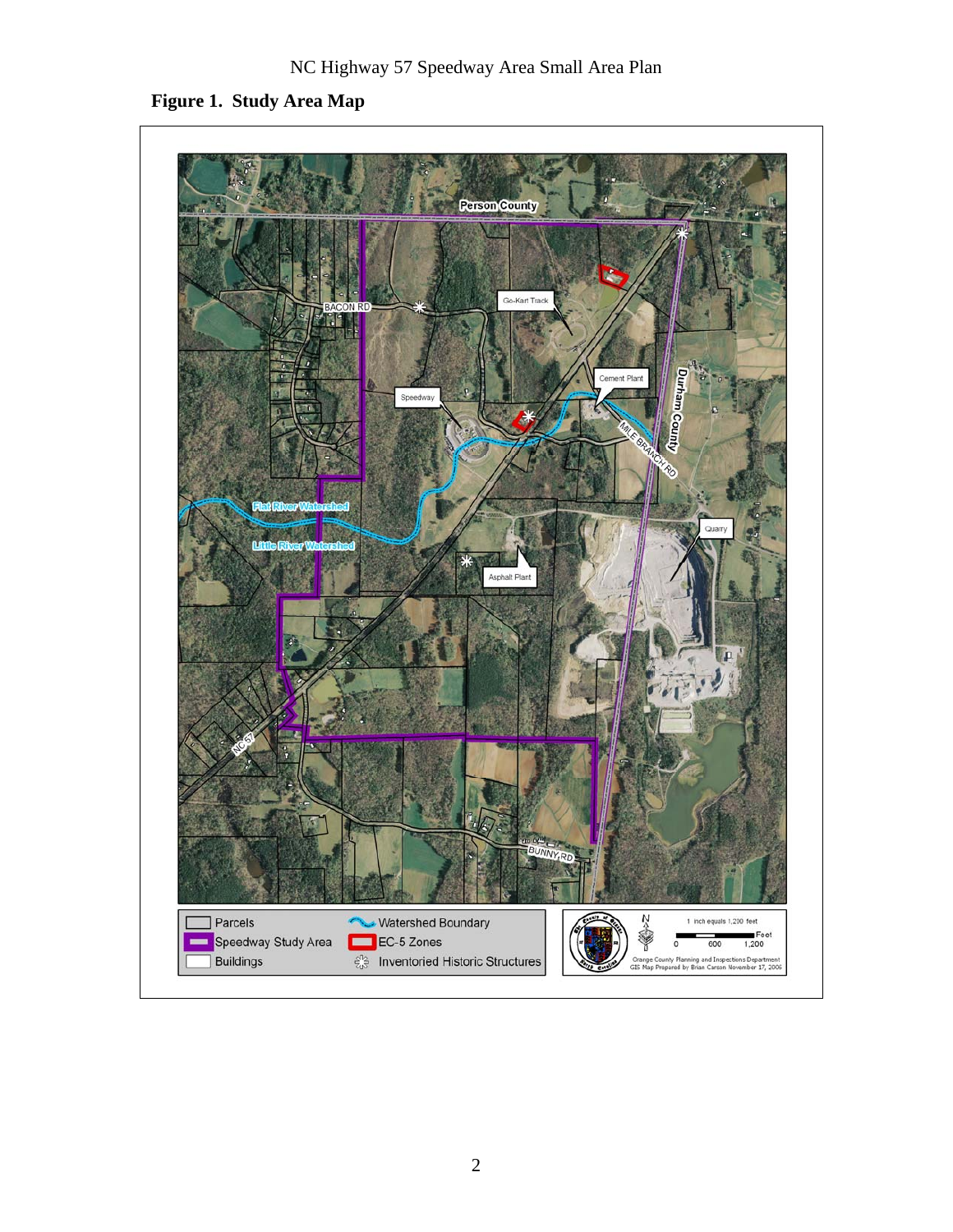#### **C. PLANNING PROCESS**

Once the need to develop a Small Area Plan was recognized for the Study Area, County staff defined a process to develop the Plan. The following is a review of the process:

- 1. Inventory and Assessment Phase: During this initial step, Planning and Economic Development staff members collected and analyzed background data on the Study Area including a breakdown of the land uses present within the identified Study Area, the percentage of vacant lots within the area, the presence of environmental constraints that would impede or hinder additional development, and the availability of the necessary infrastructure to support additional residential and non-residential development.
- 2. Identification of Issues and Concerns: Using the background data, a current conditions brief was developed outlining the current issues concerning allowing additional residential and non-residential development within the Study Area. This brief allowed staff to develop a preliminary list of strategies to solicit additional input from local residents and to provide a backdrop for the Task Force that would be created to oversee the completion of the Plan.
- 3. Public Feedback: The next step was to obtain feedback from the area residents with the intent of obtaining a more accurate assessment of what the entire community desired for the Study Area. This step included the public input phase where staff held an initial focus group meeting outlining the overall scope and purpose of the project and soliciting initial comments from local residents and property owners. This meeting was also utilized to request volunteers to serve on the Task Force that would oversee completion of the Plan. Once the BOCC appointed the Task Force, several additional public forums were held to solicit input from local residents and property owners over development trends within the Study Area.
- 4. Completion of the Plan. Based on input from local residents, property owners, and Task Force members, a complete draft of the Small Area Plan will be presented to the BOCC for review and comment.

On August 22, 2006, the BOCC appointed a twelve member Task Force made up of residential property owners, commercial property owners, at-large county residents, Durham and Person County representatives, and two BOCC members.

After two community meetings and six Task Force meetings, the Task Force was charged with developing the Plan for the Study Area and making recommendations to the full BOCC, and its advisory boards and commissions, outlining a local perspective on the appropriateness of existing land uses and development trends as well as recommendations on desirable levels of future residential and non-residential uses within the area. The rationale for appointing a Task Force is to ensure that the Plan represents the vision and needs of local residents and property owners.

As originally envisioned, the Task Force was to develop the Small Area Plan by addressing the following questions: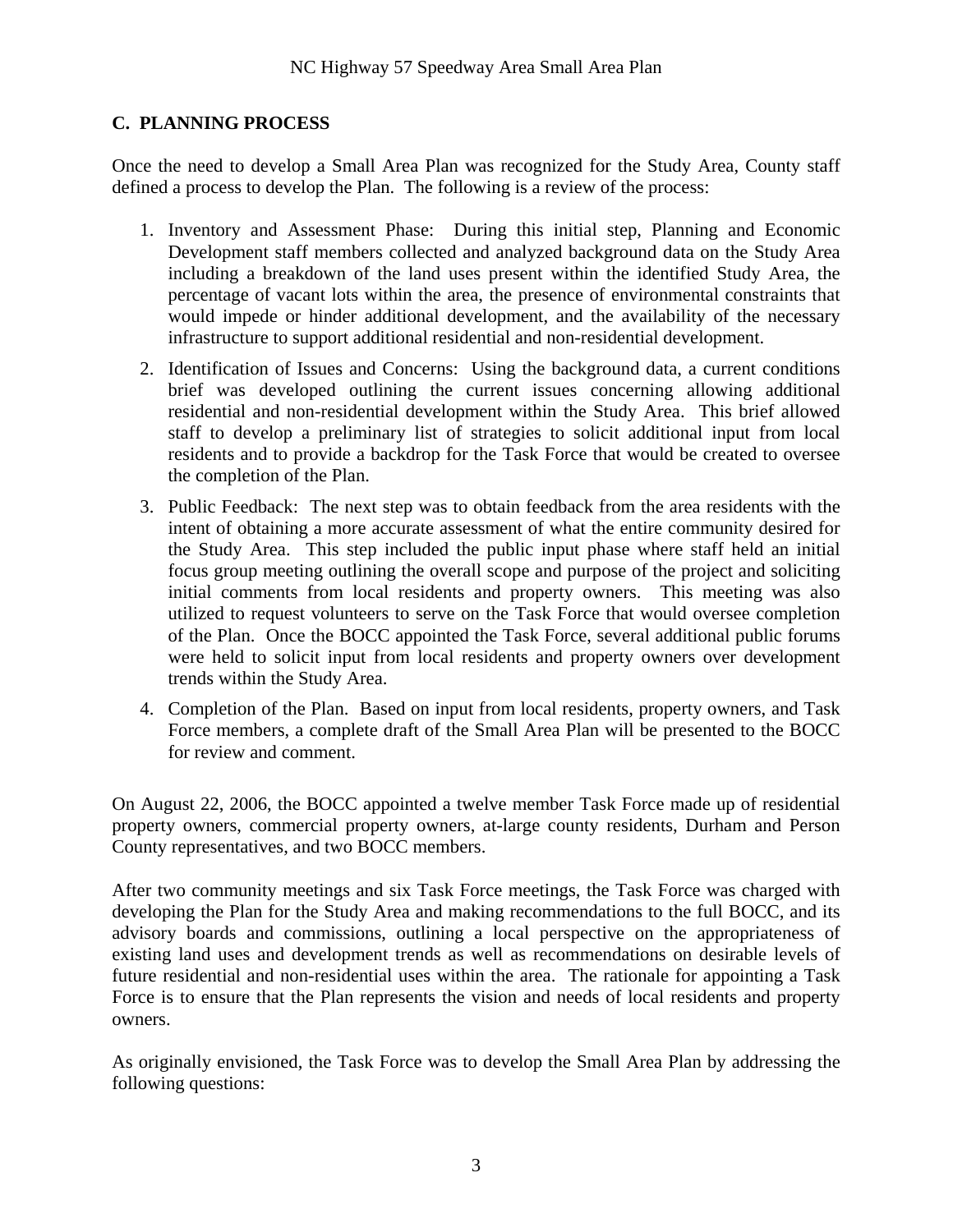- 1. What are major Study Area issues?
- 2. What types of land uses are appropriate for the area?
- 3. Under what conditions could new residential and non-residential uses be established?
- 4. Under what conditions could existing non-residential land uses improve their facilities and potentially become conforming activities per the Orange County Zoning Ordinance, hereafter referred to as the Zoning Ordinance?

#### **D. SCOPE OF THE PLAN**

The scope of the Plan is to review the existing land use patterns and development regulations within the Study Area and devise a set of proactive standards for future land use decisions within this corridor. The Plan is also intended to review the existing non-residential developments within the Study Area to identify possible improvements to these existing activities to both address their conforming status, with respect to County regulations, and the off-site impacts these uses generate.

The Plan analyzed existing conditions and made recommendations regarding:

- 1. Acceptable development trends and land uses within the area,
- 2. The need for additional community services and transportation issues and concerns, and
- 3. Issues surrounding existing non-conforming, non-residential land uses and their effect on existing and future land use development patterns within the area.

Recommendations within the report attempt to balance existing development patterns within the Study Area with local residents and property owner's concerns over the impacts existing, and future, development within the area could have on identified issues. Special attention was given to:

- 1. Ongoing traffic and access management concerns identified by local residents as a major problem within the area,
- 2. Concerns over water quality and quantity,
- 3. Noise and noxious odors, and
- 4. An appropriate level of additional residential and non-residential development to preserve the existing quality of life within the area.

This Small Area Plan is intended to be a contributing component of the Orange County Land Use Element of the Comprehensive Plan. The Comprehensive Plan outlines the overall development philosophy for the County. The Small Area Plan applies the development goals and policies, which are outlined within the Land Use Element, to a specific area and identifies how these goals and policies are going to be implemented within the Study Area.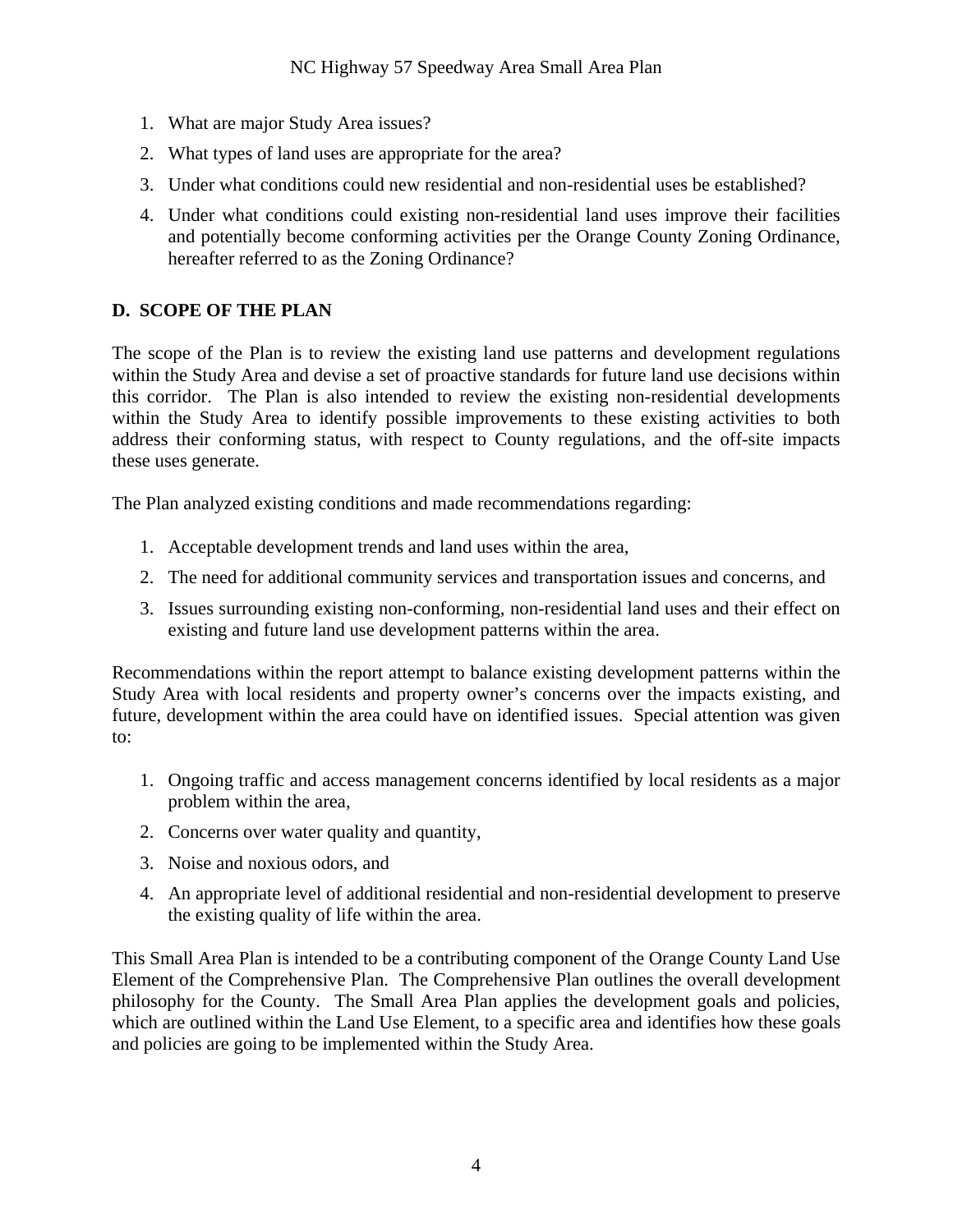#### **E. SMALL AREA PLAN TASK FORCE CHARGE**

With the assistance of staff, the Task Force developed its own charge, which is presented in Table 1. The Task Force Charge includes a listing of issues, a description of opportunities and constraints, and a future vision for the Study Area. Some of the statements may appear to be contradictory; but that is the dichotomy the Task Force was presented with – *reconciling commercial aspirations with neighborhood preferences.*

#### **Table 1. Issues, Concerns, and Identified Opportunities and Constraints.**

#### **Issues and Concerns**

#### o *Development*

- $\checkmark$  Area residents want more information on the Speedway.
- $\checkmark$  The County should work to keep things as they are.
- $\checkmark$  There is enough development within the area.
- $\checkmark$  More development will exacerbate existing problems.
- $\checkmark$  Residents are not interested in getting used to something new.

#### o *Major Safety Hazards*

- $\checkmark$  Noise and existing traffic are of great concern.
- $\checkmark$  Large trucks and R.V.s cannot access the existing commercial properties and have to park along the highway.
- $\checkmark$  The Speedway, during race days, generates excessive traffic from the site.
- $\checkmark$  Speedway patrons often sped and litter the roadside.

#### o *Soils*

 $\checkmark$  Study Area soils do not percolate well.

#### o *Speedway/Go-Karts*

- $\checkmark$  Go-kart owners would like to see new business opportunities.
- $\checkmark$  Business owners should find out what would be acceptable and work to accomplish those opportunities.

#### o *Groundwater/Water Quality*

- $\checkmark$  Water quality is a problem in the area.
- $\checkmark$  Well water is very bad and many wells have discoloration.

#### **Identified Opportunities and Constraints**

#### o *Traffic Improvements*

- $\checkmark$  Work within the existing NC 57 right-of-way should address traffic flow problems.
- $\checkmark$  Widening NC 57 will be difficult because many well and septic systems are located close to the road.
- $\checkmark$  Any road improvements should be on the developer's property.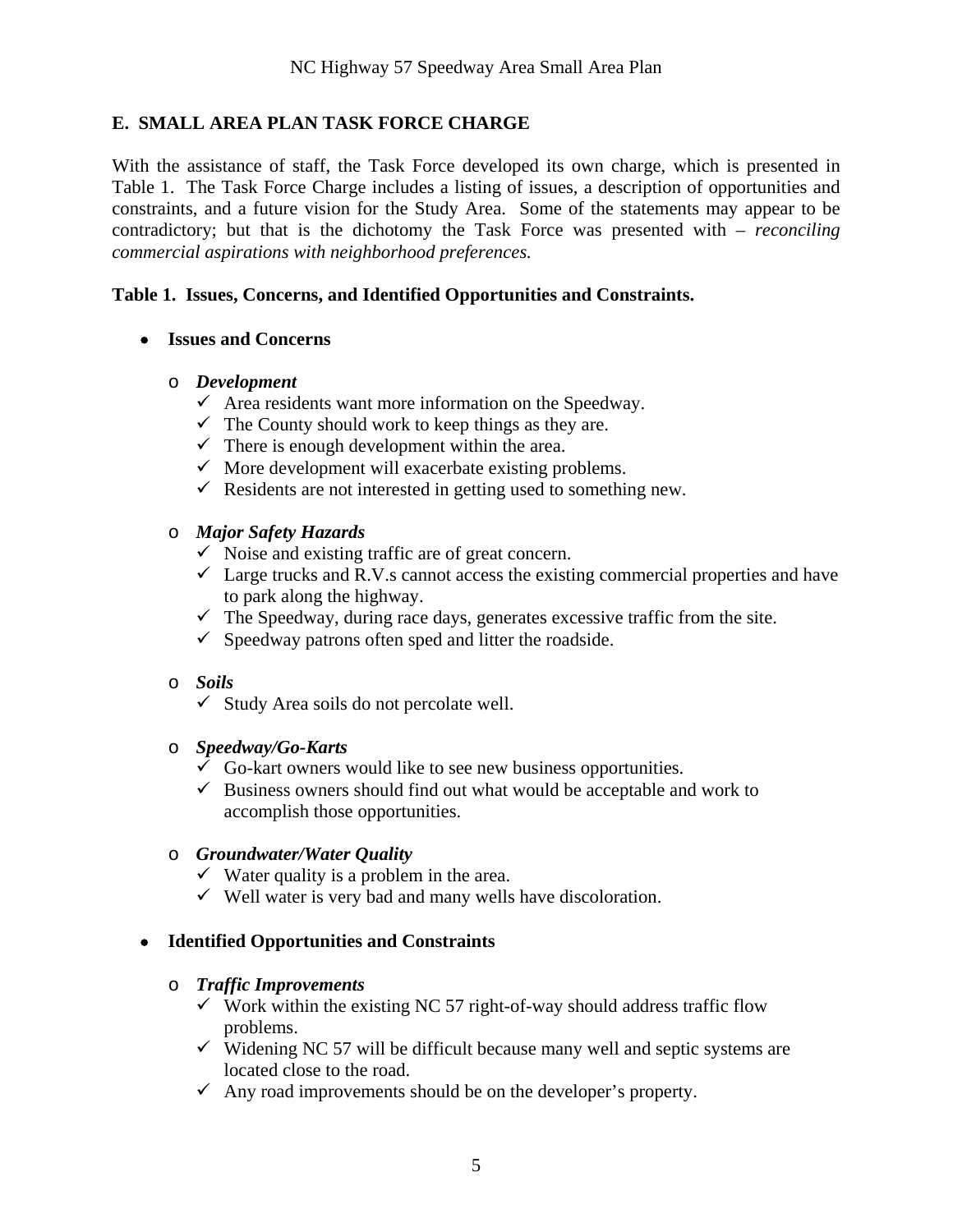#### o *New Businesses*

- $\checkmark$  Businesses with low water usage could be welcomed.
- $\checkmark$  Business complementary to the raceways could be acceptable.
- $\checkmark$  Storage facilities would be okay if traffic patterns or water usage do not change.
- $\checkmark$  Recreation land uses might be acceptable so long as they do not generate off site impacts.

#### o *Water*

- $\checkmark$  Water and the lack of good soils are major constraints for future development.
- $\checkmark$  The quarry is a probable source of water problems.

#### **Future Vision**

#### o *Rural Character*

- $\checkmark$  Development of emergency services, telephone and cable service, including the availability of high-speed Internet services, to local residents shall be encouraged.
- $\checkmark$  Extension of other services, especially water and sewer, is not encouraged due to cost issues and other constraints.
- $\checkmark$  Commercial expansion opportunities shall be reconciled with the desire of local residents to preserve and protect the rural character of the area and to improve upon existing development to mitigate off-site impacts.

#### o *Nuisances*

- $\checkmark$  The need to address the identified nuisance issues, like litter and speeding, in a comprehensive format should be reviewed.
- $\checkmark$  Commercial property owners shall identify ways to reduce off-site impacts from identified non-residential activities.
- $\checkmark$  Programs to reduce noise from existing highway traffic and existing nonresidential operations are encouraged.

#### o *New Business Opportunities*

- $\checkmark$  There may be a need to expand non-residential land uses that supports existing, outdoor recreational land uses and have low water use needs.
- $\checkmark$  Physical improvement to the Speedway or go-kart facilities should not create more traffic congestion, trash and litter, nuisances, and noise.
- $\checkmark$  It is appropriate to allow additional development within the area that complements existing, adjacent, land uses and to encourage new land uses that would be appropriate based on preserving existing neighborhood aesthetics.
- $\checkmark$  If new businesses are brought to the area, then the County should work to attract businesses that will not impact groundwater or septic system quality, would not require the expansion of NC 57, would not create additional off-site impacts, is respectful of the rural nature of the area, and complies with all environmental rules.
- $\checkmark$  Re-development of existing non-residential property is encouraged when off-site impacts are addressed.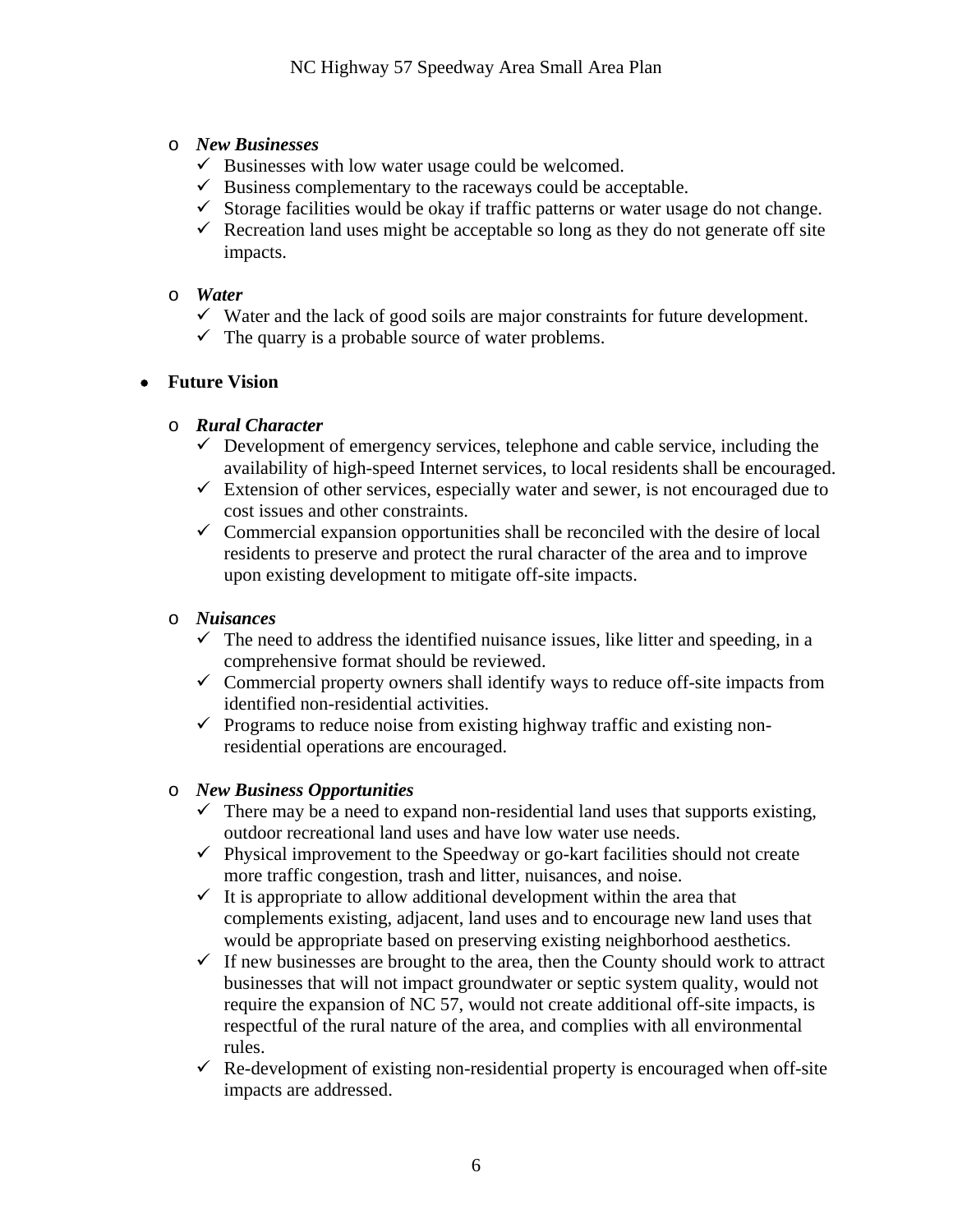$\checkmark$  A request to expand the go-kart operations with a focus on a family recreation will be reviewed.

#### o *Future Design Opportunities*

- $\checkmark$  NC 57 is an Orange County entryway and should have special design treatment to welcome travelers to the area.
- $\checkmark$  The BOCC should review the feasibility of developing entranceway areas at all major access points to the County.
- $\checkmark$  The need for implementing architectural standards and controls for existing and future developments should be reviewed.
- $\checkmark$  The ability to install traffic control and traffic calming techniques within the area to address traffic concerns, particularly after races and for school buses stopping on the highway should be reviewed.
- $\checkmark$  The need for buffers around the non-residential activities should be reviewed.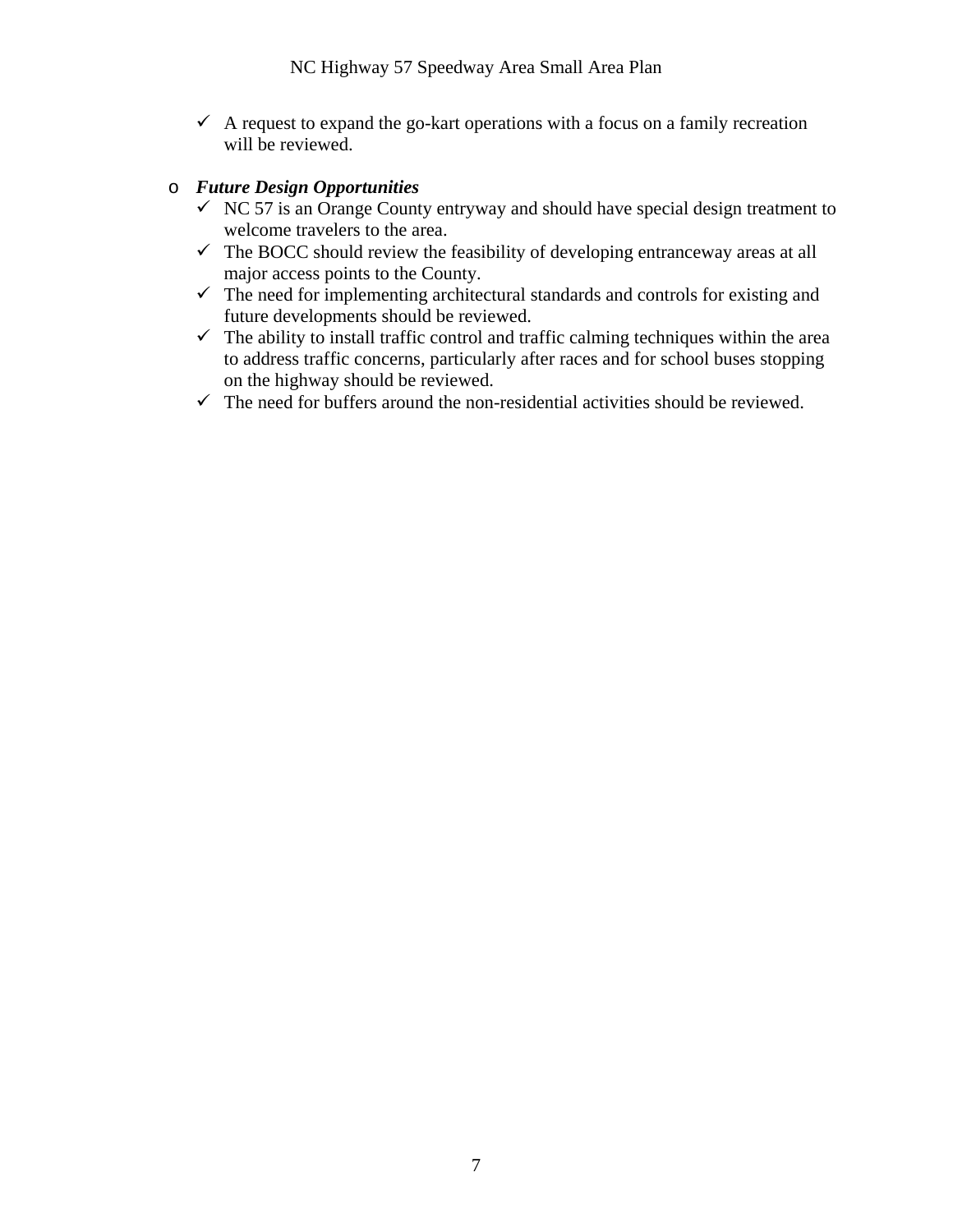### **SECTION II. RELEVANT PLANS AND ORDINANCES**

#### **A. 1981 ORANGE COUNTY LAND USE PLAN/ LAND USE ELEMENT (LUE)**

The Land Use Element Map (LUEM) is currently the guiding document for planning activities in the County jurisdiction. An update to the Comprehensive Plan, including the Land Use Element (LUE) and LUEM is currently underway and has an expected completion date of August 2008. It is the intent of this study to provide up-to-date information and recommendations for possible inclusion in the Comprehensive Plan. However, original or revised recommendations of the 1981 LUE will be used for drafting this report.

The existing LUE and LUEM define the Study Area as Agricultural Residential, meaning:

*Land in the rural areas where the prevailing land use activities are related to the*  land (agriculture, forestry) and which is an appropriate location for the *continuation of these uses.* 

The Study Area is not intended to be used for non-residential development and is only meant to support residential and agricultural land uses. According to the LUE, Agricultural Residential areas are not intended to have services (i.e. water/sewer) extended to them and are not considered viable for land uses generating large amounts of traffic.

#### **B. ZONING ORDINANCE**

Zoning is the traditional and nearly ubiquitous tool available to local governments to control the use of land. Broad enabling authority for counties in North Carolina to engage in zoning is granted in N.C.G.S. 153A-340. Zoning typically controls the type and intensity of use (e.g., residential, commercial, industrial) and provides minimum specifications for use such as lot size, building height, set backs, and density of population.

Large areas of the County, and the vast majority of the Study Area, have the zoning district classification of Agricultural Residential (AR). AR was established as a district whose purpose is:

 *… to assist in the preservation of land suitable, as a result of location, existing farming operations, soils and topography, for agricultural, silvicultural or horticultural uses and to protect such uses from the adverse effects of incompatible land uses.* 

Within the AR district regulations, certain uses are regulated to ensure that neighborhood impact is mitigated. The AR district establishes minimum specific site standards, combined with general standards that provide the necessary flexibility to impose a higher level of specific site standards dependent upon the degree of neighborhood impact anticipated from a proposed development project.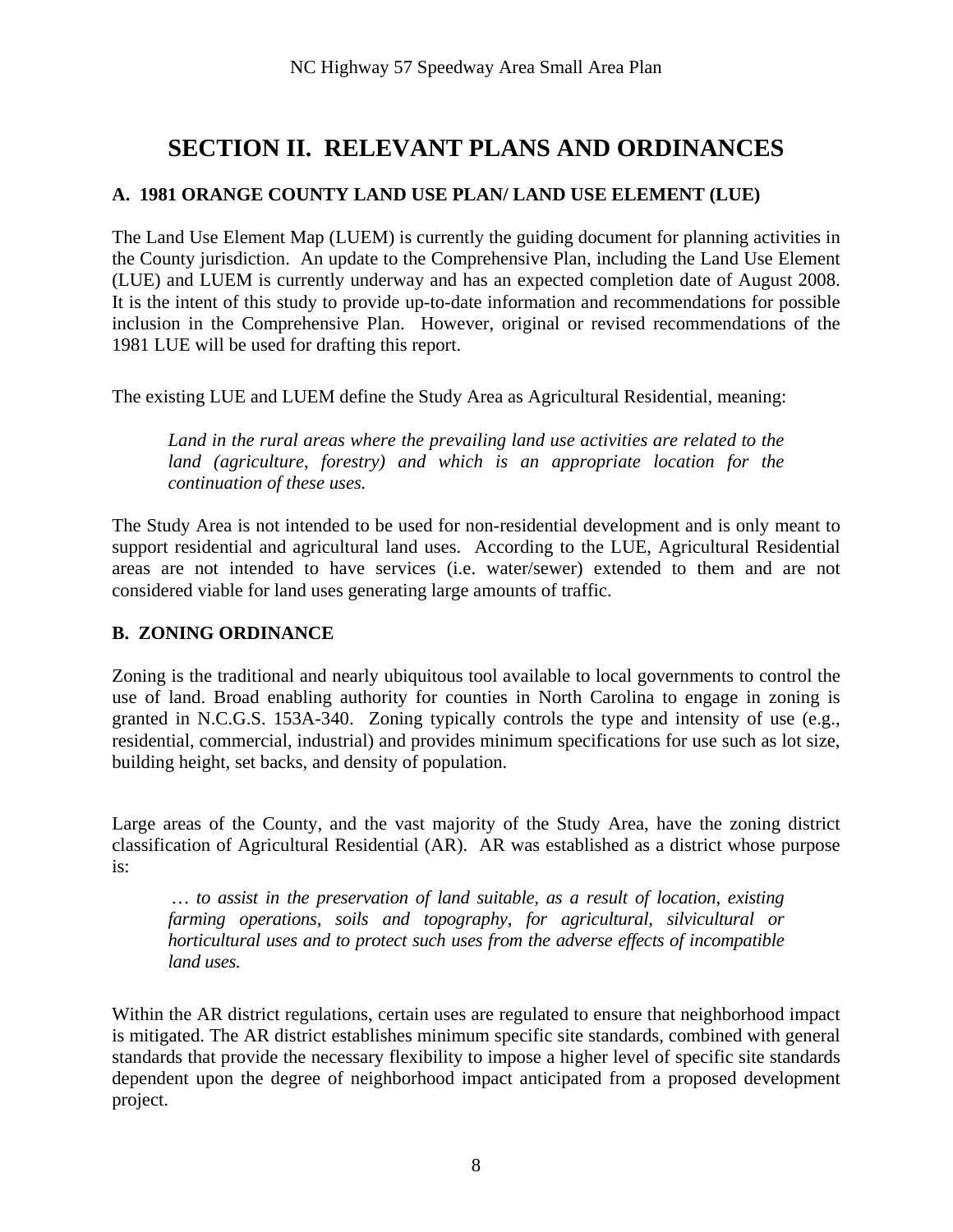The Study Area is also located within two watershed overlay zoning districts, specifically the Flat River and Little River Protected Watershed Overlay Districts. The purpose of the Watershed Overlay Districts is to:

*… prevent significant future water quality deterioration in existing or potential future drinking water reservoirs which receive stormwater runoff from land within Orange County.* 

Protection of all water supplies within the State was mandated by the Watersupply Watershed Protection Act passed by the General Assembly in 1989. The quality of water in drinking water reservoirs can be affected by human activities including farming, construction of highways and roads, subdivision development, industrial development, and other land-disturbing activities.

The intent of the Protected Watershed Overlay Districts is to apply a set of regulations involving land use and, in some cases, structural best management practices that protect the watersheds by reducing the pollution from future development.

To that end, the Watershed Overlay districts establish land use management practices that involve minimum lot size, density ratios, buffer requirements, erosion control, and impervious surface restrictions to protect water quality throughout the County.

There are also two properties within the Study Area that are zoned Existing Commercial Five (EC-5). The purpose of the EC-5 District was to provide a district to be used only during the initial application of zoning in previously unzoned townships to accommodate existing commercial uses or in zoned townships to previously zoned commercial property that were not located in areas designated as Activity Nodes by the adopted LUEM. When the Little River Township was originally zoned in 1994, several existing commercial uses were zoned EC-5 to allow them to continue operation as conforming uses of property. Per Article 4 of the Zoning Ordinance, no additional property within the County can be rezoned to EC-5.

#### **C. SUBDIVISION REGULATIONS**

Orange County adopted subdivision regulations for Little River Township on March 13, 1978 to regulate the division of land. The Regulations provides for orderly growth, promote environmental quality, protect property values, coordinate the development of future street rightof-ways, provide for the development of a proper land records system, and promote developments that allow for proper emergency response.

As a development tool, the most important feature of the Orange County Subdivision Regulations, herein referred to as the Subdivision Regulations, are the standards established for governing the development of infrastructure, specifically the construction and layout of roads and road right-of-ways. With few exceptions, all subdivisions within the County's jurisdiction are subject to review and approval by the staff, Planning Board, and the BOCC.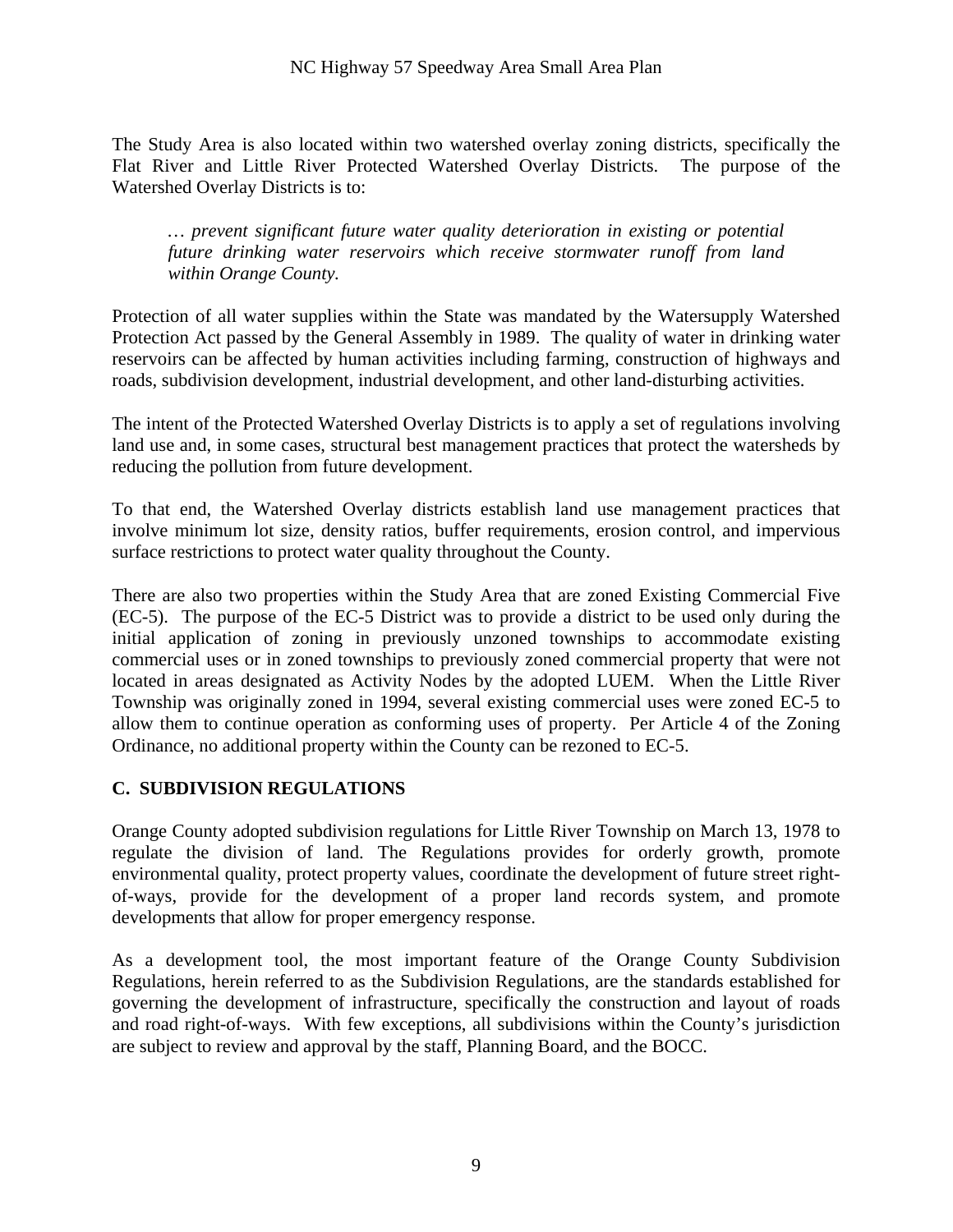#### NC Highway 57 Speedway Area Small Area Plan

There are two types of subdivisions: major and minor. Minor Subdivisions are divisions of land resulting in the creation of two to five lots, and are generally reviewed at the staff level. Major Subdivisions are those divisions of land proposing to create more than five lots; those are reviewed for technical matters by staff and through a development review and approval process that includes the Planning Board and BOCC.

All subdivisions have to make provisions for road construction as well as designating a minimum road right-of-way. Although the County has private road construction standards that are less restrictive than the North Carolina Department of Transportation (NCDOT) standards, the rightof-way requirements are the same.

As areas within the County continue to develop, the need to encourage the interconnectivity of individual roadways becomes more and more important to allow for the free flow of traffic and to create a unified traffic pattern. The availability of alternate routes, and interconnected side streets, throughout an area provides for some disbursement of traffic and alleviates some of the traffic load off the highways serving larger areas of the County. Prior understanding of this network of roads and planning for this at the subdivision level can be a powerful tool in proactively addressing transportation problems of the future.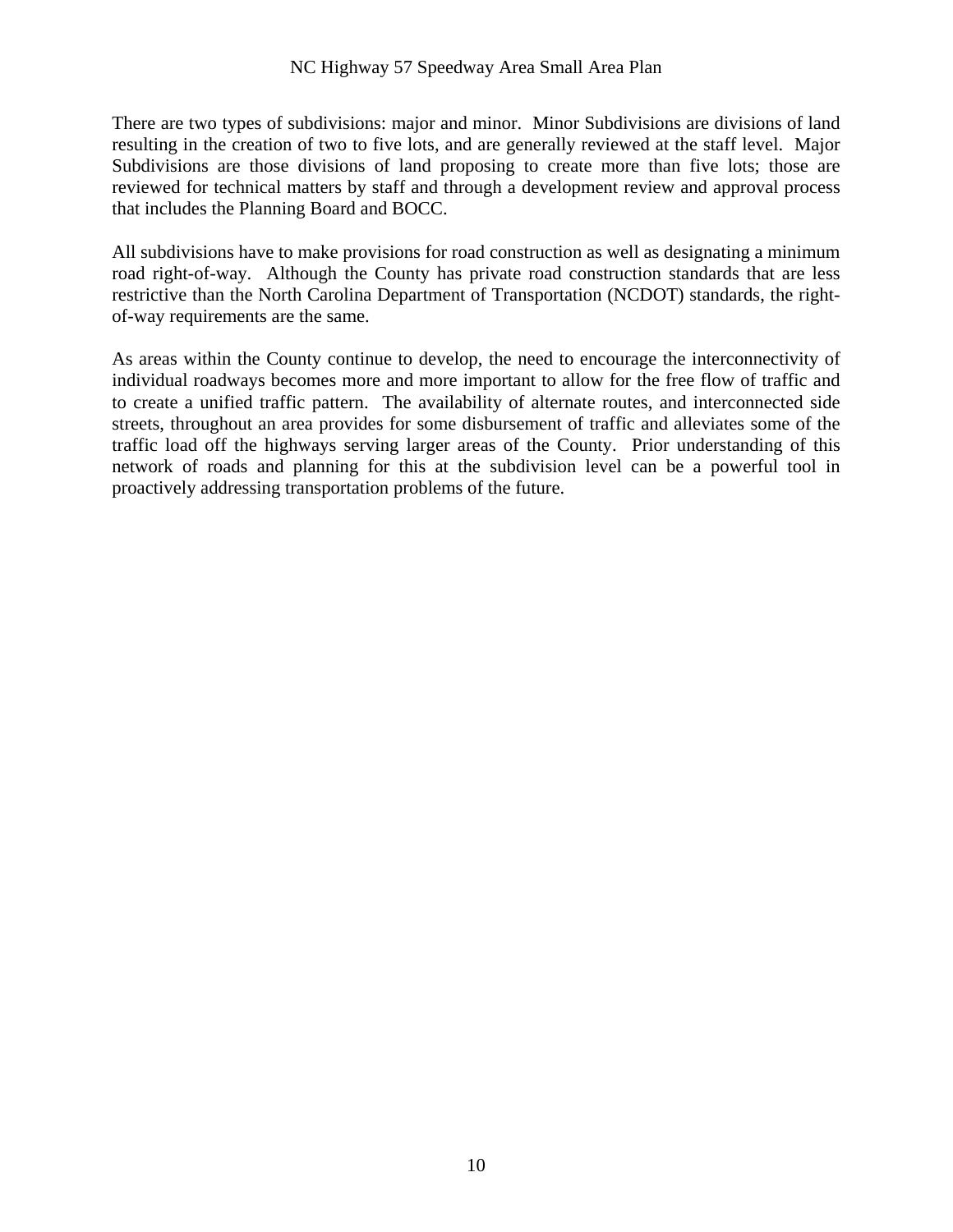### **SECTION III.****BACKGROUND INFORMATION – STUDY AREA ISSUES**

The various existing non-residential operations in the Study Area were established prior to the adoption of comprehensive zoning regulations in 1994. As a result, they were allowed to continue operation as nonconforming land uses per Article 11 of the Zoning Ordinance. The two racing facilities and the concrete plant are not consistent with the current zoning of the area and would not be allowed to develop under current County regulations. The rock quarry is potentially consistent with existing zoning regulations, but only with the submission, and BOCC approval, of a Class "A" Special Use Permit. Other issues of significance are discussed below.

#### **A. ENVIRONMENTAL**

The topography of the Study Area is gently rolling to hilly, with slopes falling away from the major drainage divide of the Little River to the south and the Flat River to the north. Both rivers are tributaries of the Neuse River.

Under-lying geology has a profound influence on the settlement pattern and land use. NC Highway 57 generally divides the Study Area with granite bedrock to the east of the road and metamorphic rocks to the west. Surface soils formed from weathered granite have severe limitations for on-site septic disposal drain fields. The few residences found east of the highway are on lots larger than ten acres. The Hanson Aggregate rock quarry is at its present location primarily due to the quality of granite rock found relatively close to the surface. Bedrock is crushed and used as concrete and asphalt aggregate.

To the west, soils have moderate septic field limitations, except where slopes exceed ten percent. Figure 2 illustrates the pattern of soils with septic limitations. The soils colored red have severe limitations. The different soils colored green have moderate limitations. The variations in the red, severe limitations for septic fields, and green, moderate limitations for septic fields, help denote the different soil types.

Ground water yields across the Study Area are not sufficient to support extensive new residential or high water use non-residential growth, particularly east of NC Highway 57. Seams and fissures in the rock will yield water of low to acceptable quality, but the quantity of the yields has generally limited new housing starts.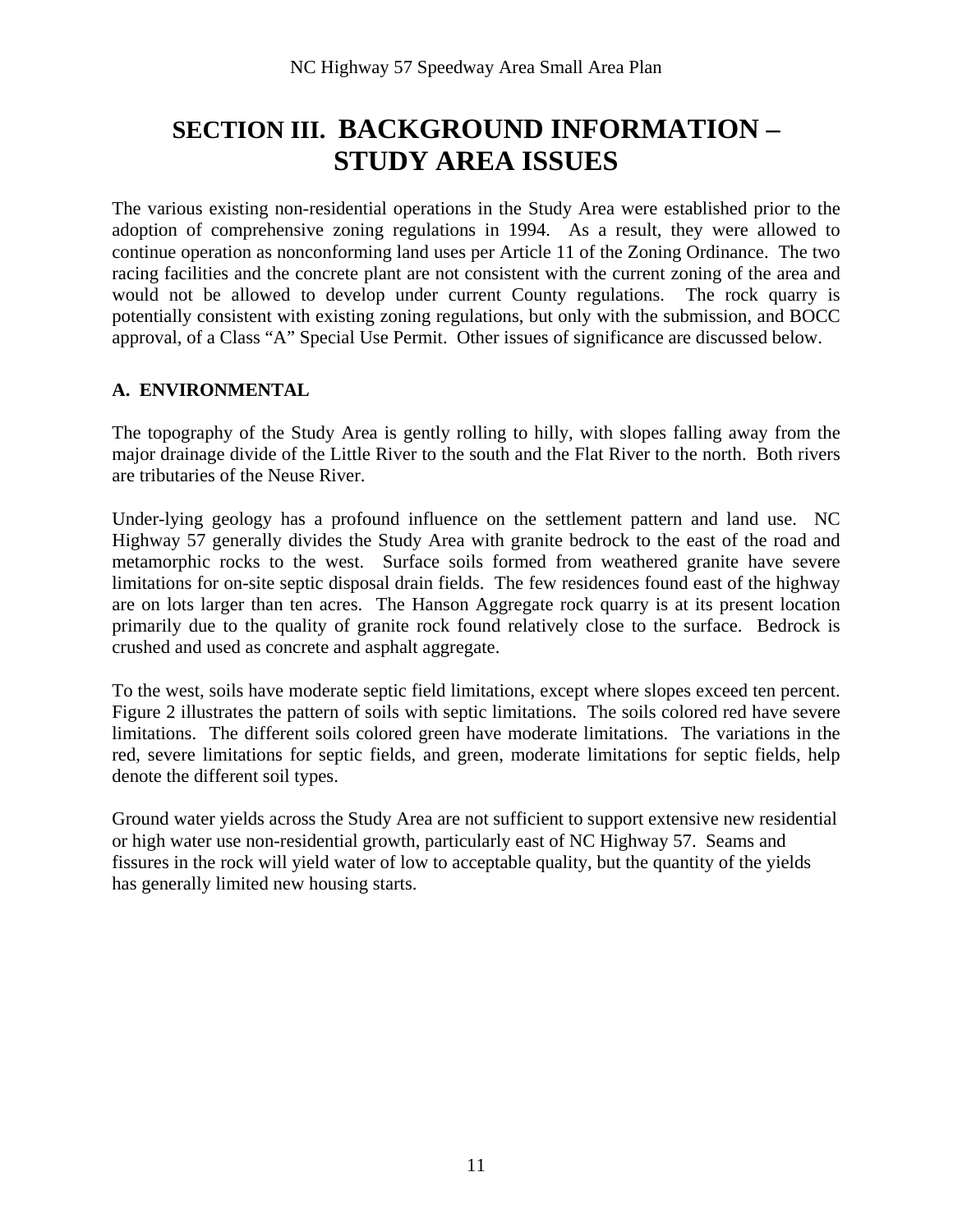

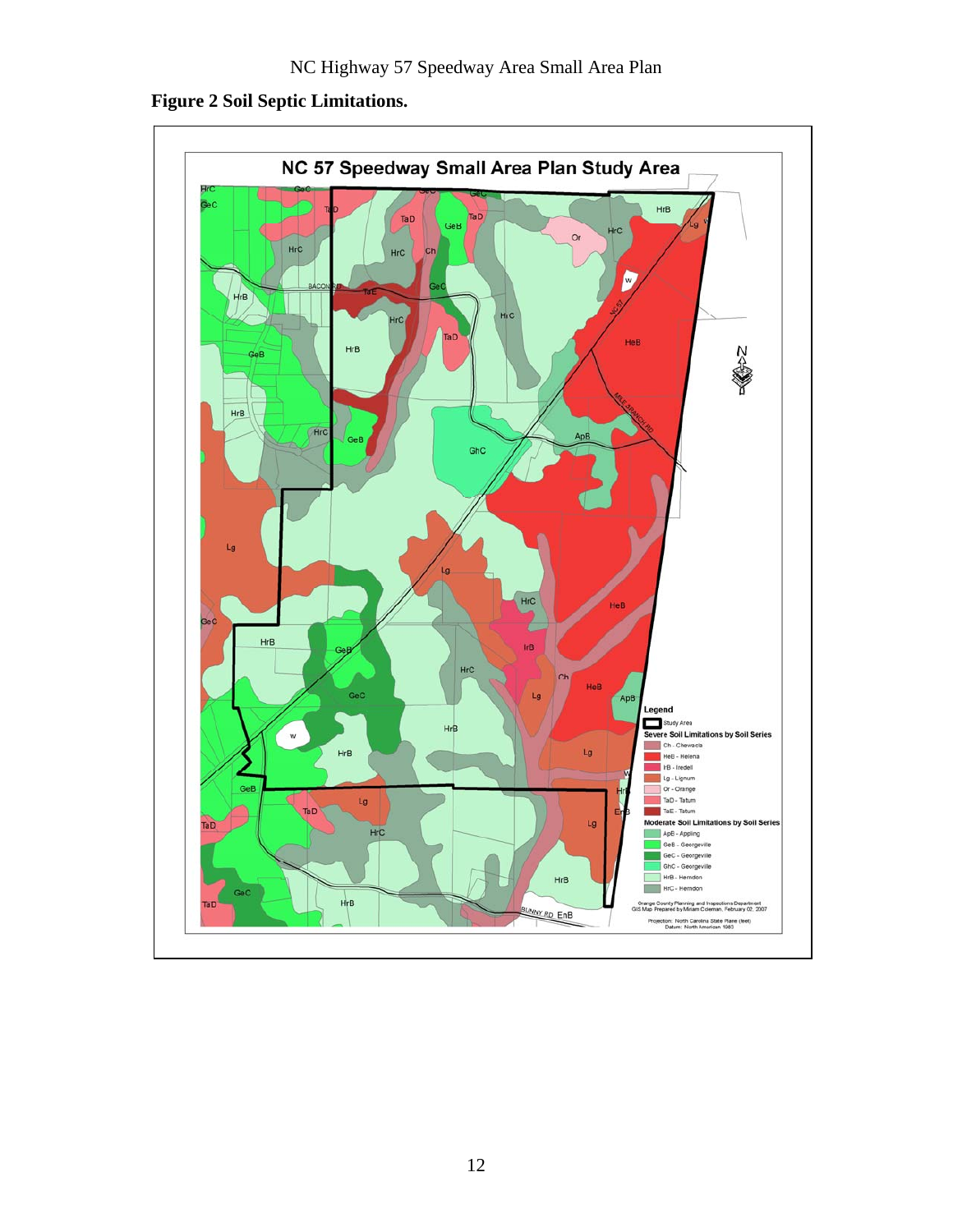#### **B. EXISTING LAND USE**

Table 2 summarizes land use activities within the Study Area. The Hanson Aggregate stone quarry (258.17 acres) and the concrete plant dominate the existing land uses east of NC Highway 57. West of the highway, the Speedway (118.59 acres) and the go-kart facility (80.52 acres) are the dominant land uses.

| <b>Uses</b>  |            | Outdoor    | Active      | Undeveloped | Industrial | Residential |            |
|--------------|------------|------------|-------------|-------------|------------|-------------|------------|
|              | Ouarry     | Recreation | Agriculture |             |            |             | Totals     |
| Sub-totals   | 258.17 ac. | 199.11 ac. | 92.89 ac.   | 242.72 ac.  | 29.65 ac.  | 107.96 ac.  | 930.50 ac. |
| Study Area % | 27.7%      | 21.4%      | 10.0%       | 26.1%       | 3.2%       | 11.6%       | 100.00%    |

#### **Table 2. Study Area Land Use Summary.**

#### **Quarry**

The Nello L. Teer Company, the former quarry operator, received its initial operating permit from the State of North Carolina in 1987. Durham County, at the same time, reviewed the development proposal and issued a Special Use Permit (SUP) allowing for the quarry operation to be established. Within Durham County, the quarry area is within the Little River Watershed Plan as a protected corridor. As previously indicated, the Study Area was not zoned by the County until 1994, when it was zoned AR. While the County conducted a public information meeting on the quarry development proposal in 1987 regarding the mining permit, primarily in Durham County at that time, no permit was issued.

With the establishment of County zoning authority in Little River Township in 1994, the stone quarry became a legal non-conforming land use. Hanson Aggregates has operated a granite rock quarry east of NC Highway 57 since 2002. The quarry operation is located within both Orange and Durham counties, with the majority of the quarry operation within Durham County.

The Orange County portion of the quarry contains 258 acres of leased lands and lands owned in fee simple by Hanson Aggregates. At present sixteen acres of this area are actively quarried and another 64 acres are bonded for future quarry pit expansion. The ultimate quarry pit area, according to the permit on file with North Carolina Department of Environment and Natural Resources (NCDENR), is intended to incorporate approximately 80 acres of land within Orange County.

The current permit authorizing quarry operations expires on March 8, 2008. The looming renewal question presents the quarry owners and Orange County an excellent opportunity to address the SUP issue in a proactive manner. Durham County may review their SUP during the renewal while Orange County will initiate its own new SUP review process.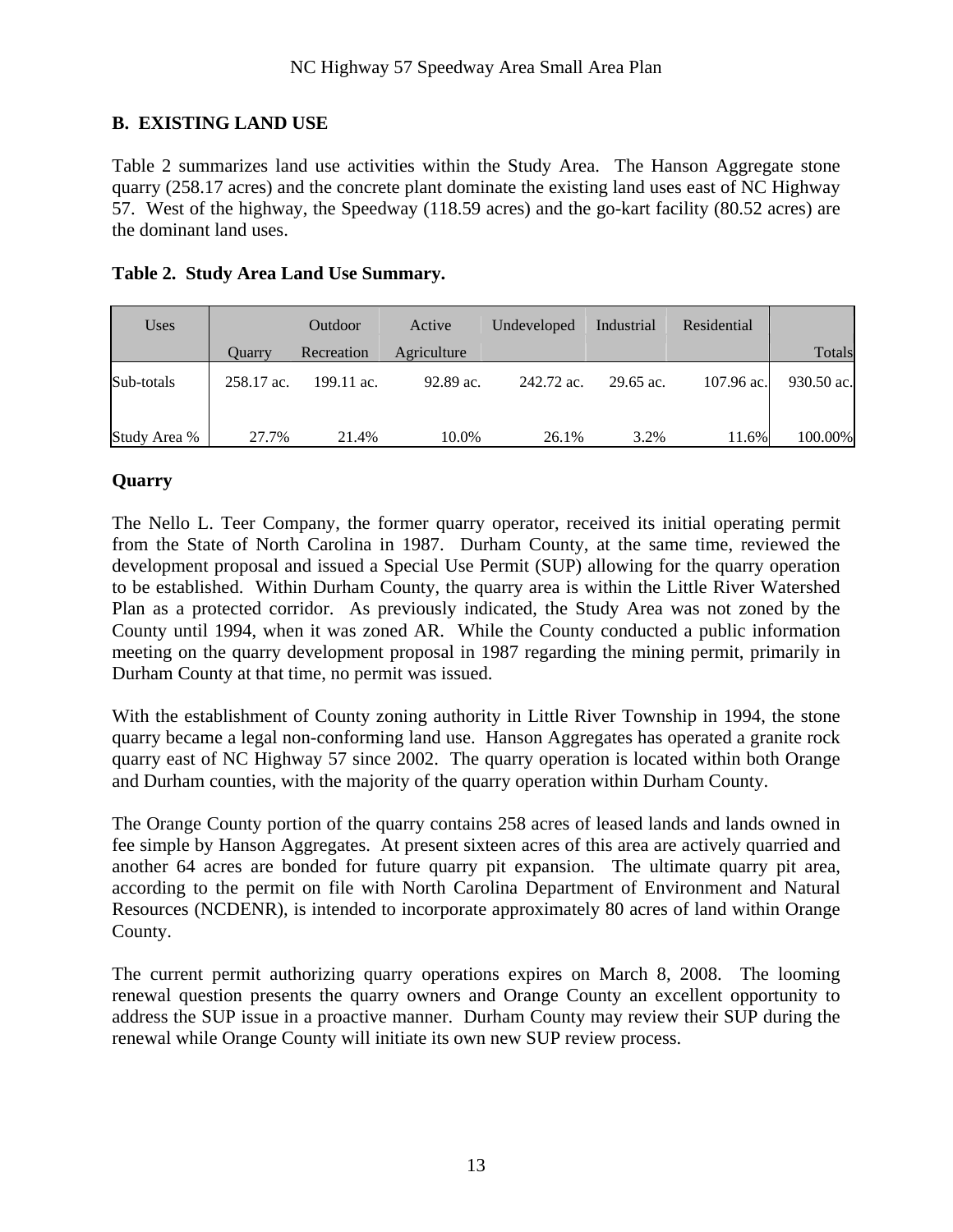#### **Quarry – Asphalt Plant**

NCDENR issued an initial Air Quality permit to the Nello Teer Company to develop an asphalt plant on the quarry property in the early 1990's. The permit noted the plant as being in Durham County where the quarry administrative center is located, rather than the actual physical Orange County location. A few years after NCDENR issued its original permit the asphalt plant, located on leased lands west of the quarry within Orange County's planning jurisdiction, burned down and the plant operation ceased.

#### **Concrete Plant**

The concrete plant on Mile Branch Road began operation before zoning regulations were in effect for Little River Township. The plant is a legal non-conforming use that would need rezoning to become conforming.

#### **Orange County Speedway and Go-Kart Track**

The outdoor raceway facilities dominate the west side of NC Highway 57 because of their large lot size, volume of traffic generated before and after events, and in the case of the Speedway, the sheer volume of noise emanating from the raceway. Litter generated on local roadways is also of concern to local residents. The Speedway and the go-kart facilities are not currently listed as either permitted or special uses in the AR zoning district. To make them conforming there would have to be amendments to the existing Orange County Zoning Ordinance, such as a zoning amendment allowing the uses within the AR zoning district or the creation of a new zoning district. Along with these amendments there would have to be conditions of approval established governing the operational characteristics of both land uses. Because the two raceway activities were established before County zoning authority was established, the properties are considered to be legal non-conforming uses of land.

#### **C. INFRASTRUCTURE (WATER/SEWER SERVICE)**

As previously indicated, there are no public sewer collection or water distribution systems available within, or planned for, the Study Area. The Study Area is not part of a Primary Service Area and water and sewer service is not anticipated, except in the advent of a documented adverse public health condition, such as contaminated well water, un-repairable wells, or where there is no alternate location on-site for a new well and no other service option is available.

During initial public input sessions, several local residents expressed concern over the sustainability of their wells. Some residents stated that their wells were contaminated as the result of blasting activities at the stone quarry.

The Orange County Environmental Health Division has offered to provide well testing services to properties within 3,000 feet of the stone quarry properties to evaluate well water problems. Figure 3 maps the quarry impact area. There are 33 residences in the quarry impact area, many of which are outside of this Small Area Plan Study Area.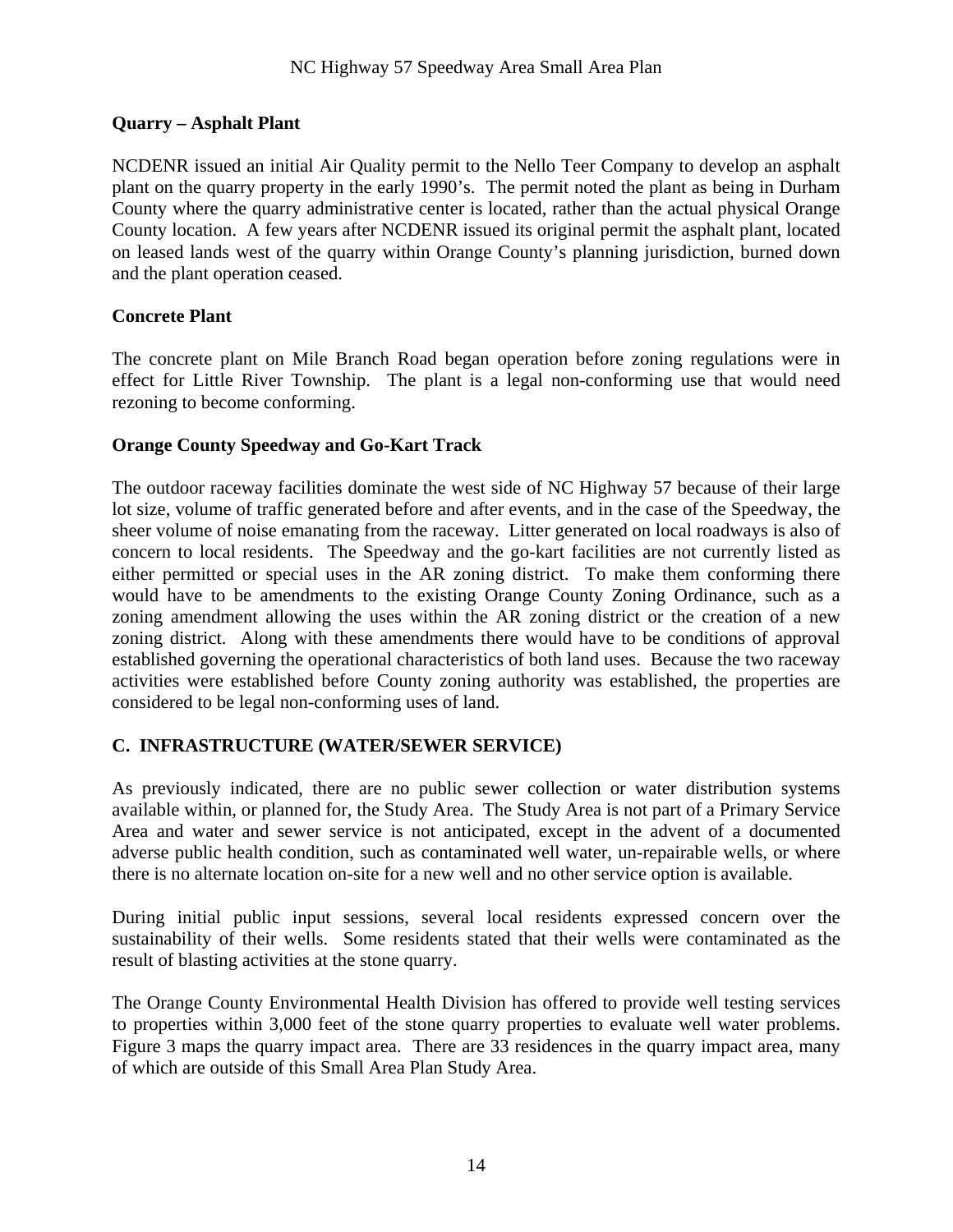The Environmental Health Division has well records on 31 of these residences. Table 3 lists the wells, the address of the property that the well serves, its Tax Map Block and Lot Number, the year the well was drilled, its depth, casing height, yield in gallons per minute, and the results of any water testing. Only five of the wells have documented water quality tests.

Six of the wells were operational before the stone quarry began mining bedrock in the mid to late 1980's. The other 25 wells were drilled after the quarry began operations. The average well depth is 235 feet and the average well yield is just over nine gallons per minute. The County has no record of failed wells in the Study Area, although several new wells had to be re-drilled because of the lack of sufficient water yield.

According to Health Department records, only six property owners have requested, and received, well quality tests. Three of those have high iron (Fe) levels that could cause the reddish well water referenced by so many residents as a concern during the initial public information meetings.

As of the writing of this Plan, there is insufficient evidence to state that the quarry operation has or has not created problems for local wells. The Task Force members believe that further study is warranted to review the issue and make a final determination once all of the facts are in.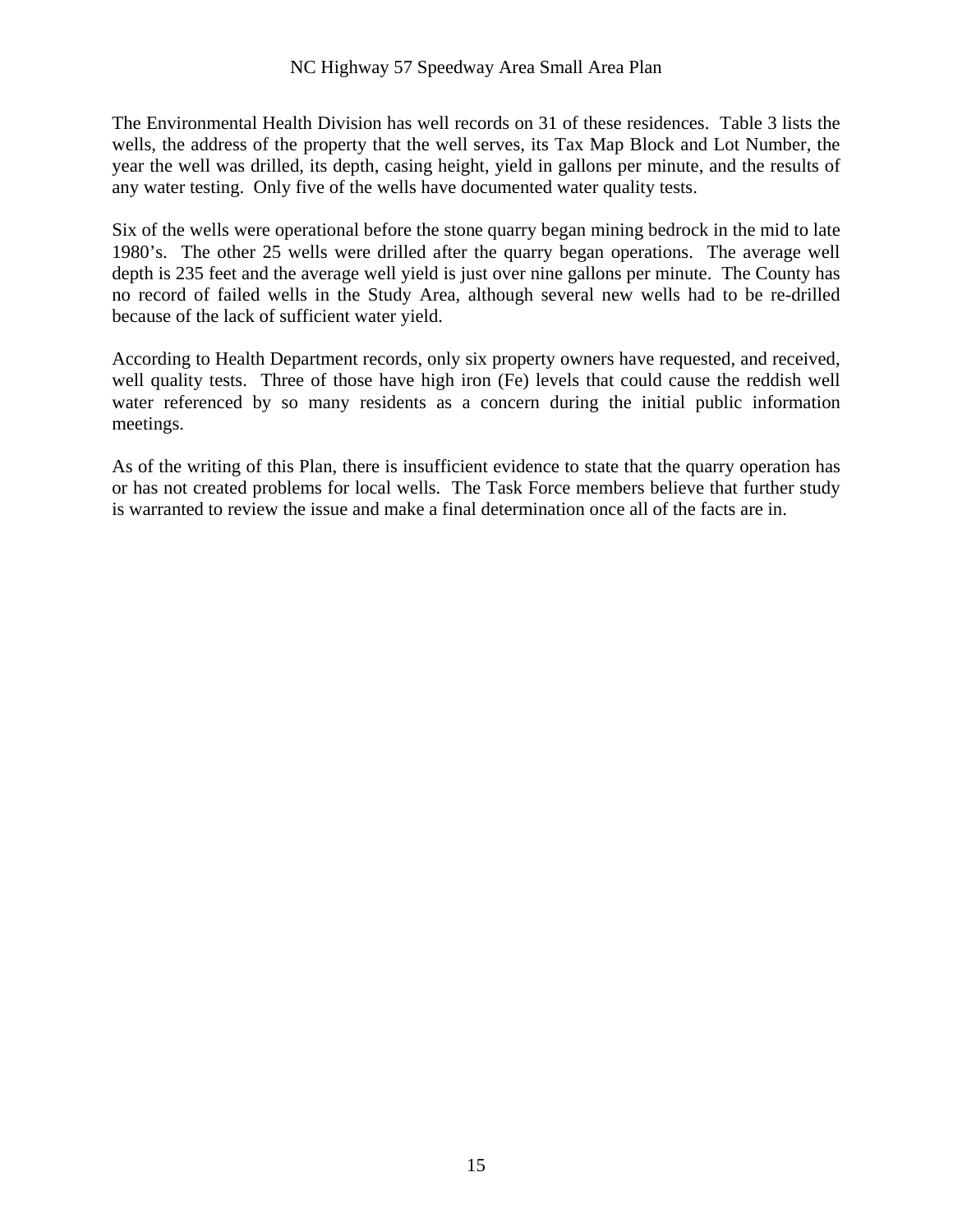**Figure 3. Quarry Impact Area.** 

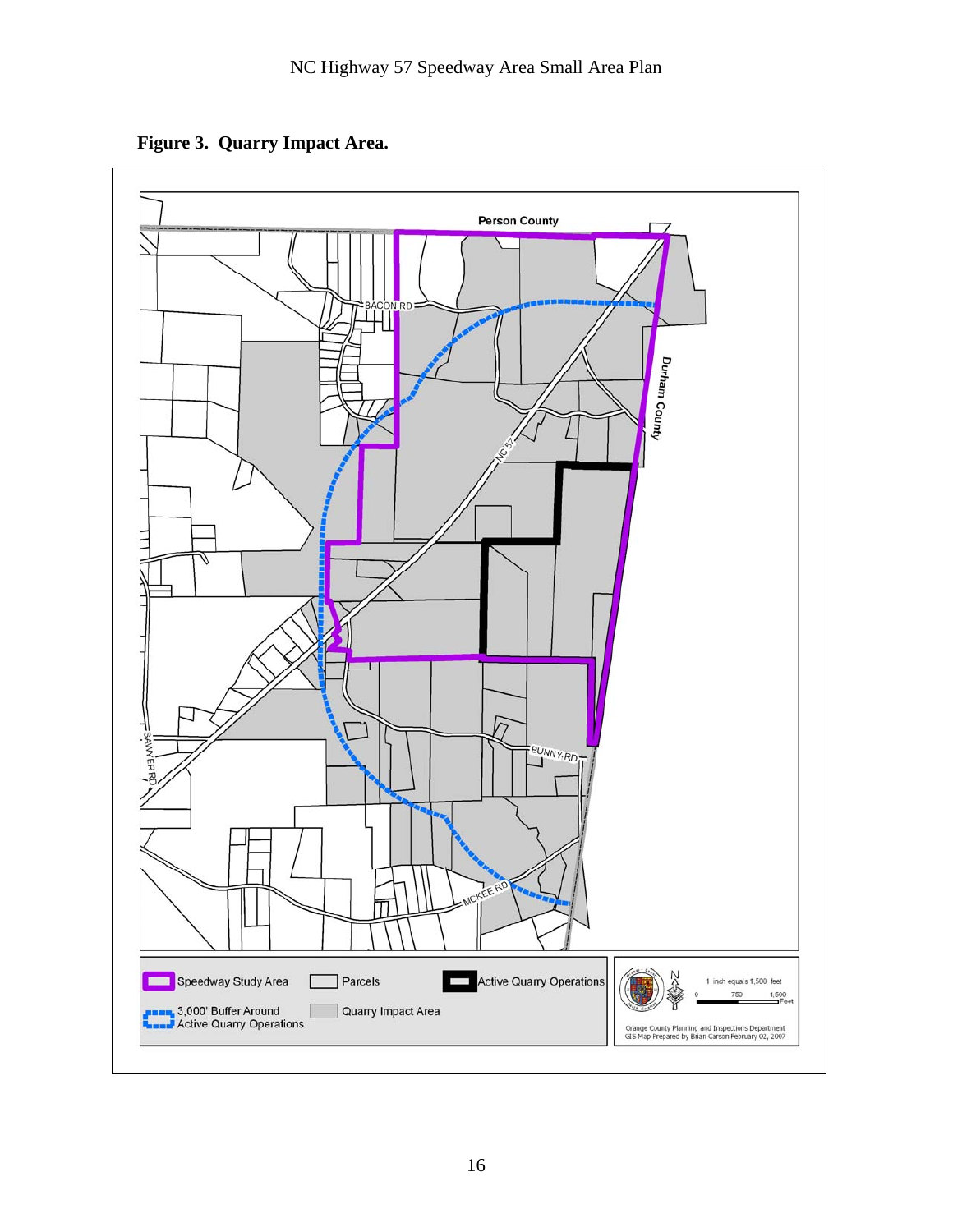| <b>Property Mailing</b> |             |      |       |                |                  |                                             |             |  |
|-------------------------|-------------|------|-------|----------------|------------------|---------------------------------------------|-------------|--|
| <b>Address</b>          | <b>TMBL</b> | Date | Depth |                |                  | <b>Casing Yield Bacteria Test Inorganic</b> |             |  |
| 8530 McKee Road         | 1.12.4B     | 1993 | 165   | 53             | 20               | Normal                                      | Okay        |  |
| 8811 McKee Road         | 1.125B      | 1992 | 145   | 42             | 20               |                                             |             |  |
| 9616 La Mesa Lane       | 1.424       | 1999 | 325   | 42             | 3                |                                             |             |  |
| 9604 La Mesa Lane       | 1.4.25      | 1997 | 160   | 42             | 10               |                                             |             |  |
| 5 Penn Plaza            | 1.4.26      | 1998 | 305   | 42             | 3                |                                             |             |  |
| 9601 La Mesa Lane       | 1.4.27      | 1998 | 220   | 42             | 16               |                                             |             |  |
| 340 Plantation Dr.      | 1.4.42      |      |       |                |                  |                                             |             |  |
| 8623 Bacon Road         | 1.4.5       | 2003 | 365   | 63             | $\overline{2}$   | Total                                       | High Mn     |  |
| 4004 Stonebrook Farm    | 1.4.6C      | 1993 | 605   | 53             | $\overline{4}$   |                                             |             |  |
| 9740 NC Hwy. 57         | 1.4.8       | 1986 | 142   | 67             | 25               |                                             |             |  |
| P. O. Box 131211        | 1.4.9       | 1988 | 165   | 21             | 10               |                                             |             |  |
| 8016 Bunny Road         | 1.5.10D     | 1992 | 145   | 48             | 12               |                                             |             |  |
| 8203 Bunny Road         | 1.5.10F     |      |       |                |                  | Normal                                      |             |  |
| 9335 NC Hwy. 57         | 1.5.11      | 2005 | 305   | 63             | $\sqrt{2}$       |                                             |             |  |
| P.O. Box 32             | 1.5.12      | 2001 | 185   | 63             | $\overline{2}$   |                                             |             |  |
| 9420 NC Hwy. 57         | 1.5.18      | 1998 | 445   | 42             | $\overline{2}$   | Normal                                      | High Fe     |  |
| 9504 NC Hwy. 57         | 1.5.19      | 1983 | 285   | 27             | $\mathbf{1}$     |                                             |             |  |
| 9524 NC Hwy. 57         | 1.5.19A     | 2002 | 205   | 63             | $\overline{4}$   |                                             |             |  |
| P. O. Box 143           | 1.5.1E      | 1987 | 100   | 30             | 8                |                                             |             |  |
| 2211 Red Mountain       | 1.5.1G      | 2004 | 300   | 63             | $\boldsymbol{0}$ |                                             |             |  |
| P.O. Box 140            | 1.5.2A      | 1984 | 125   | 44             | 8                | Normal                                      | High Fe, Pb |  |
| 9415 NC Hwy. 57         | 1.5.3       | 1984 | 225   | 59             | $\overline{4}$   |                                             | High Fe, Cu |  |
| 9400 NC Hwy. 57         | 1.5.3B      | 1989 | 125   | $\overline{4}$ | 3                |                                             |             |  |
| 9340 NC Hwy. 57         | 1.5.3C      | 1984 | 185   | 54             | 6                |                                             |             |  |
| 8612 Bunny Road         | 1.5.3E      | 1999 | 442   | 80             | 1                |                                             |             |  |
| 8710 Bunny Road         | 1.5.6B      | 2004 | 165   | 63             | 30               |                                             |             |  |
| 8612 Bunny Road         | 1.5.7       |      |       |                |                  |                                             |             |  |
| 8612 Bunny Road         | 1.5.7A      | 1998 | 145   | 57             | 20               |                                             |             |  |
| 8615 Bunny Road         | 1.5.7C      | 2001 | 185   | 63             | 20               |                                             |             |  |
| 8705 Bunny Road         | 1.5.7D      | 2001 | 165   | 63             | 20               |                                             |             |  |
| 8620 Bunny Road         | 1.5.        | 1983 | 230   | 21             | $\overline{2}$   |                                             |             |  |

**Table 3. Impact Area Well Inventory.** 

Source: Orange County Environmental Health Department Yields are expressed in gallons per minute.

Wells drilled before 1981 may not be included in this listing and data for these older wells may not be available.

#### **D. HISTORIC AND CULTURAL**

There are four houses within the Study Area that are included on the inventory of historic structures for Orange County. They include the William Tilly House on the east side of NC Highway 57 at the Person County line; the house on the Hanson Aggregates property southwest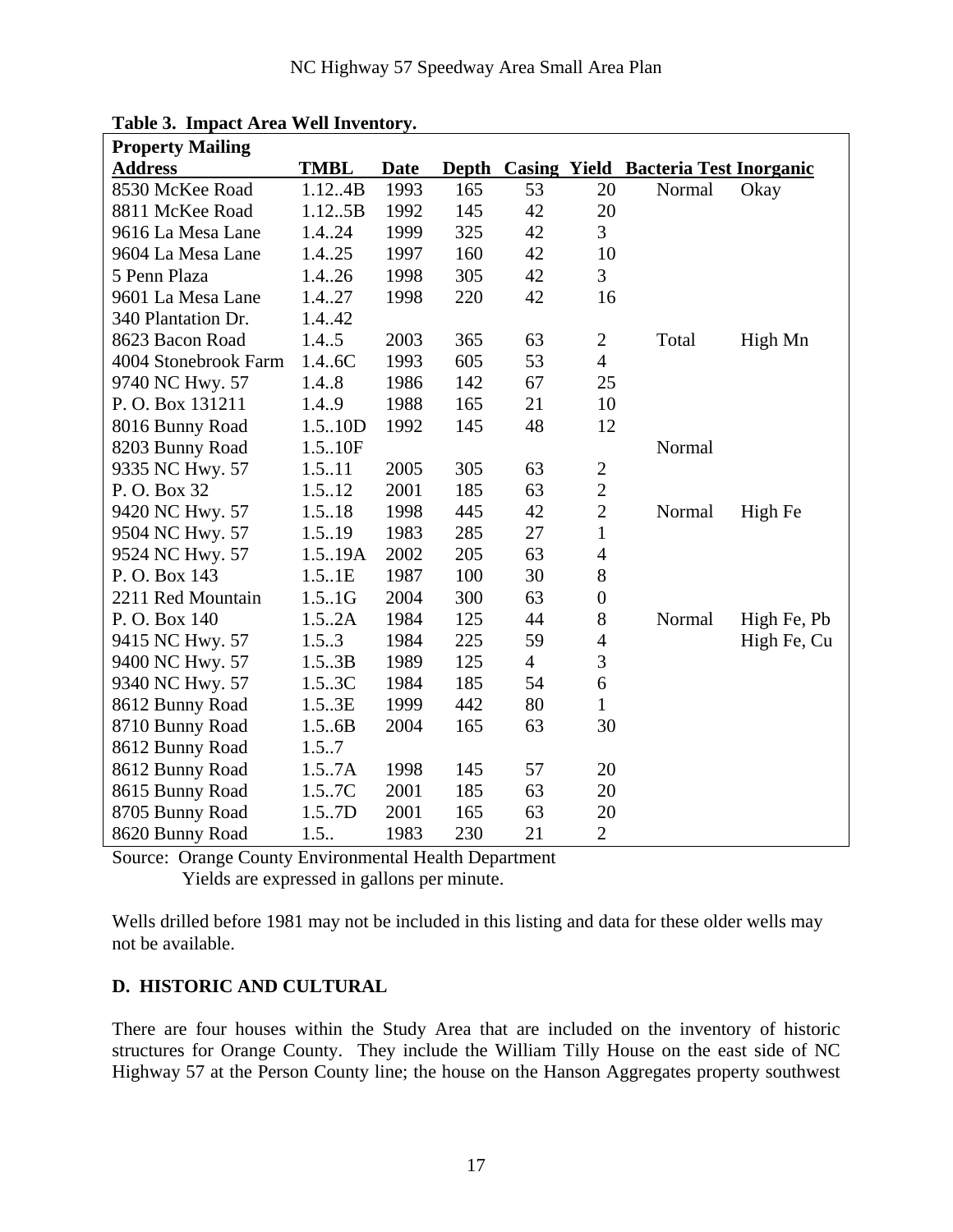of the former asphalt plant; the Evans house at the northwest corner of NC Highway 57 and Bacon Road; and a house on the north side of Bacon Road, west of the Speedway.

No other historic or culturally significant sites have been documented within the Study Area.

#### **E. ECONOMIC DEVELOPMENT**

As previously indicated, there are four existing non-residential land uses within the Study Area that represent significant, or potentially significant, employers and economic generators. These include the stone quarry, the concrete plant, the Speedway, and the go-kart raceway. A local landscape contractor office and equipment storage facility is operating within one of the EC-5 zoning districts.

The Economic Development Commission's purpose, as outlined within its five-year strategic plan, is to:

*… make Orange County a smart, innovative place – a great place in which to live and work. We encourage public-private investments to provide jobs for county residents and to increase the non-residential tax base. Through these investments, we enhance the financial well-being and quality of life of county residents, and the ability of their local governments to provide high-quality services.*

To this end, the Economic Development Commission (EDC) sees the existing non-residential land uses as an important component of on-going programs to study the viability of expanding economic development opportunities within the rural portions of the County. EDC staff and board members, however, understand the relationship between encouraging 'balanced' growth so that the rural character of an area is preserved even with the addition of non-residential land uses to a given area.

The EDC is a partner in this planning process, and is endeavoring to work with local residents and property owners to develop appropriate goals and policies geared to addressing their concerns.

#### **F. HOUSING**

There are currently sixteen single-family residences on 108 acres of land within the Study Area. Four of these structures are listed in the inventory of historic structures for Orange County. The type of housing ranges from manufactured housing units to older stick built homes. While not directly assessed, housing quality does not appear to be an identified issue.

#### **G. RECREATION, PARKS, AND OPEN SPACE**

No publicly owned recreation, parkland, or open space is located in the Study Area. There are nearly two hundred acres of private recreation land in the form of an automotive speedway and a go-kart raceway and limited motocross track. The Durham County Special Use Permit references a recreational complex on the quarry property after operations have ceased.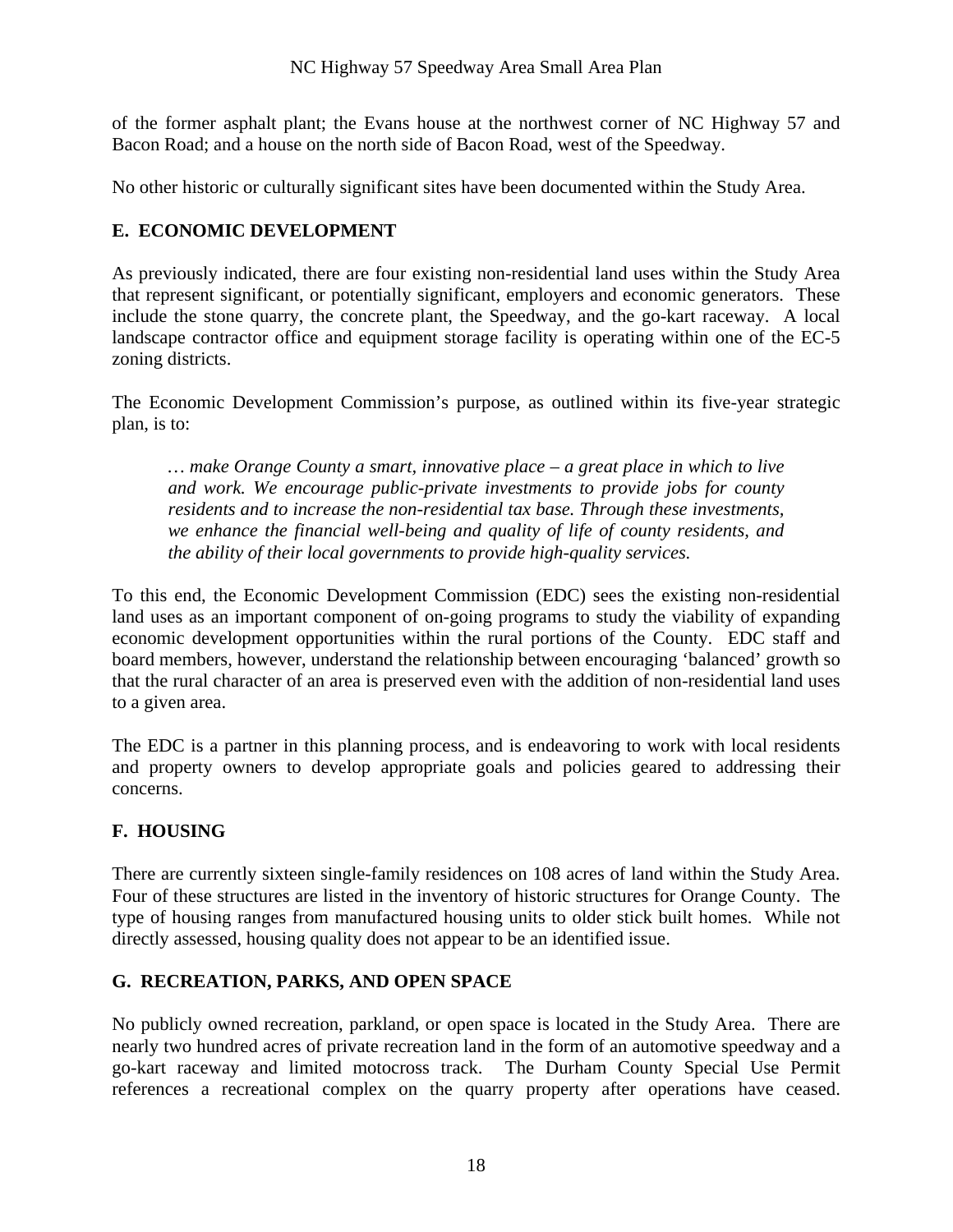Ownership and park operations are not specifically defined, but Orange and Durham Counties have developed a cooperative agreement for the Little River Park and could expand that arrangement to include the eventual park use for the quarry.

#### **H. COMMUNITY CHARACTER AND FORM**

NC Highway 57 is a two-lane road with a 55 miles per hour posted speed limit. Over the past few years, traffic counts north of Mile Branch Road average from 1,800 to 2,900 daily trips, which is about 30% of design capacity. South of New Sharon Church Road the traffic counts average from 2,400 to 2,800 daily trips. The highway provides access north to Roxboro and northern Durham County via US 15/501 and south to Hillsborough and Durham via US Highway 70.

The local community is rural in nature and surrounds non-residential activities.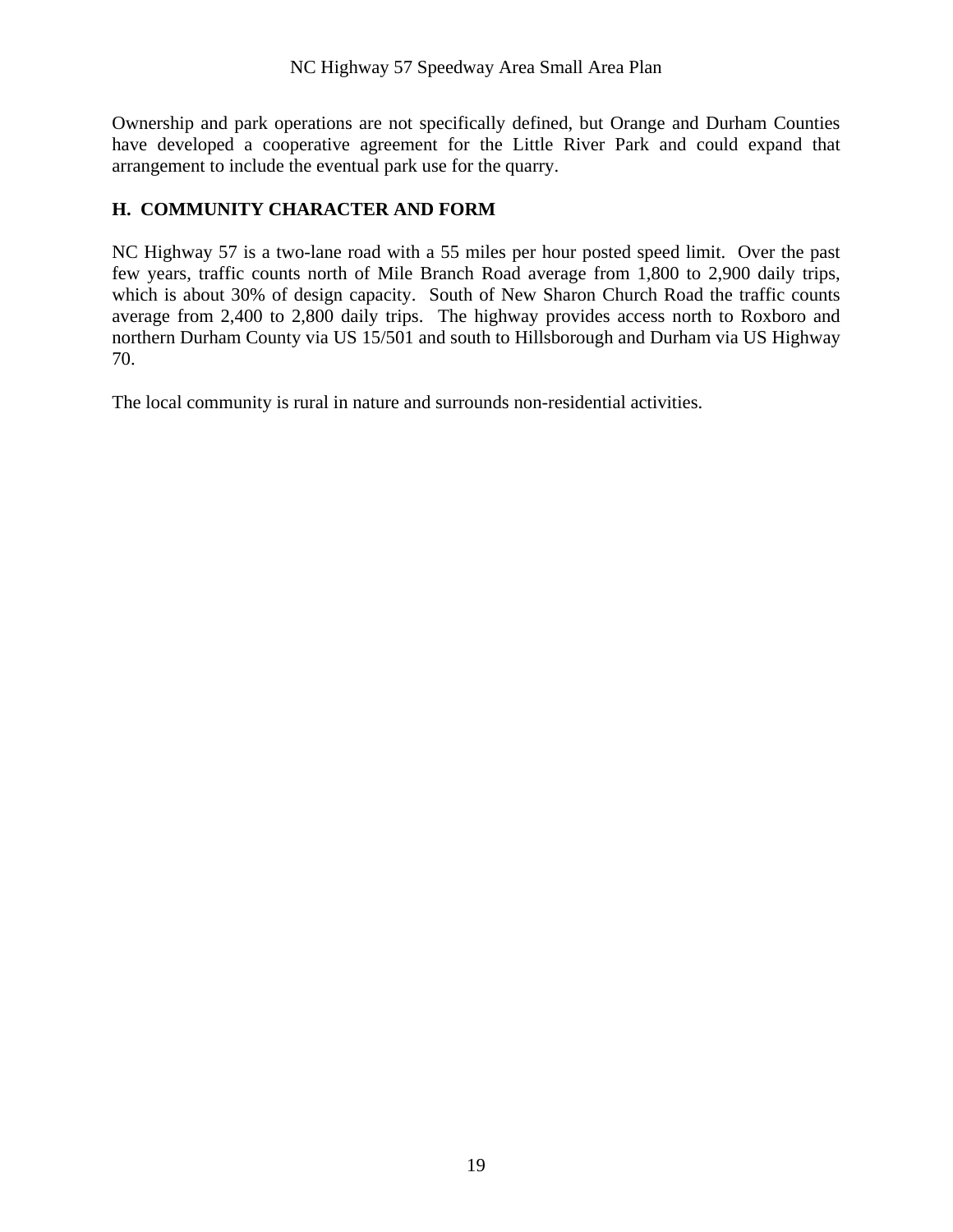### **SECTION IV. MAJOR ISSUES AND TASK FORCE RECOMMENDATIONS**

The overall purpose of the Small Area Plan is to review the existing land use patterns and development regulations currently enforced within the Study Area and devise a set of proactive standards to regulate future land use development along the NC Highway 57 corridor.

The recommendations contained within this section reflect a balance between the need to encourage reasonable development and the availability of infrastructure, including adequate roads, to support additional growth.

Specifically, the recommendations within this Section address the following issues:

#### **A. LAND USE**

 The Policy statements outlined within this portion of the report recommend uses of undeveloped property based on numerous factors including, but not limited to, surrounding land uses, presence of existing natural hazards such as floodways, the potential impact land use will have on local roadways, the environmentally sensitive nature of the area, and concerns over water usage.

#### **B. LAND USE PLAN AMENDMENTS**

- Recommendations have been made regarding the possible amendment of current Land Use Element goal statements and policies affecting development within the Study Area in order to promote present and future land use patterns identified within this Plan. These goals and policy initiatives are intended to become part of the final Comprehensive Plan update that will be reviewed and approved by the BOCC sometime in 2008.
- County Planning staff and the Planning Board will review all proposed amendments to the existing Orange County Comprehensive Plan and will make a formal recommendation to the BOCC on their adoption. The BOCC will make the final decision on the appropriateness of the amendment(s) after holding an advertised public hearing to solicit public comment on the proposal(s).

#### **C. LAND USE PLAN MAP AMENDMENTS**

 Recommendations have been made regarding the possible amendment of the current Land Use Element Map to outline a new area intended to foster economic development within the rural portions of the County.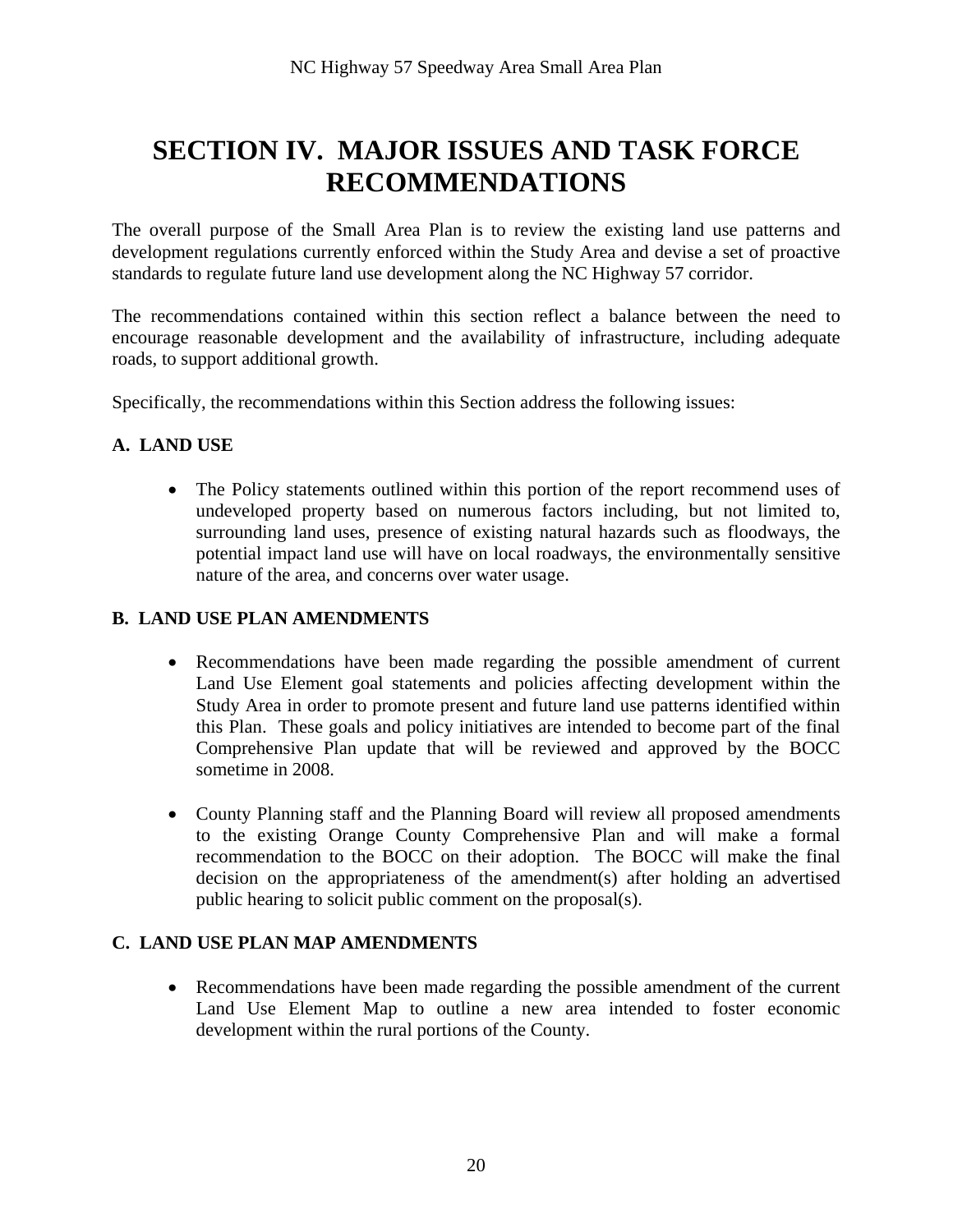#### **D. ZONING/ECONOMIC DEVELOPMENT TEXT AMENDMENTS**

- Recommendations have been made regarding the possible amendment of current zoning/economic development regulations enforced within the Study Area in order to promote present and future land use patterns as identified within the Land Use Section.
- The Planning Board and Economic Development Commission shall review all proposed amendments to the Zoning Ordinance and Economic Development Manual and make formal recommendations to the BOCC on their adoption. The BOCC will make the final decision on the appropriateness of the amendments after holding an advertised public hearing to solicit public comment on the proposals.

#### **E. ZONING MAP AMENDMENTS**

- Current Zoning Districts within Orange County have been reviewed for compatibility with the recommendations made within this study concerning promotion of present and future land use patterns within the Study Area. Recommendations, with respect to Zoning Map Amendments, have been made to promote the development of property consistent with Policy statements concerning the potential growth within the Study Area.
- As with the recommended changes to existing zoning regulations, County Planning staff and the Planning Board will review all recommended Zoning Atlas Amendments first and make a formal recommendation to the BOCC on their adoption. The BOCC will make the final decision on the appropriateness of these map amendments after holding an advertised public hearing to solicit public comment.

Each identified Land Use Policy has a detailed description of any necessary zoning text or zoning map amendment, amendments to other ordinances or new regulations that will be necessary to support the Policy statement. In many cases multiple Policy recommendations are outlined to provide multiple options for addressing identified land use issues.

#### **F. RECOMMENDATIONS**

Orange County's overall planning principles regarding growth and change within the Study Area are:

- 1. Preservation and protection of the rural character and nature of the area,
- 2. Minimization of negative impacts to natural systems/environmentally sensitive areas,
- 3. Restrict growth and development so that it complements the rural character and lifestyles, and
- 4. Maintenance of present service levels for existing infrastructure.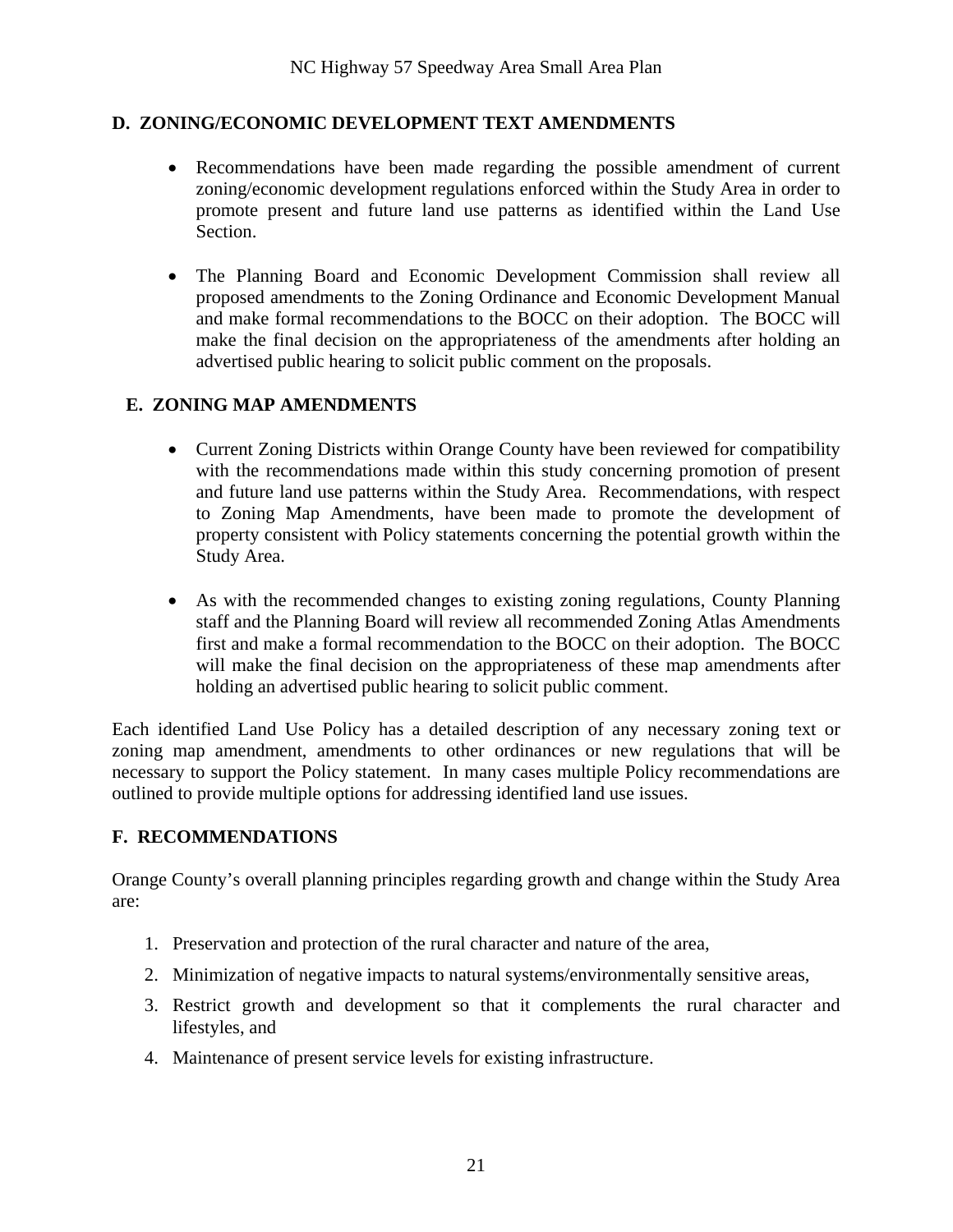Recommendations in the following text organize goals, objectives, policies with standards, implementation that the County can consider to address future development within the Study Area. Task Force members have identified recommendations that they believe will best serve the County's principles. Regulatory mechanisms necessary to support each principle and goal are contained within each section and denoted as either amendments to the zoning text, zoning atlas amendments, or other land development ordinance amendments.

#### **PRINCIPLE 1 -- Preservation and protection of the rural character and nature of the area**

Residents have expressed to Task Force members that there is already enough development within the area and that additional development, both residential and non-residential, will further exacerbate existing problems. These concerns are described in the scope of the plan.

Local residents have indicated that they are not interested in seeing the extension of services, specifically water and sewer, due to cost issues and other constraints that they believe will only lead to additional development within the area. Most residents and property owners have indicated that they like the Study Area the way it is and are not interested in major change.

Chief among their concerns is that additional development will create more noise and traffic issues than they want to deal with. The Task Force has received numerous complaints over the amount of traffic generated by the quarry as well as the Speedway. They have expressed frustration that more has not been done, previous to this Small Area Plan, to comprehensively review the impacts of the existing non-residential land uses on their ability to make reasonable use of their property.

While local residents have expressed concern over additional development, they have suggested that expansion of commercial opportunities may be acceptable if the expansions preserve and protect the rural character of the area. Local residents have also indicated a willingness to address the conforming status of existing non-residential developments in an effort to encourage those property owners to improve upon their existing development sites and to mitigate off-site impacts.

Expansion of housing opportunities in the Study Area is not a concern. Rather, the conservation of the lifestyle and rural ambiance is a significant issue. More to the point, maintaining residential property values for those existing residents in and around the non-residential operations is a high priority. Furthermore, controlling those off-site impacts such a noise, odor, litter, and traffic congestion are at the heart of the discussions.

**Goal 1**. The Study Area is located in a rural portion of the County where local residents have chosen to reside in an effort to escape the congestion and hectic pace of urban areas. Any additional development within the area shall augment or enhance, rather than detract from, the rural character and nature of the area.

**Objective 1-1.** All new development or rezoning approvals shall enhance the rural nature of the community and shall complement existing, adjacent, land uses and preserve existing neighborhood aesthetics.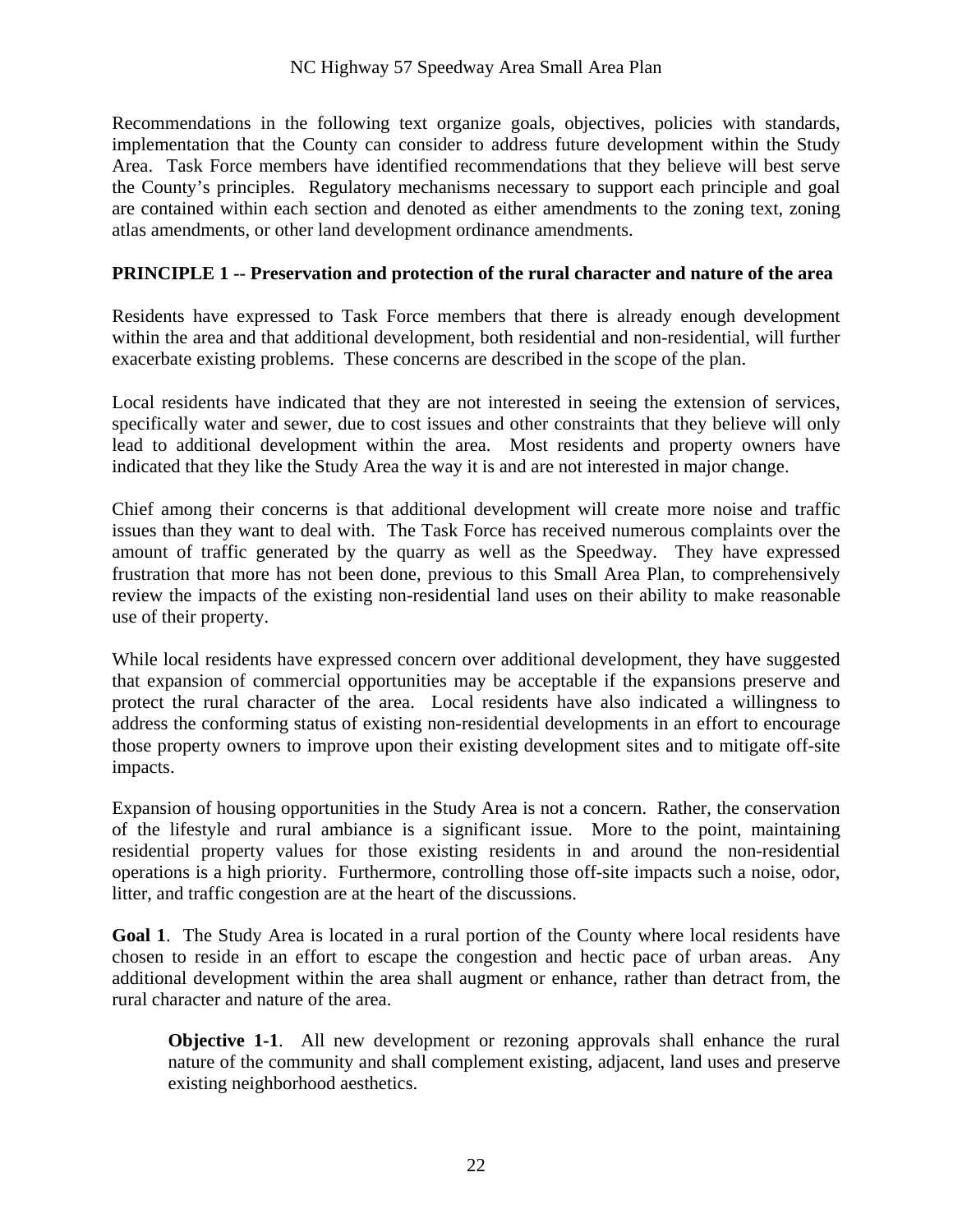**Policy.** The BOCC shall identify the Study Area as a rural portion of the County and that future development plans for the Study Area shall be reviewed in terms of enhancing the rural nature of the community.

**Objective 1-2.** All Orange County Comprehensive Plan Land Use Element policies shall complement the importance of maintaining the rural lifestyle and culture.

**Policy.** The County should continue to maintain and defend existing policies within the Orange County Comprehensive Plan Land Use Element, which outline the importance of maintaining the rural lifestyle and culture.

Implementation. The BOCC should consider the objectives and policies contained within this document when finalizing decisions on addressing the conforming status of existing non-residential developments and on the possible allowance of additional non-residential land uses within the Study Area

**Policy.** Identified historic and/or cultural resources should be preserved throughout the Study Area, whenever practical, consistent with other established Orange County policies and regulations.

**Implementation:** The BOCC should review the need to conduct proactive historic surveys of large properties within the Study Area to verify if additional culturally significant sites exist.

**Goal 2**. The Study Area represents a 'gateway' into the County that establishes an entry corridor where travelers form opinions as to the quality of life within the area as a whole. To that end, steps should be taken to address design elements within the Study Area to aesthetically enhance this entranceway into Orange County.

**Objective 2-1.** An entry corridor design manual shall be developed for the NC Highway 57 corridor north of Bunny Road within two years.

**Policy.** The BOCC should designate a segment of NC Highway 57 within the Study Area as an entry corridor and develop appropriate design elements to welcome visitors to the area.

**Implementation:** The BOCC should study the feasibility of acquiring sufficient property within the Study Area to develop a welcome sign with landscaping and other similar features.

#### **PRINCIPLE 2 -- Minimization of negative impacts to natural systems/environmentally sensitive areas**

The Task Force finds that groundwater quality, and quantity, are issues for new development projects within the area and that the limitations on existing sources for groundwater have contributed to well issues for existing residents and property owners' for sometime now. Some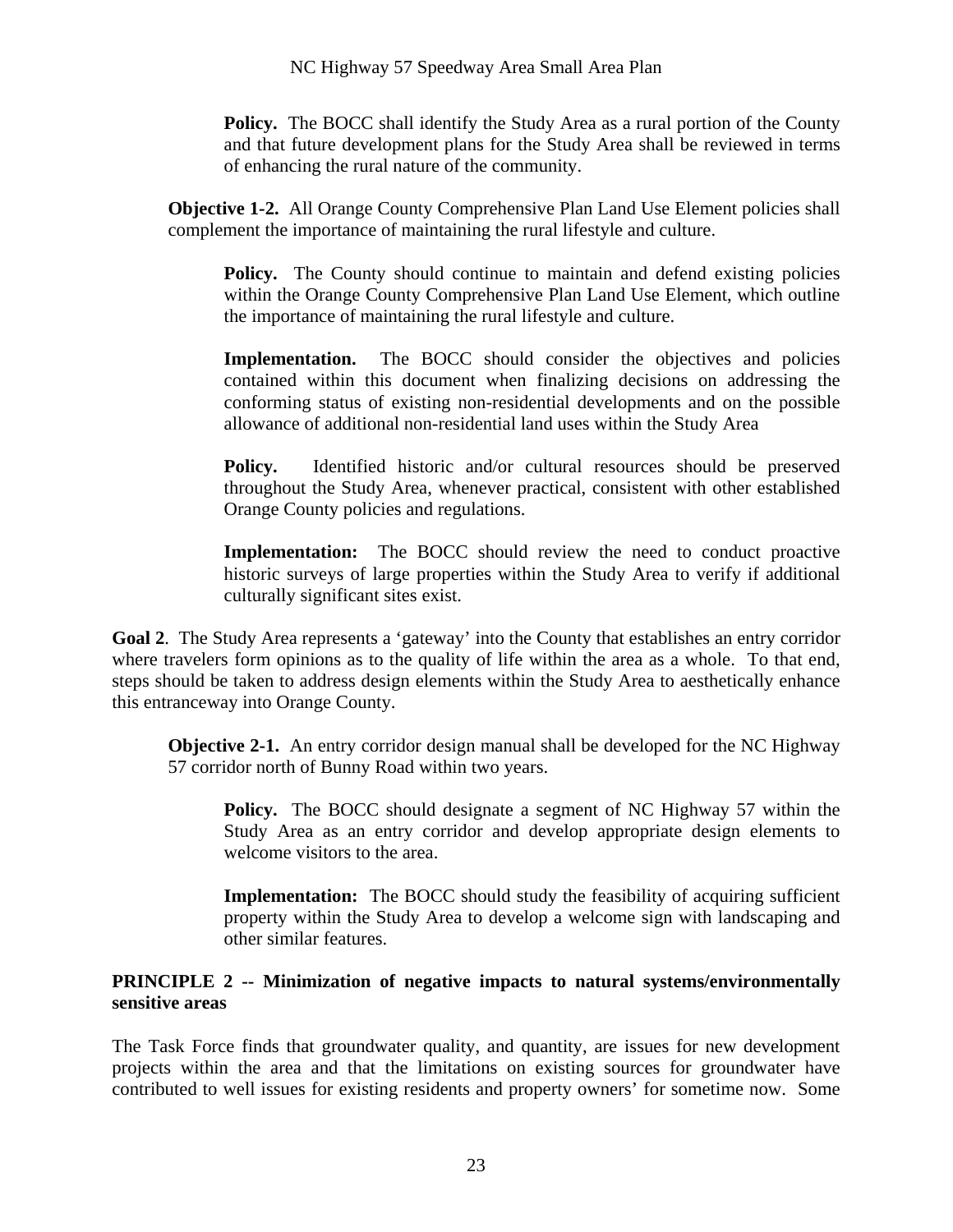Study Area residents have suggested that the discoloration in their well water may be attributable to the stone quarry operation and that blasting activities have created problems for their wells, some over 30 years old. Severe soil limitations for on-site septic drain fields have limited new development in the Study Area.

**Goal 3**: The lack of reliable, consistent potable water supplies and poor soil conditions for septic drain fields limit development opportunities within the Study Area. Future development proposals should not adversely impact existing groundwater supplies and should be reviewed and approved with this factor in mind.

**Objective 3-1.** The County Health Department, in close coordination with the County Planning and Inspections Department, shall educate all residents living within the 3,000 foot Hanson Aggregate stone quarry impact area regarding well testing services to evaluate well water problems through a systematic study and assessment.

**Policy.** The BOCC should identify the Study Area as a high priority for an Environmental Assessment of well water samples and surveys through the County Health Department, specifically focusing on: groundwater sustainability, aquifer flow testing, well contamination, and well capacity. Known geophysical conditions associated with a deep bedrock quarry, nearly one-third of private wells in operation prior to quarry operations, are the risk factors justifying such a study and assessment.

**Objective 3-2.** The County should include language within the Orange County Land Use Element update requiring all non-residential development projects and major residential subdivisions within the Study Area to complete comprehensive environmental assessment of the groundwater resources to determine the magnitude of future use and sustainable, on-site aquifer yields that does not compromise wells on adjacent properties, as part of their review and approval process.

**Policy.** The County shall revise existing land use regulations, and development review procedures, to include provisions requiring the review of anticipated groundwater usage all proposed development projects and that this study shall be a major consideration to determine the appropriateness of any proposed land use, or for permit approval of improvements to land existing uses, within the Study Area.

**Policy.** The County should revise existing standards governing the review and approval of quarry operations to require as a condition of approval that quarry developers/operators, in close coordination with the Orange County Environmental Health Division, establish well monitoring programs to monitor the viability of all private wells within 3,000 feet of the active quarry operations within the Study Area and that the quarry operators shall be required to remedy, at their expense, any problem directly attributed to the quarry operation.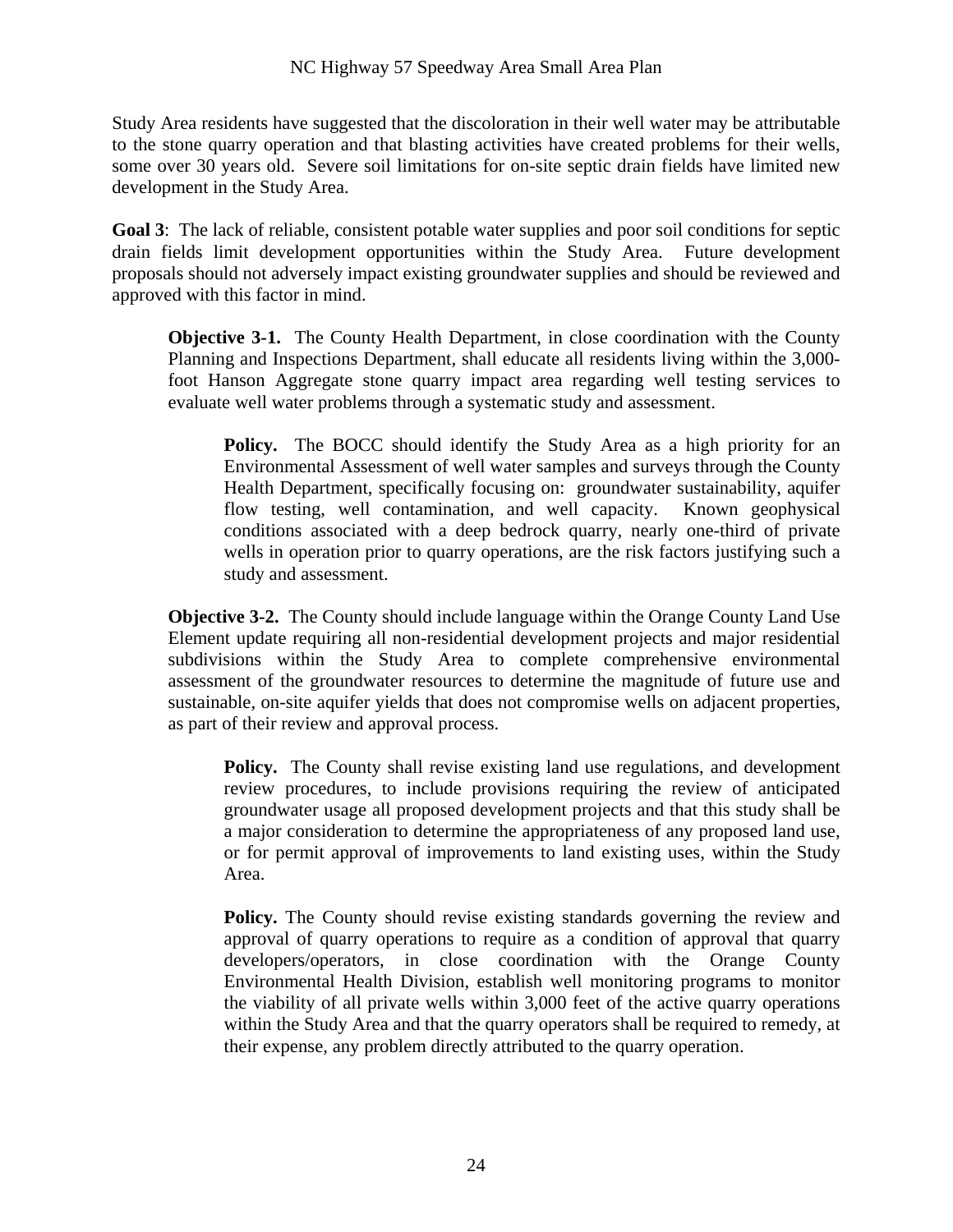**Policy.** The BOCC should require formal notification to the NCDENR identifying all existing mining operations, or those uses that require air quality permits, within the Study Area and inform them that mining permit approvals, renewals, or modifications, shall require County zoning approval prior to permit review at the State level.

**Objective 3-3**. All NCDENR mining and air quality permits, which are located partially or wholly within Orange County, shall receive a finding of zoning compliance before they are issued.

**Objective 3-4.** All new development or rezoning approvals shall limit groundwater withdraws to that of a single family, four-bedroom residence (480 gallons per day) on two acres of land.

Policy. BOCC should only consider uses that do not require high volumes of groundwater when considering potential Zoning Atlas amendments to allow nonresidential developments within the Study Area. High groundwater demand is defined as more water consumption, than that of a four-bedroom residence (480 gallons per day) on two acres of land.

Further, stormwater runoff is a potential problem for existing and new developments within the area. While existing non-residential developments are located on parcels of sufficient size to address runoff issues, greater focus needs to be given to the potential impacts on neighboring residential properties.

**Goal 4.** Stormwater runoff shall be maintained on site in conformity with existing standards and policies regardless of the age or approval date of the project.

**Objective 4-1.** All new development or rezoning approvals shall be compliant with impervious cover standards and storm water and erosion control regulations.

**Policy.** The BOCC shall work with the owners of existing non-residential developments to require improvements to the property addressing stormwater issues.

**Implementation.** Neuse Basin soil erosion control rules shall apply.

Air quality is a potential problem for existing and new developments within the area. Local residents and Task Force members have expressed concern over noxious fumes and dust being generated by existing, or future, non-residential uses. Most participants expressed significant concern over the possibility of an asphalt plant being re-established on the quarry property. While there are no local regulations addressing this issue, Task Force members have concluded that the preservation of air quality is essential to preserve the quality of life within the area.

**Goal 5.** Air quality issues shall be an intricate part of any future permit reviewed within the Study Area.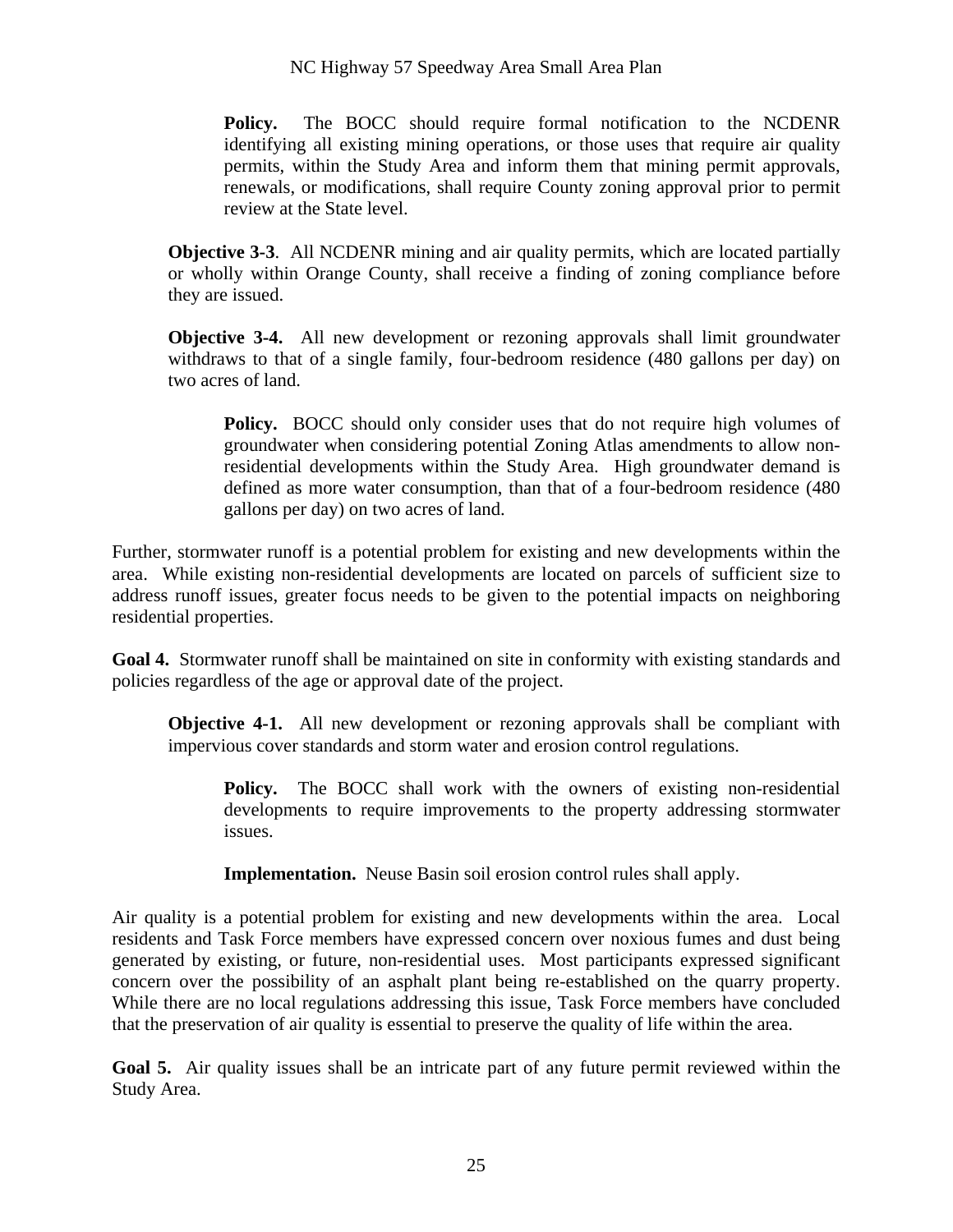**Objective 5-1.** The BOCC shall require all non-residential development projects and major residential subdivisions within the Study Area to complete air quality permits, when such permits meet NCDENR criteria.

Policy. The County shall review the need to develop local regulations governing air quality and requiring local air quality permits.

**Implementation.** All new development or rezoning approvals shall be compliant with County air quality standards.

#### **PRINCIPLE 3 -- Restrict growth and development so that it complements the rural character and lifestyles**

The Task Force finds that existing non-residential developments generate significant off-site impacts including, but not necessarily limited to: noise, litter, stormwater runoff, traffic congestion, light intrusion, and dust generation. Unregulated, these impacts diminish the rural character and overall quality of life of the surrounding community and contribute to local residents concerns over expanding non-residential development within the area.

Task Force members suggest that a process to make these existing uses conforming to local land use regulations should be established to address off-site impacts and concerns over their status and nonconforming land uses.

**Goal 6**. Existing non-residential, non-conforming land uses should be made into conforming uses of property through amendments to the Zoning Ordinance and Comprehensive Plan and should then be brought into compliance with existing, or proposed, development criteria to address off-site impacts.

**Objective 6-1**. Under the appropriate conditions, both the Speedway and the go-kart facility shall be brought into zoning compliance within three years.

**Policy.** The BOCC should work to find an appropriate mechanism to make the existing non-residential land uses, specifically the Speedway and go-kart track properties, conforming uses of property through amendments to the Zoning Ordinance.

**Implementatio**n. The Task Force recommends that the BOCC consider adopting a new conditional use zoning district, or Rural Economic Development Area (REDA), to allow for non-residential development within the Study Area.

In reviewing various zoning options the Task Force concluded that other options, such as amendments to the existing AR zoning district to allow the existing nonresidential land uses to be listed as permitted/special uses of property, were not viable. Task Force members concluded that the REDA process represented the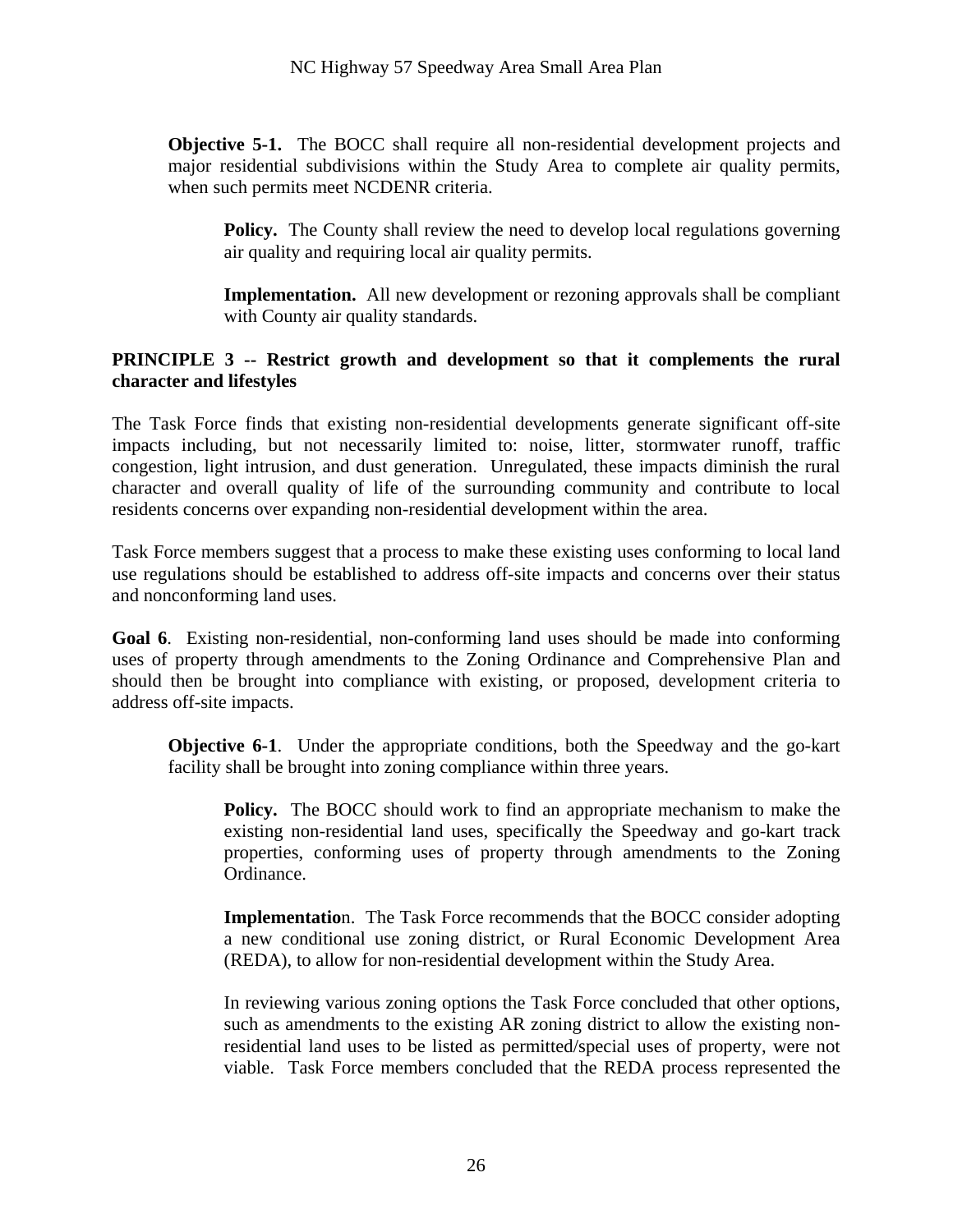most reasonable method to address the existing non-residential developments within the Study Area.

**Implementation.** The Orange County Comprehensive Plan should be amended to include references to a REDA conditional zoning district and establish necessary guidelines governing the location and development of such districts.

**Implementation.** The BOCC should consider utilizing the review and approval process for the new conditional use zoning REDA district.

**Objective 6-2**. Within eighteen (18) months, the BOCC shall establish a new conditional use zoning district for rural economic development areas, which addresses all off-site impacts.

**Policy.** Existing non-residential raceway sites within the Study Area should be rezoned to an appropriate zoning designation to make them conforming land uses.

**Policy.** The existing non-residential land uses within the Study Area may expand their boundaries, but only to enhance their perimeter buffers and not to expand their operations.

As with the racetracks, the Task Force finds that existing quarry operation generates significant off-site impacts including, but not necessarily limited to: noise, water quality, traffic congestion, and dust generation. Unregulated, these impacts diminish the rural character and overall quality of life of the surrounding community and contribute to local residents concerns over expanding non-residential development within the area.

The Task Force finds that these existing uses could be made conforming to local land use regulations in an effort to address these off-site impacts and address concerns over their status and nonconforming land uses.

**Goal 7**: With respect to the quarry operation, the land use is already considered to be a conforming use of property, as per Section 11.6 of the Zoning Ordinance. The Task Force believes that the County should take appropriate action to address the off-site impacts of the quarry while limiting the potential for operational expansion beyond what is described in the existing end use plan. Further, the end use plan for the stone quarry calls for a 100-acre reservoir and outdoor recreational activities on both the Durham and Orange County portions of the property. The time horizon for the development of such a public asset is twenty to fifty years off, depending on aggregate rock market conditions. The creation of additional parkland within the Study Area shall be encouraged.

**Objective 7-1**. The BOCC not consider allowing for such a facility at the Highway 57 quarry site based on all available information Hanson Aggregate officials supplied to the NCDENR and County staff.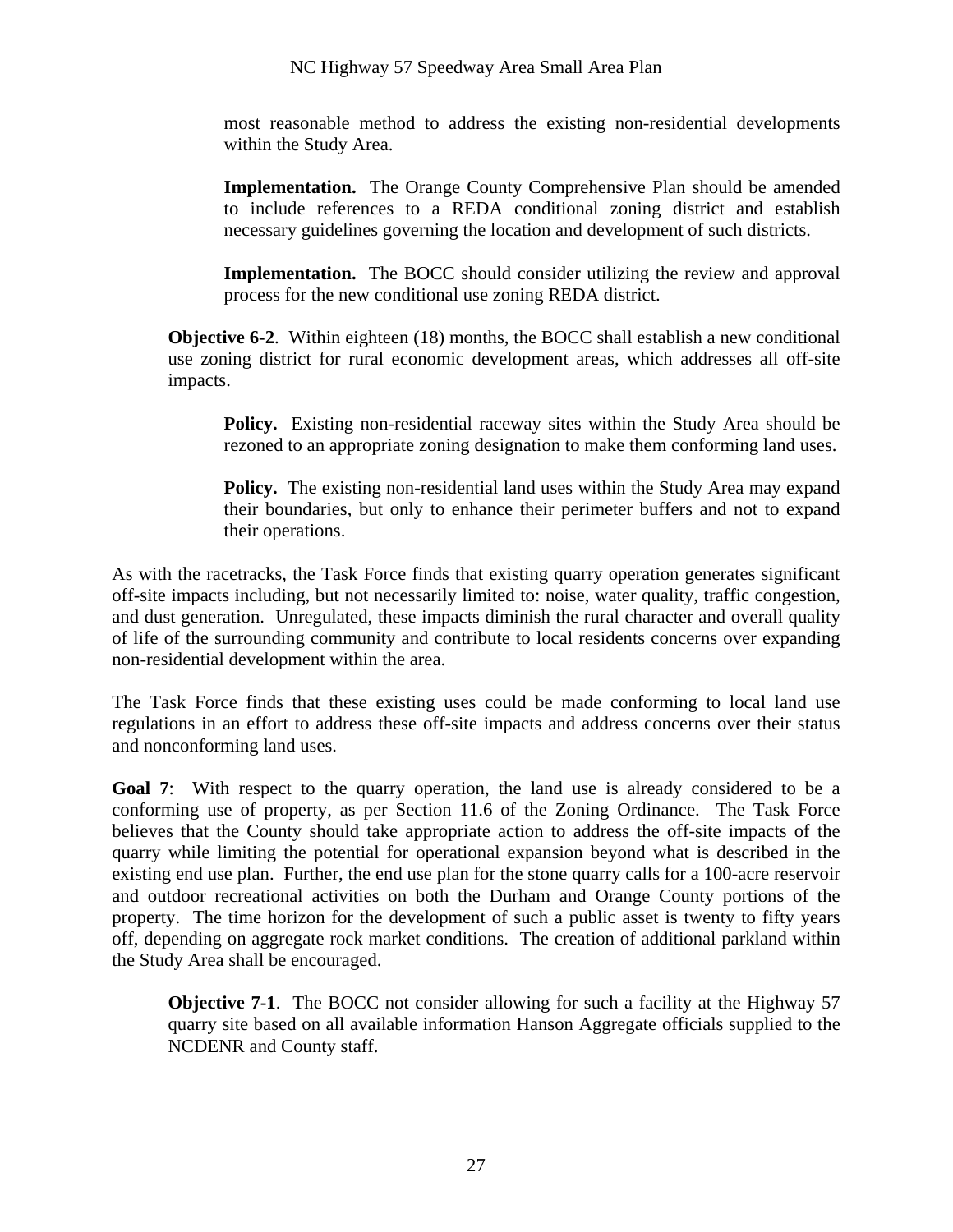**Policy.** An asphalt plant is not a normal and customary accessory use to a stone quarry operation.

**Objective 7-2.** Conditions shall be applied to the Hanson Aggregate Quarry operation to address the identified off-site impacts.

**Policy.** The County should encourage Hanson Aggregates to bring the property into compliance with provisions of Article 8 of the Zoning Ordinance and work with local officials to address off-site impacts by means of the following sitespecific *Standards*

- 1. Noise -- the Task Force recommends the following conditions:
	- a. Blasting
		- i. No blasting activity shall occur within 500 feet of perimeter property lines,
		- ii. The property owner shall develop and maintain a blast notification directory and inform all persons within the directory when blasting activities are scheduled to occur,
		- iii. The property owner shall utilize the most current, noise-reducing blasting techniques authorized by the State,
		- iv. The property owner shall establish limits on blasting activities to coincide with provisions of the Orange County Noise Ordinance. At a minimum quarry and rock crushing activities shall not exceed 60 dBA at the perimeter property line.
	- b. Stone Crushing
		- i. Noise baffling systems shall be installed at the rock crushing plant,
		- ii. All rock crushing equipment shall be operated within an enclosure,
		- iii. Rock crushing activities shall only occur from 8:00 a.m. to 9:00 p.m., Monday through Saturday.
- 2. Buffers and Berms -- the Task Force recommends the following conditions:
	- a. A 100-foot Type-F buffer shall be erected and maintained around the perimeter of the property according to Article 12 Landscaping and Buffer Requirements of the Zoning Ordinance,
	- b. No extraction activities shall occur within 300 feet of an occupied residential dwelling unit,
	- c. The property owner shall install necessary earthen berms or screens to prevent flying rock as the result of blasting activities,
	- d. There shall be a natural buffer or man-made berm to ensure that there is no quarry activity within 200 feet of a stream or other protected water body,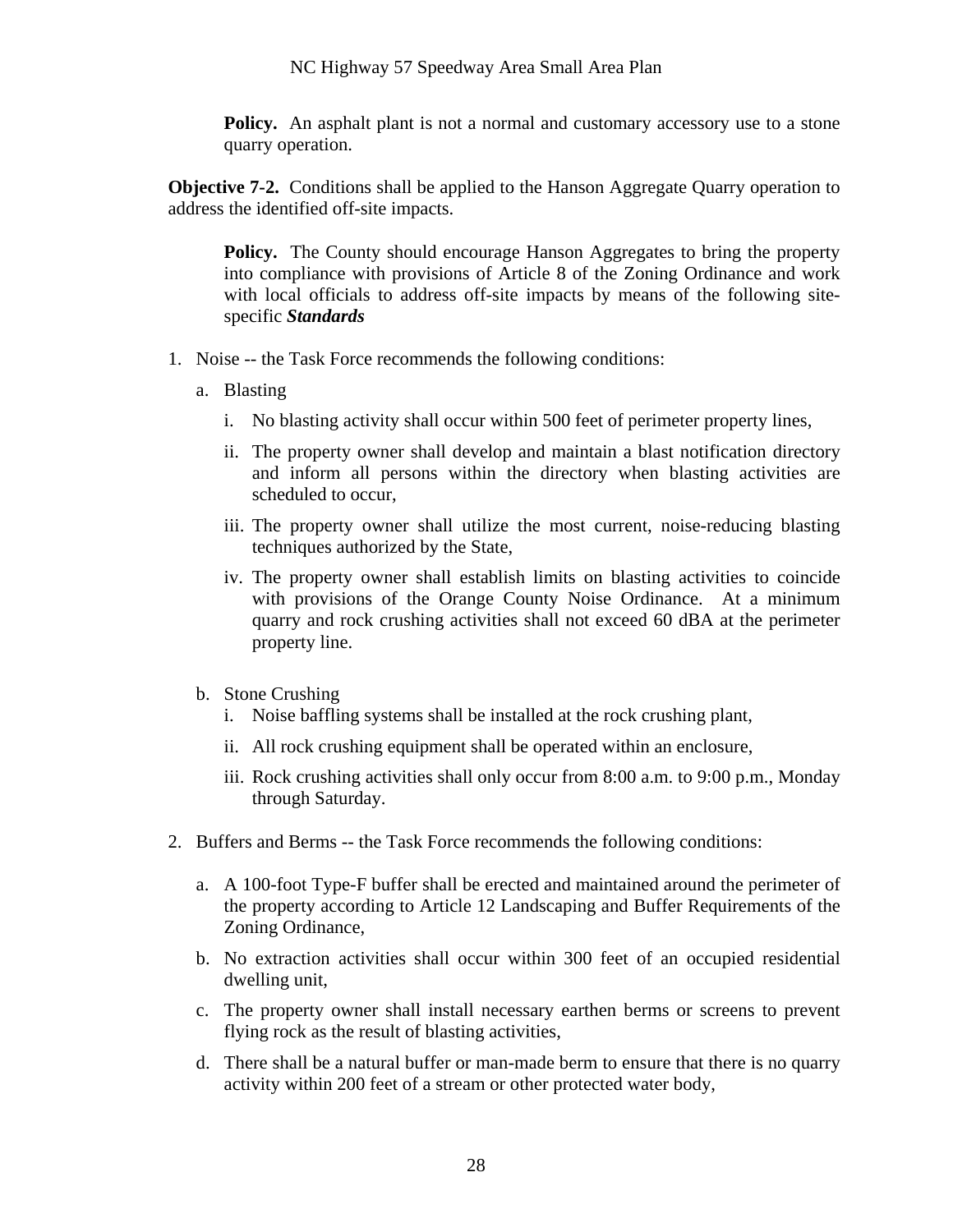- e. Required berms shall not exceed twenty feet in height from the existing natural contour line,
- f. Berms shall be constructed utilizing native soils from the property or of inert material, and
- g. A six-foot high security fence shall be erected around the entire circumference of active mining areas and shall be posted with warning signs advising of the dangers of the site.
- 3. Groundwater and Property Impacts -- the Task Force recommends the following conditions:
	- a. Wells:
		- i. The property owner shall locate and describe all monitoring wells on the quarry property and make all data collected from said wells available to County personnel for review,
		- ii. The property owner shall work with the BOCC to establish a "No Fault Well Repair Fund" to cover the costs of repairing wells damaged as the result of quarry activities.
	- b. Structures
		- i. The property owner shall develop and submit a pre-blasting survey of all structures within 3,000 feet of the quarry operation,
		- ii. The property owner shall work with the BOCC to develop a 'Loss of Fair Market Value program' for property owners who lose market value on their property as the result of quarry operations.
		- iii. The property owner shall maintain insurance coverage for any blasting damage to surrounding residences.
- 4. Operational Characteristics -- the Task Force recommends the following conditions:
	- a. Access
		- i. The quarry operator shall use only defined access points along Highway 57 and Mile Branch Road, and
		- ii. The property owner shall work with NCDOT, the State Highway Patrol, and County officials to address traffic management issues by making improvements to the Highway 57/Mile Branch Road intersection.
	- b. Vehicles
		- i. The property owner shall develop an education program to continuously remind drivers of existing local speed limits along local roadways.
		- ii. The property owner shall install spray bars and rumble strips to control and regulate truck traffic before they exit the premises,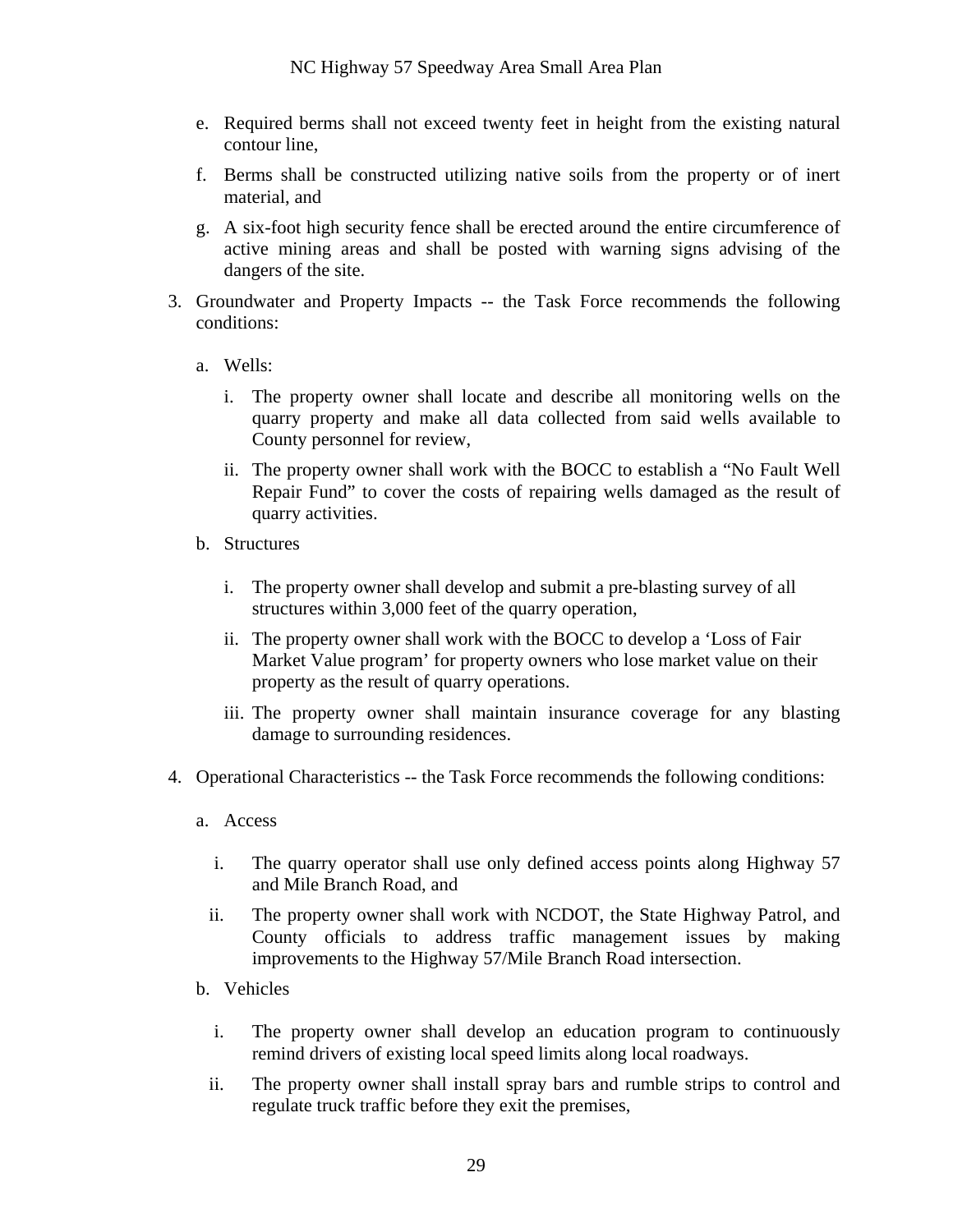- iii. The property owner shall develop an education program, and provide adequate notice, to all drivers to keep their loads covered,
- iv. The property owner shall verify that all equipment operating on the property are equipped with back up alarm systems, or other similar equivalent, and
- v. The property owner shall use a water wagon, or other similar apparatus, as needed to manage dust flow throughout the property,
- c. Reporting and Operations
	- i. The property owner shall make an annual report available to the BOCC detailing material extracted, area of extraction, extraction depth, and ground water testing results, and
	- ii. The property owner shall demonstrate to the County Zoning Enforcement Officer that all operations on the quarry property are in conformance with previously approved mining permits, reclamation plans, and used only for mining, processing, storage, and sale of stone.
- 5. End of Operations Plan -- the Task Force recommends the following conditions:
	- a. The property owner shall notify Orange County one year notice in advance to cessation of operations at the quarry property,
	- b. The property owner shall post a rehabilitation bond with the County at this notification date,
	- c. The bond shall only be released after operations cease and the rehabilitation plan is approved by the County,
	- d. The approved reclamation plan shall be made a part of the permit and the quarry reservoir shall be used for raw water storage, and
	- e. At the end of quarry operations, Hanson Aggregates shall initiate or otherwise be a party to the completion of the end use plan.
- 6. The quarry operation shall meet all applicable requirements of a Zero Discharge Facility as defined by the State.
- 7. There shall be no storage or use of hazardous materials on the property, with the exception of motor vehicle fuels.
- 8. Lighting shall be installed and operated according to the Orange County lighting standards.
- 9. The existing property lines may expand beyond the present boundaries, but only to enhance the 200-foot perimeter buffer, not to expand quarry operations.
- 10. Any significant change to the approved site plan shall require an amendment to the Special Use Permit according to Section 8.7 of the Zoning Ordinance.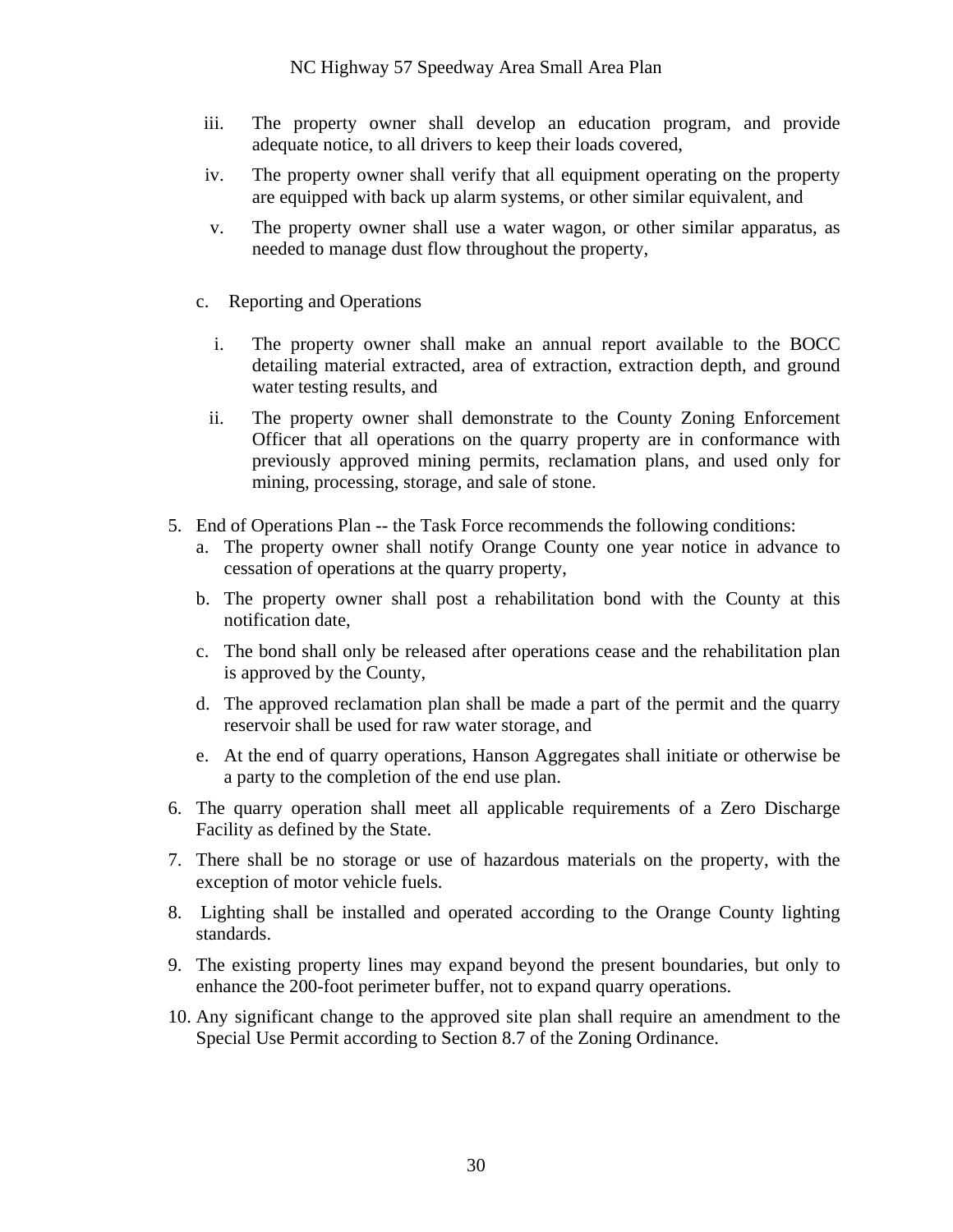**Objective 7-3.** At the time of end of quarry operations, Orange and Durham Counties shall enter into a joint development agree to acquire, design, program, develop and finance a recreational facility on the Hanson Aggregate leased and fee simple properties.

**Policy.** The BOCC shall continue to find appropriate recreational sites for use by local residents and shall continue to monitor the quarry operation to determine the appropriate time for development of identified recreational amenities on the site as delineated within their final action plan on file with the State of North Carolina.

The Task Force finds that specific conditions ought to be adhered to by the existing nonresidential land uses to address off-site impacts and that these conditions ought to be part of the review and approval process of any change to the zoning classification of these properties.

**Goal 8**. Each existing non-residential land use should be held to specific development/redevelopment criteria if they choose to take advantage of the sanctioned approval process for becoming conforming land uses. Any improvements to the existing raceway facilities or the stone quarry site should take the existing community character and form into consideration.

**Objective 8-1.** All non-residential development within the Study Area shall balance the attractiveness of a specific development project with the need to preserve the rural character of the area.

**Policy.** The existing non-residential land uses shall not be allowed to expand or intensify existing activities but rather allowance should be made for customary accessory uses and activities that do not exacerbate identified off-site impacts and that are reviewed and approved through a pre-determined BOCC -authorized process.

**Standards**. These improvements shall be done within a pre-determined time period and be designed to bring the property into compliance with existing County stormwater regulations and other land development standards.

**Objective 8-2.** All non-residential development proposals shall evaluate the appropriateness of the on-site activities with the anticipated impact on existing, and future, residential land uses within the area.

**Policy. (Orange County Speedway – Specific Conditions)** The following conditions shall, at a minimum, be applied to the Speedway property to address the off-site impacts by means of the listed site-specific *Standards*:

1. That a formal site plan be developed showing the current conditions of the property, including: existing impervious surface calculations, location of stormwater retention sites, the location of all structures and their distance from all property lines, the location of the septic field and repair areas, the location of petroleum storage containers and re-fueling areas, the location of all existing vegetation and buffer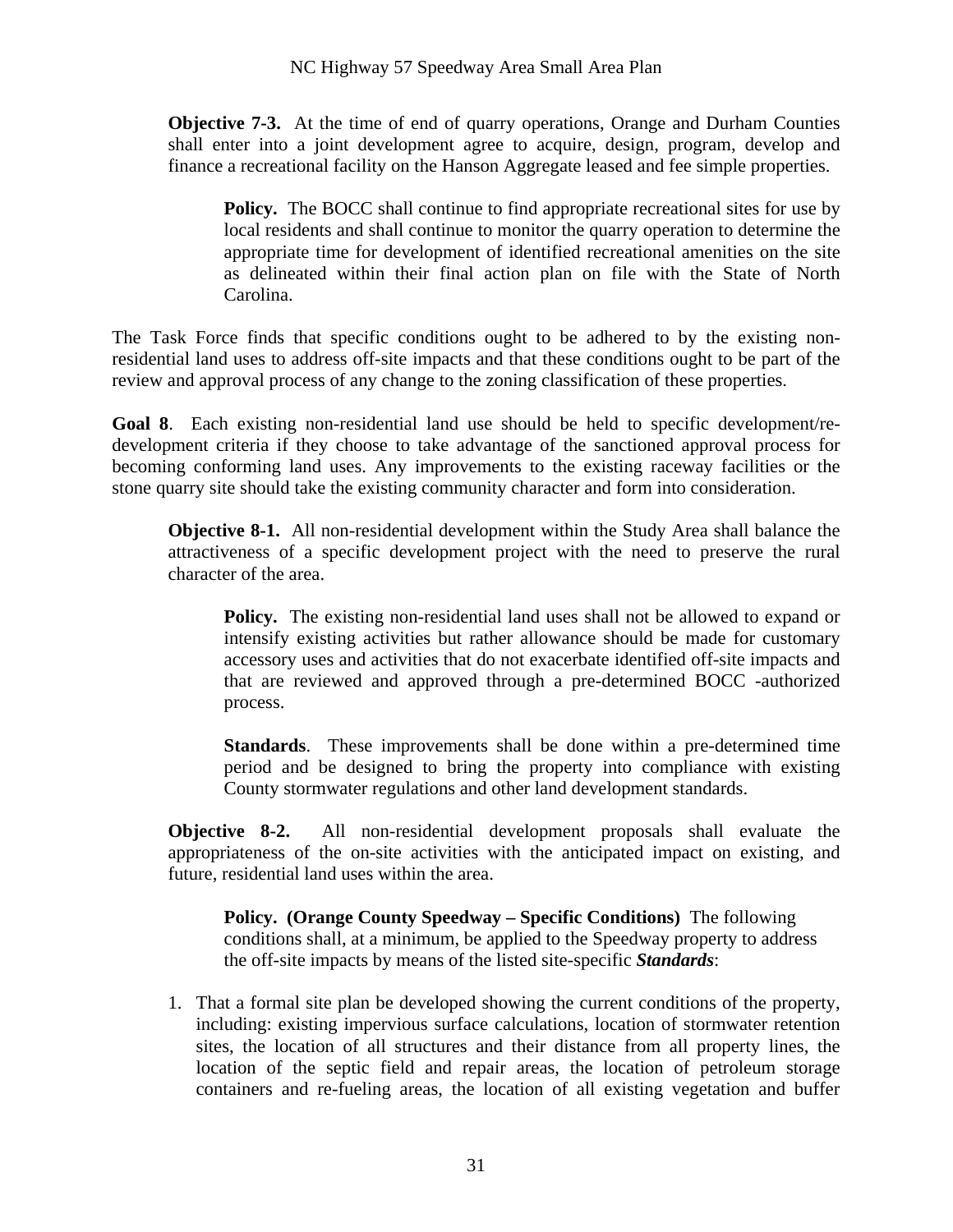areas, all parking areas including the internal traffic circulation pattern for the property, and all other required information outlined within Article 14 of the Zoning Ordinance.

- 2. That a 30-foot wide landscaped buffer be installed along the perimeter of the Speedway property along the frontage of Bacon Road and NC Highway 57 according to the provisions of Article 12 of the Zoning Ordinance to form a semi-opaque intermittent visual buffer.
- 3. That a 200-foot landscape and conservation buffer/easement be established along the northern, southern, and western perimeter of the property. No vegetation within this area shall be disturbed.
- 4. That existing signage be brought into compliance with Article 9 of the Zoning Ordinance.
- 5. That property owner demonstrate compliance with Article 10 of the Zoning Ordinance and, specifically, complete the following:
	- a. Properly define and delineate the parking and travel lanes on the property, and
	- b. Define and delineate emergency vehicle access points and fire lanes on the property.
- 6. That the owner work with NCDOT to complete a traffic intersection analysis for access points along Bacon Road and NC Highway 57 to determine need for access improvements such as left turn lanes or deceleration lanes on the property.
- 7. That the owner work with NCDOT, the State Highway Patrol, and County officials to address traffic management issues to coordinate acceleration and deceleration lanes if warranted, at approved entrance and exit points on the property. This condition shall also include posting of proper signage on the property to direct traffic through a oneway ingress and egress location, where deemed appropriate.
- 8. That a proactive litter collection system be developed.
- 9. That a system of noise baffles on the western and southern perimeter of the racetrack as well as above and behind the existing stands be installed. The baffles shall be so constructed as to reduce sustained noise levels at the western and southern property lines of the Speedway property to no more than 60 dBA.
- 10. That limits on racing activities be established so that no race shall extend beyond 11:00 p.m. on Friday and Saturday nights, or beyond 9:00 p.m. on other evenings. Practice activities shall not commence before 10:00 a.m. on any day and shall cease by 9:00 p.m.
- 11. That all external lighting fixtures shall be retrofitted to comply with Orange County lighting standards.
- 12. That impervious cover, including all areas under roof, covered with asphalt or concrete, or designated as parking areas shall not be increased. Any new impervious cover shall be allowed only after an equal impervious area is removed elsewhere on the property, and under no circumstances shall it exceed twelve per cent of the land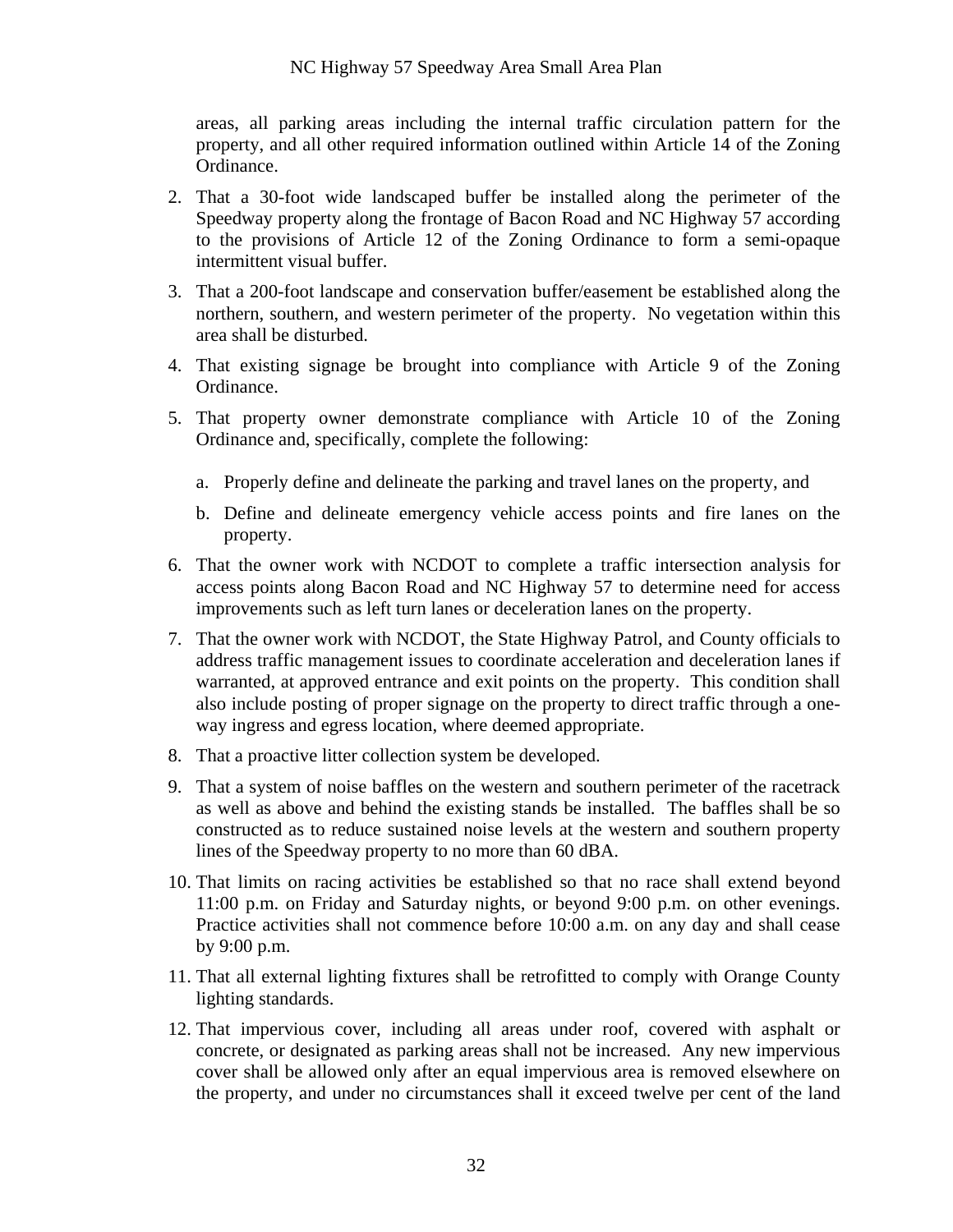area in the Flat River Watershed and six per cent of the land area in the Little River Watershed.

- 13. That no storage of hazardous materials shall be permitted, except for racing fuel and lubricants. Such material storage areas shall be enclosed and posted and the Orange County Fire Marshall shall approve a pollution incident prevention plan for the storage facility prior to final occupancy permits.
- 14. The present property area may expand beyond the present boundaries, but only to enhance the 200-foot perimeter buffer, and not to expand racing operations.
- 15. That if additional/accessory land uses are desired, the property owner shall cause a new site plan to be created outlining the location and nature of the proposed new land use, demonstrating compliance with all conditions contained herein as well as within the Zoning Ordinance.
- 16. That the County and the property owners shall develop and approve a schedule to complete the items listed above.

**Policy. (Go-Kart property – Specific Conditions)** The following conditions shall, at a minimum, be applied to the Go-Kart property to address identified off-site impacts by means of the listed site-specific *Standards*:

- 1. That a formal site plan be developed showing the current conditions of the property, including: existing impervious surface calculations, location of stormwater retention sites, the location of all structures and their distance from all property lines, the location of the septic field and repair areas, the location of petroleum storage containers and re-fueling areas, the location of all existing vegetation and buffer areas, all parking areas including the internal traffic circulation pattern for the property, and all other required information outlined within Article 14 Site Plan Approval Procedures of the Zoning Ordinance,
- 2. That prior to any additional land disturbing activity on the property, including the expansion of any existing uses, the property be brought into compliance with the existing Erosion Control and Zoning Violations issued for earth disturbing activities without appropriate permits.
- 3. That a 30-foot wide landscaped buffer be installed along the perimeter of the property along the frontage of NC Highway 57 according to the provisions of Article 12 of the Zoning Ordinance to form a semi-opaque intermittent visual buffer.
- 4. That a 200-foot landscape and conservation buffer/easement shall be established along the perimeter of the property. No vegetation within this area shall be disturbed. Where vegetation has already been disturbed, as identified within the existing Erosion Control/Zoning Violation, vegetation shall be re-established according to the provisions of Article 12 of the Zoning Ordinance to adhere to this condition.
- 5. That the property owner shall demonstrate compliance with Article 10 of the Zoning Ordinance and, specifically, complete the following:
	- a. Properly define and delineate the parking and travel lanes on the property, and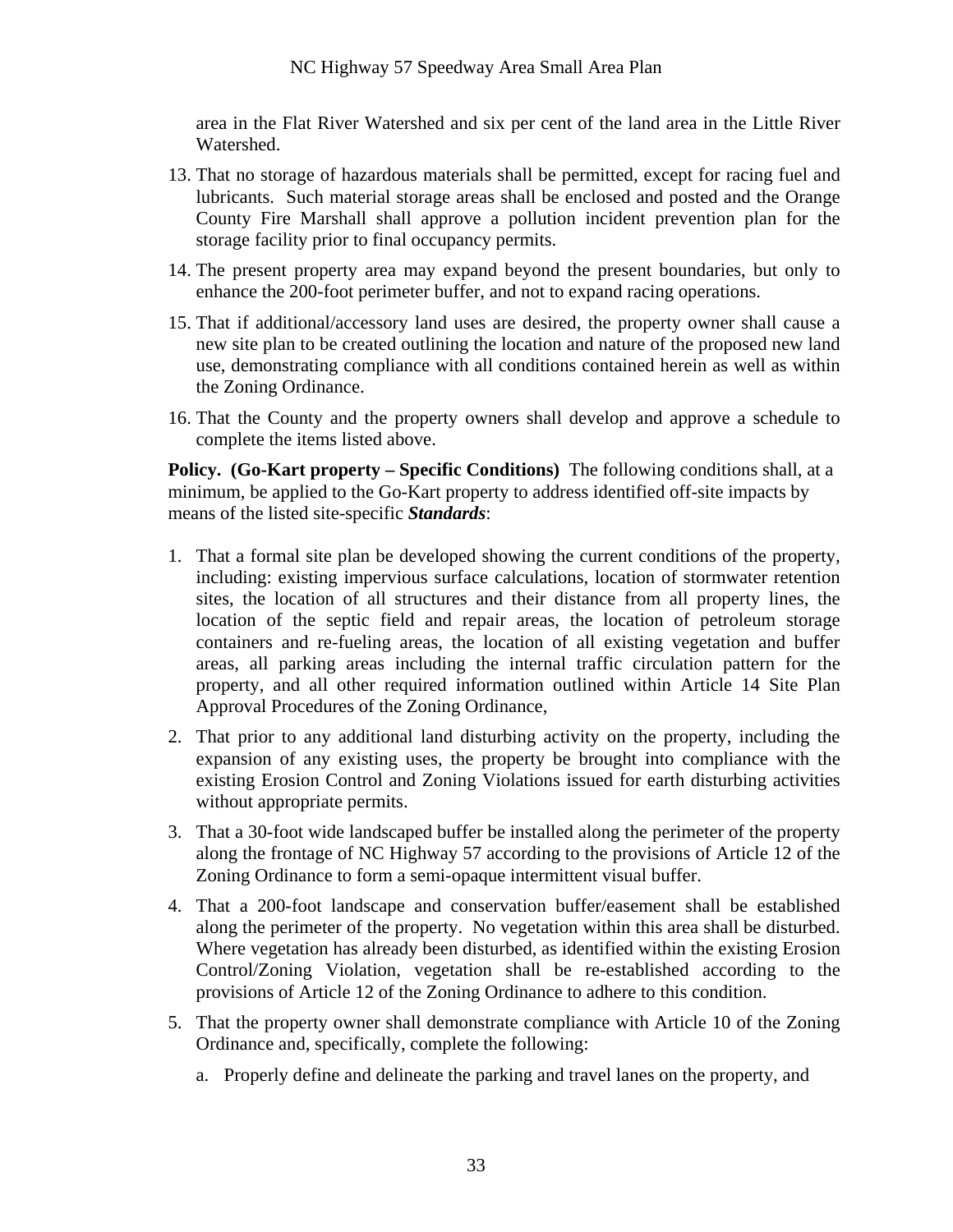- b. Define and delineate emergency vehicle access points and fire lanes on the property.
- 6. That a formal site plan be prepared according to Article 14 of the Zoning Ordinance demonstrating compliance with all applicable zoning standards such as:
	- a. All parking areas,
	- b. Total impervious cover (square footage and acreage) by use,
	- c. A signage plan, showing specific locations, heights, and dimensions of each proposed sign,
	- d. Lighting plan,
	- e. An internal parking circulation system,
	- f. An external access plan, which shall be coordinated with the internal Parking Plan,
	- g. Required landscaping for all parking areas and buffer landscaping,
	- h. Stormwater detention facilities,
	- i. Septic drain fields and repair field locations,
	- j. Well locations,
	- k. Fuel and material storage facilities, and
	- l. Administrative and support facilities for racing events and recreational activities.
	- 7. That the owner work with NCDOT, the State Highway Patrol, and County officials to address traffic management issues to coordinate acceleration and deacceleration lanes at approved entrance and exit points on the property. This condition shall also include posting of proper signage on the property to direct traffic through a one-way ingress and egress location, where deemed appropriate.
	- 8. That a proactive litter collection system be developed.
	- 9. That limits on racing activities be established so that no race shall extend beyond 11:00 p.m. on Friday and Saturday nights, and beyond 9:00 p.m. every other evening. Activities shall not commence before 10:00 a.m. any day.
	- 10. That all vehicles used for racing, or otherwise, shall have approved, functional noise mufflers attached at all times.
	- 11. That impervious cover, including all areas under roof, covered with asphalt or concrete, or designated as parking shall not be increased. Any new impervious cover shall be allowed only after an equal impervious area is removed elsewhere on the property and under no circumstances shall it exceed twelve per cent of the total parcel land area.
	- 12. That no storage of hazardous materials shall be permitted, except for go-kart fuel and lubricants. Such material storage areas shall be enclosed and posted and the Orange County Fire Marshall shall approve a pollution incident prevention plan for the storage facility prior to final occupancy permits.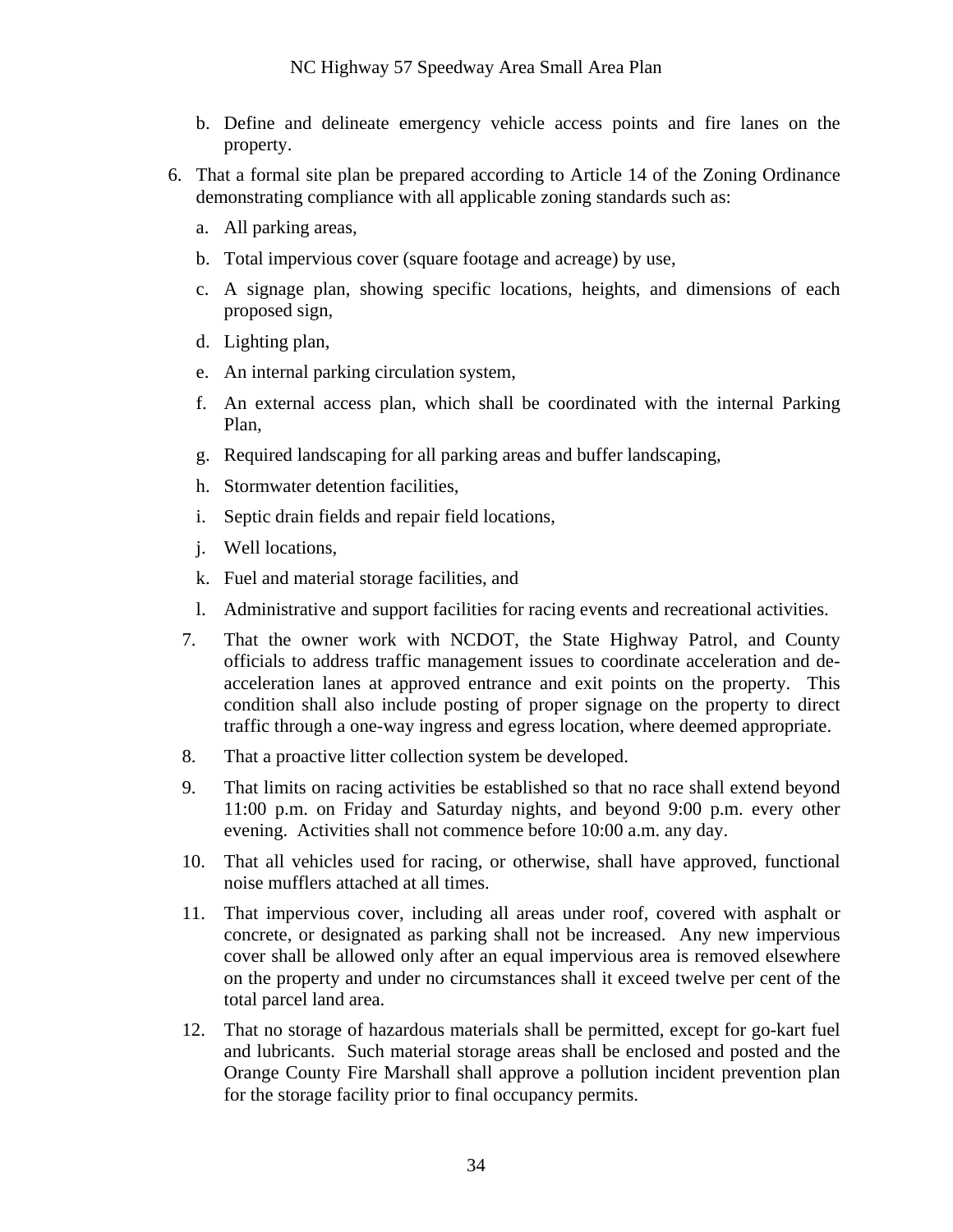- 13. That the present property area may expand beyond the present boundaries, but only to enhance the 200-foot perimeter buffer, and not to expand racing operations.
- 14. That if additional/accessory land uses are desired, the property owner shall cause a new site plan to be created outlining the location and nature of the proposed new land use, demonstrating compliance with all conditions contained herein as well as within the Zoning Ordinance.
- 15. That the owner shall install fencing to secure the actively used portions of the property from trespass.

#### **PRINCIPLE 4 -- Maintenance of present service levels for existing infrastructure**

Another important component to addressing future growth within the Study Area is to require developers to take into account the infrastructure needs of a proposed development. This includes water and wastewater needs, traffic impacts, and the generation of off-site impacts. There is a concern over protecting the viability and sustainability of existing ground water supplies. Because the area in question is extremely unsuitable, from a geological perspective, to develop and maintain high yield water wells, any additional development within the area cannot have a water demand.

Development should not occur within the County without having a comprehensive infrastructure needs analysis of a specific project. As the County looks to potentially encourage several diverse types of development within the Study Area, it is important that any new development can demonstrate that existing land uses will not experience any significant negative secondary effects from the proposed development, such as water shortages, sewer problems, and an increase in traffic congestion on local roadways.

It is important to note, from a groundwater supply issue, that the owners of the stone quarry operation have proposed a 100-acre reservoir on the quarry property after the cessation of operations. This proposal is part of the existing mining permit on file with the State. The actual make up and distribution of water resources contained within this proposed reservoir, however, has not been resolved.

The owners have further proposed to use the future reservoir as a raw water source for the City of Durham's water distribution system. The City of Durham Department of Water Management is proceeding with engineering design studies on this matter. As a raw water source, the reservoir may not be a good source of drinking water for the Study Area but it could possibly be a source of water for fire suppression systems.

**Goal Statement 9.** Infrastructure management is an important component to allowing for additional development within the Study Area. No new development should be allowed that negatively impacts existing infrastructure (i.e. groundwater, traffic generation, etc) unless an appropriate and viable solution has been approved by the County to mitigate these conditions.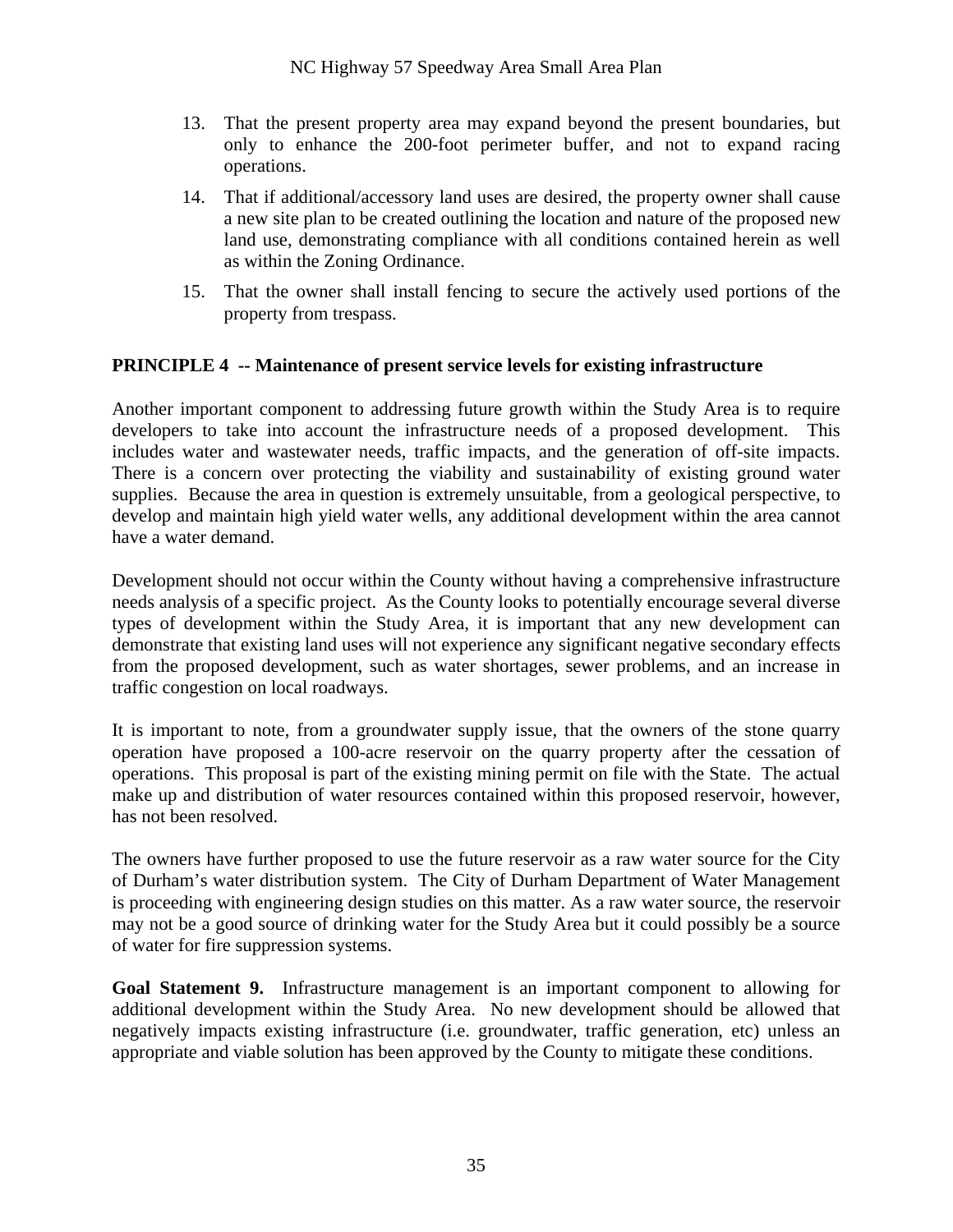**Objective 9-1.** The BOCC shall not permit any public water distribution or sanitary sewer collection system to be extended into the Study Area.

**Policy.** Unless the existence of a documented public health hazard presents itself, the County shall not permit the extension, or development, of public water and sewer service within the Study Area, as the presence of such services will diminish the rural character of the community by encouraging more dense development within the area.

**Objective 9-2.** Within eighteen (18) months of the adoption of the Small Area Plan, the BOCC shall adopt new subdivision regulations and zoning ordinance standards, which prescribe sustainable groundwater use standards and traffic generation intersection analyses protocols.

**Policy.** The BOCC should review the viability of developing adequate facility standards for the Study Area to establish limitations on: water usage, traffic generation, clearing limits, etc. to ensure existing developments are not adversely affected by new development proposals

**Objective 9-3.** All driveways and intersections shall be evaluated and possibly be reconfigured to provide for a more orderly flow of traffic along the NC Highway 57 corridor as rezonings and development proposals arise.

**Policy.** The County should work with the NCDOT and local property owners to develop a coordinated access management plan for NC 57 corridor to mitigate identified traffic issues and to improve traffic flow.

**Objective 9-4.** Within eighteen (18) months of the adoption of the Small Area Plan, the BOCC shall adopt amendments to the Subdivision Regulations and Zoning Ordinance addressing parking lot design, circulation and access.

**Policy.** The County shall develop a comprehensive design manual outlining the acceptable methods of street construction and maintenance for all public and private streets within the Study Area. This manual shall include standards for parking lot layout, parking stall orientation and design, and developing curb cuts onto local roadways,

**Policy.** All future non-residential developments within the Study Area shall utilize shared driveway cuts, reciprocal easements between separate parking lots, and service roads to channel access from major thoroughfares to each property.

**Standards.** Included below is a graphical example of this proposal: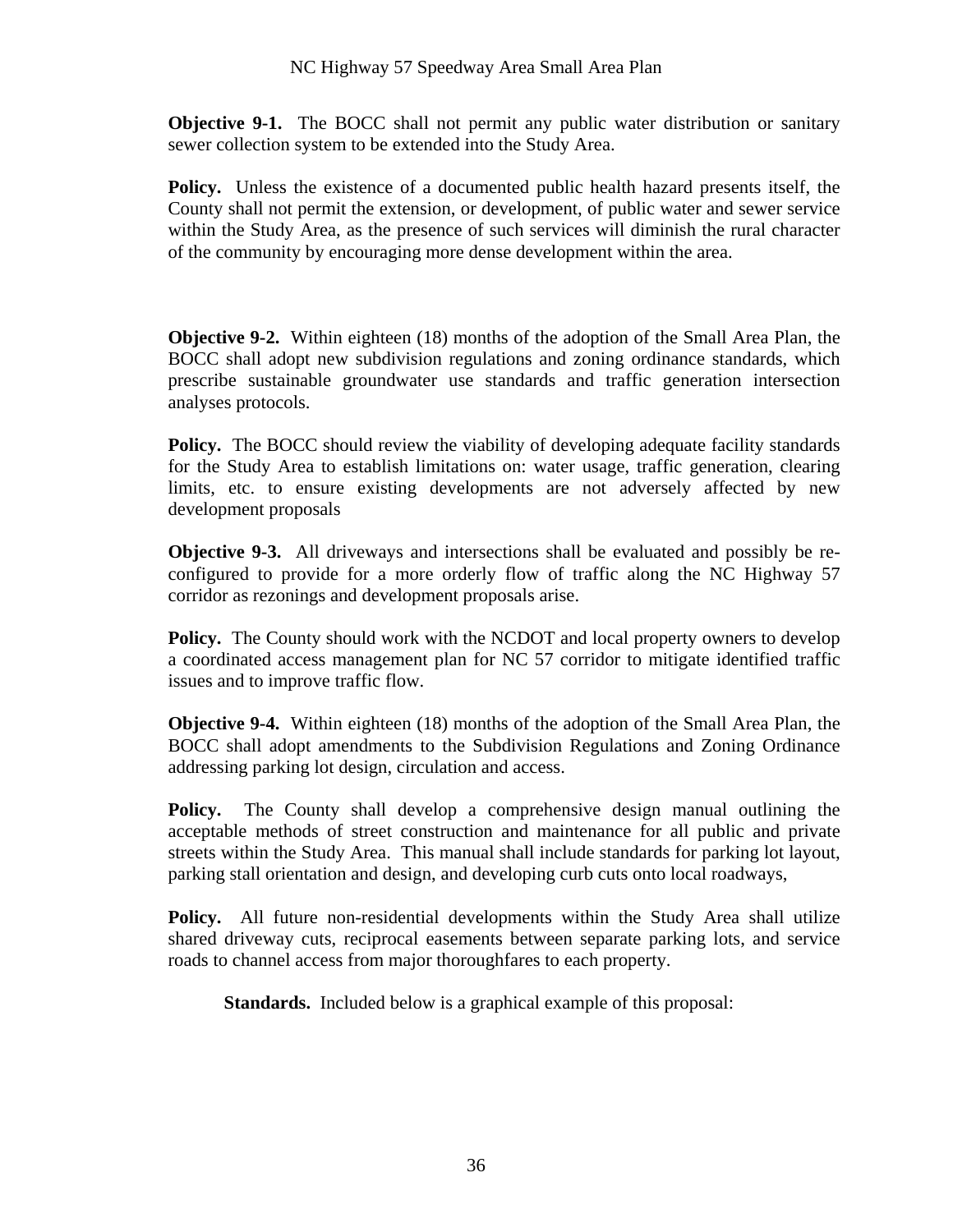

**Policy.** These access management options shall be referenced within the parking lot design standards of the Zoning Ordinance.

**Policy.** Parking lot design standards of the Zoning Ordinance shall establish distance requirements to ensure a set distance between individual curb cuts for all development to avoid unnecessary congestion along major roadways within the Study Area.

**Objective 9-5.** Parking lot design standards of the Zoning Ordinance shall establish a set minimum distance from curb cuts to property lines and a minimum set distance from each other on separate properties.

**Policy.** Joint access is encouraged.

**Objective 9-6.** Cable and high-speed Internet lines, and emergency services shall be available to residents within the Study Area within five (5) years of the adoption of the Small Area Plan.

**Policy.** The County shall continue to extend services and infrastructure, such as cable and high-speed Internet lines, and emergency services, to local residents and property owners.

**Objective 9-7.** When a reservoir is developed on the Hanson Aggregate stone quarry property according to the approved end use plan, at least forty percent (40%)of the ultimate volume of raw water stored in the quarry reservoir shall be allocated to Orange County as a source of drinking water.

**Policy.** The BOCC shall initiate a dialogue with the quarry operator, the City/County of Durham, and the State to ensure proper end use of the Hanson Aggregate stone quarry operations.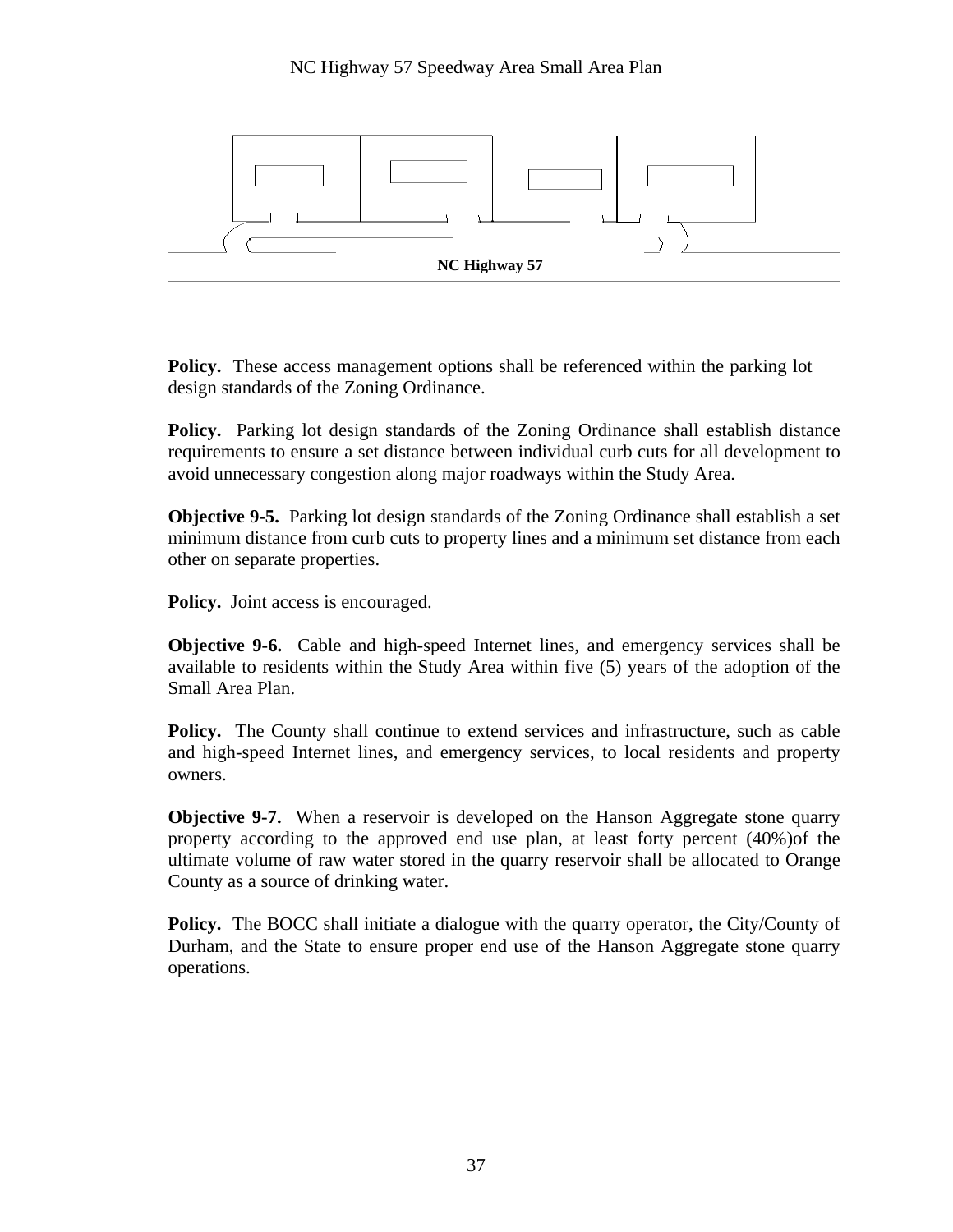

**Figure 4. NC Highway 57 Speedway Area Small Area Plan.** 

The Task Force suggests that the area designated as a REDA within the Study Area would become a new designation on the Land Use Element map and would be subject to the recommendations, goals, and policies outlined within this report. The Hanson Aggregate area will not require modification to the Land Use Element map, but rather the goals and policies pertaining to its operation could become conditions of approval for a Special Use Permit Class "A". Such a permit will be required for any zoning consistency determination for any future NCDENR mining permit renewal for the quarry.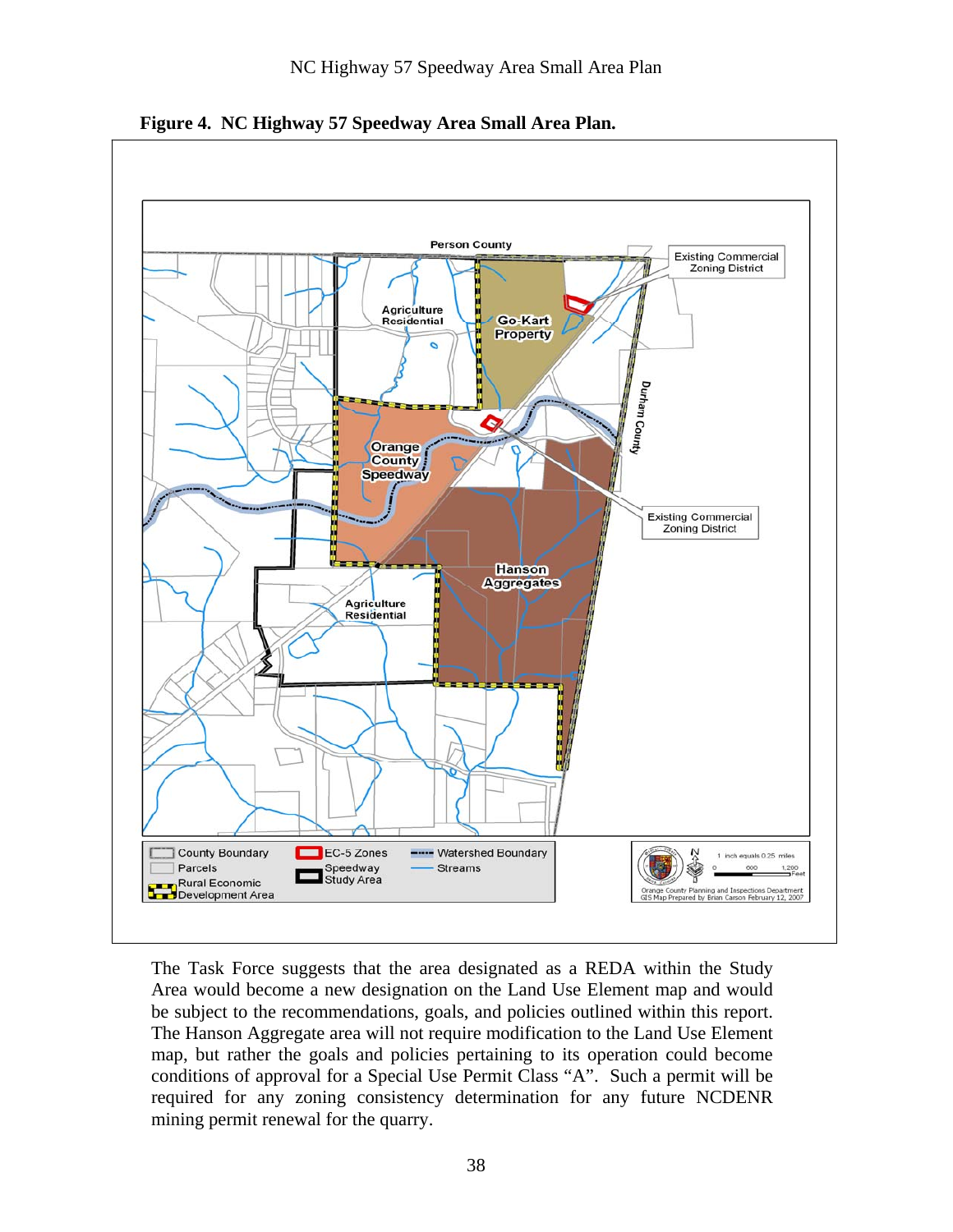### **SECTION V. REDA – REVIEW OF PROPOSED NEW DEVELOPMENT REVIEW PROCESS**

Local residents and Task Force members have expressed concerns about following the existing rezoning and special use permit review and approval process in attempting to address existing, or future, non-residential developments. Specifically, they are not comfortable with the wholesale amendment to the existing zoning district regulations that may allow uses they are uncomfortable with being developed within the Study Area.

This concern comes to focus when new non-residential land uses are proposed. During the initial community meetings, local residents informed staff that they wanted more scrutiny of proposed non-residential land uses than was currently afforded under the existing Zoning Ordinance. Local residents indicated that they believed new uses should be considered on an individual, case by case, basis rather than by permitting a uniform general list of uses that have been predetermined by various advisory board to be acceptable land uses within the Study Area.

Rather than a "by-right" rezoning approval, a proposed use may be allowed as a special use. A property owner/applicant for a Special Use Permit must only demonstrate compliance with existing standards and regulations to justify the issuance of the permit. This process does not afford enough critical examination of proposed development projects or allow the general public to identify issues for the County's consideration in reviewing a proposed development plan. In any case, local residents should enjoy enhanced opportunities for public involvement in determining the viability of proposed land uses prior to the approval of any permit application.

#### **A. PROPOSED PROCESS**

There are several different potential approval processes available for consideration:

- A) The creation of a new zoning district,
- B) Amendments to the existing Table of Permitted Uses in the Zoning Ordinance allowing for additional non-residential development in the area subject to the review and approval of a Special Use Permit, and
- C) An overlay zoning district allowing for additional non-residential development in the area to foster rural economic development activities.

The REDA concept would call for the creation of a new zoning district potentially allowing for additional non-residential development on properties identified within the Small Area Plan as being suitable options for such development. This would include the possible development of additional non-residential land uses on existing commercial properties (i.e. the Orange County Speedway, go-kart track, etc.). These uses would be reviewed and approved as Conditional Uses, meaning that applicants would have to request a rezoning, which is a legislative process, to a predetermined zoning district allowing for certain non-residential developments. The applicant/property owner is required to demonstrate compliance with existing conditions, or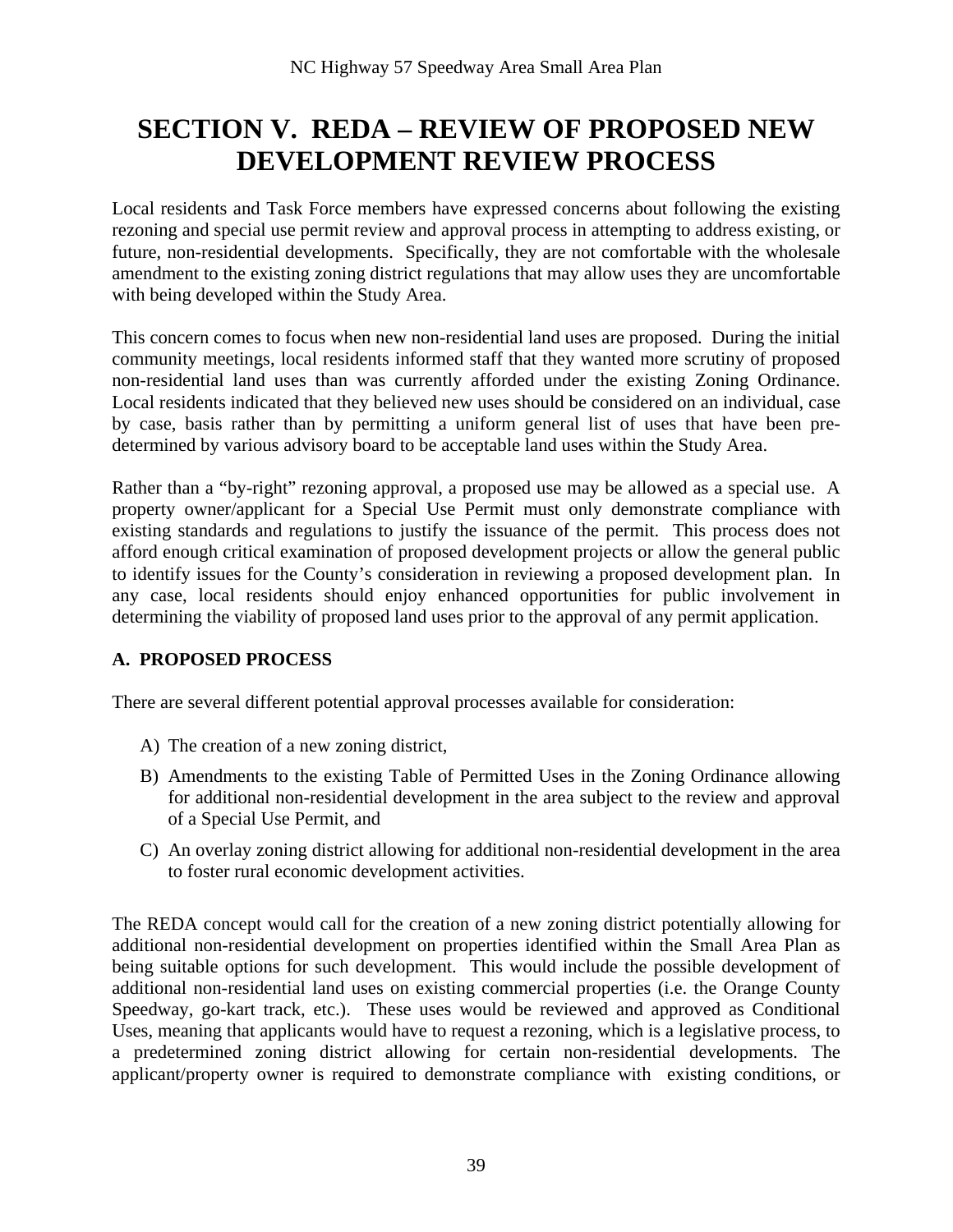those imposed by the County, prior to commencing earth disturbing activity on a parcel of property.

The REDA process gives the County greater flexibility in imposing reasonable conditions to ensure that ancillary off-site impacts are properly addressed to minimize impacts on surrounding property owners. Any conditional zoning applications would be subject to valid protest petitions.

#### **B. CONDITIONAL USES – BACKGROUND**

The Zoning Ordinance contains regulations that establish zoning districts and assigns land uses to one or more of these districts as permitted by right or though the review and issuance of a Special Use Permit authorizing the land use to be developed on a specific parcel of property. The ordinance also provides standards for development that regulate lot size, setbacks, parking and open space.

There are, however, certain unique circumstances that arise when a general zoning district designation would not be appropriate for a certain property, but a specific use permitted under the district would be consistent with the policies of this ordinance. The conditional use process can accommodate these unique situations.

The conditional use process is established to address situations involving a rezoning when a particular use may be acceptable, but the general classification that would allow that use would not be acceptable. The conditional use process allows the BOCC to approve a rezoning proposal for a specific use with reasonable conditions to assure the compatibility of the use with surrounding properties. Any use permitted under this process must also conform to all other development regulations outlined within the Zoning Ordinance. This is a voluntary procedure that is intended for firm development proposals with the review and approval of a site specific conceptual site plan. It is not intended or suited for securing early zoning for tentative proposals that may not be undertaken for some time.

Because all re-zonings are legislative decisions, the BOCC, through a public hearing process, would review such applications, whether for a general or conditional zoning district. Using the conditional district approach, the BOCC could allow some commercial ventures to occur in the rural parts of the county, based on the suitability of the use to the particular community.

Re-zonings would be allowed based on the appropriateness of a specific project to a specific community and based on consistency with the Land Use Element and the any Small Area Plan. This process would eliminate the problems associated with arbitrary zoning decisions and afford greater scrutiny of development proposals in rural areas to ensure the appropriateness of a specific land use.

#### **C. RURAL ECONOMIC DEVELOPMENT AREA (REDA)**

A Rural Economic Development Area (REDA) should be created to allow for additional nonresidential development within rural areas of the County and, with specificity to the Study Area,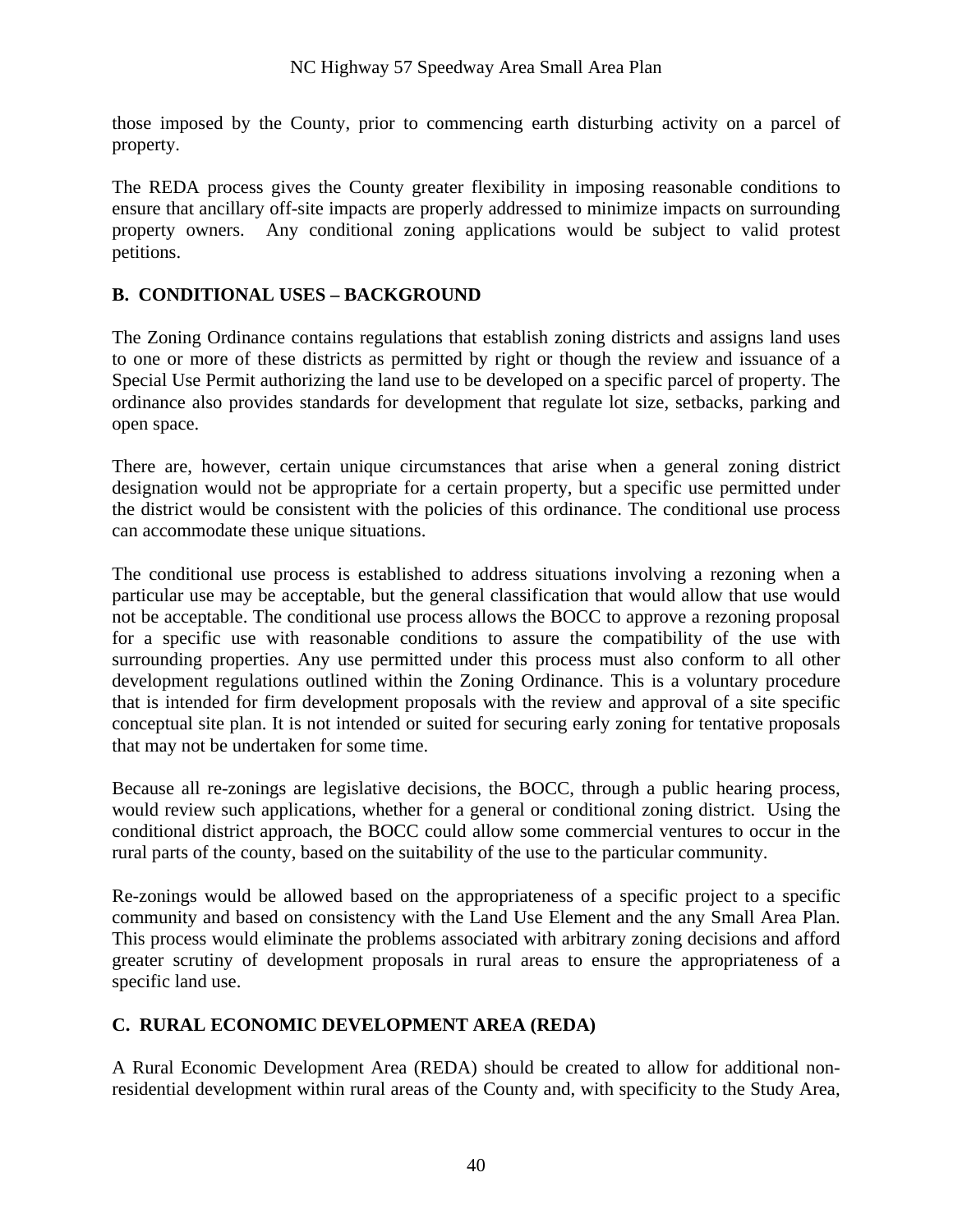on property that has been identified as being potentially suitable for non-residential development. Implementation of the REDA concept will require amendments to:

- 1. The Orange County Comprehensive Plan Land Use Element,
- 2. The Land Use Element Map,
- 3. The Zoning Ordinance text, and
- 4. The Zoning Atlas.

#### **D. CONDITIONAL USE REVIEW CRITERIA**

The new zoning district would list potential uses of property for the area and establish development criteria to allow the County to review the appropriateness of the proposed development. Specifically, the new district would contain design criteria regulating new uses to ensure that the goals and policies of the Small Area Plan are adhered to. Some examples of these goals and policies are as follows:

- 1. No new non-residential use shall have a water usage greater than that a of a four-bedroom residence on a two acre parcel,
- 2. No new non-residential use shall generate more than one hundred (100) new traffic trips in a single day,
- 3. Impervious surfaces shall be limited according to the existing provisions of the Zoning Ordinance,
- 4. All uses shall be set back a minimum of forty (40) feet from all property lines,
- 5. There shall be a perimeter buffer around the property being utilized for a non-residential land use, and
- 6. Other performance standards including, but not limited to: noise, hours of operation, lights, odor, etc.
- 7. Specific conditions for the quarry, speedway, and go-kart facilities are listed in a previous section.
- 8. A time frame for compliance shall include time limits for specific conditions.

#### **E. REVIEW PROCEDURE**

Approval of new non-residential development proposals shall adhere to the following process:

- 1. A property owner shall make application to the County to develop a parcel of property for a non-residential land use according to the provisions of the Zoning Ordinance and the REDA district. This application would include a request to rezone a specific parcel of property to REDA and include a site specific development plan outlining the proposed development of the property,
- 2. The request shall be reviewed as a Conditional Use Application, in the following manner: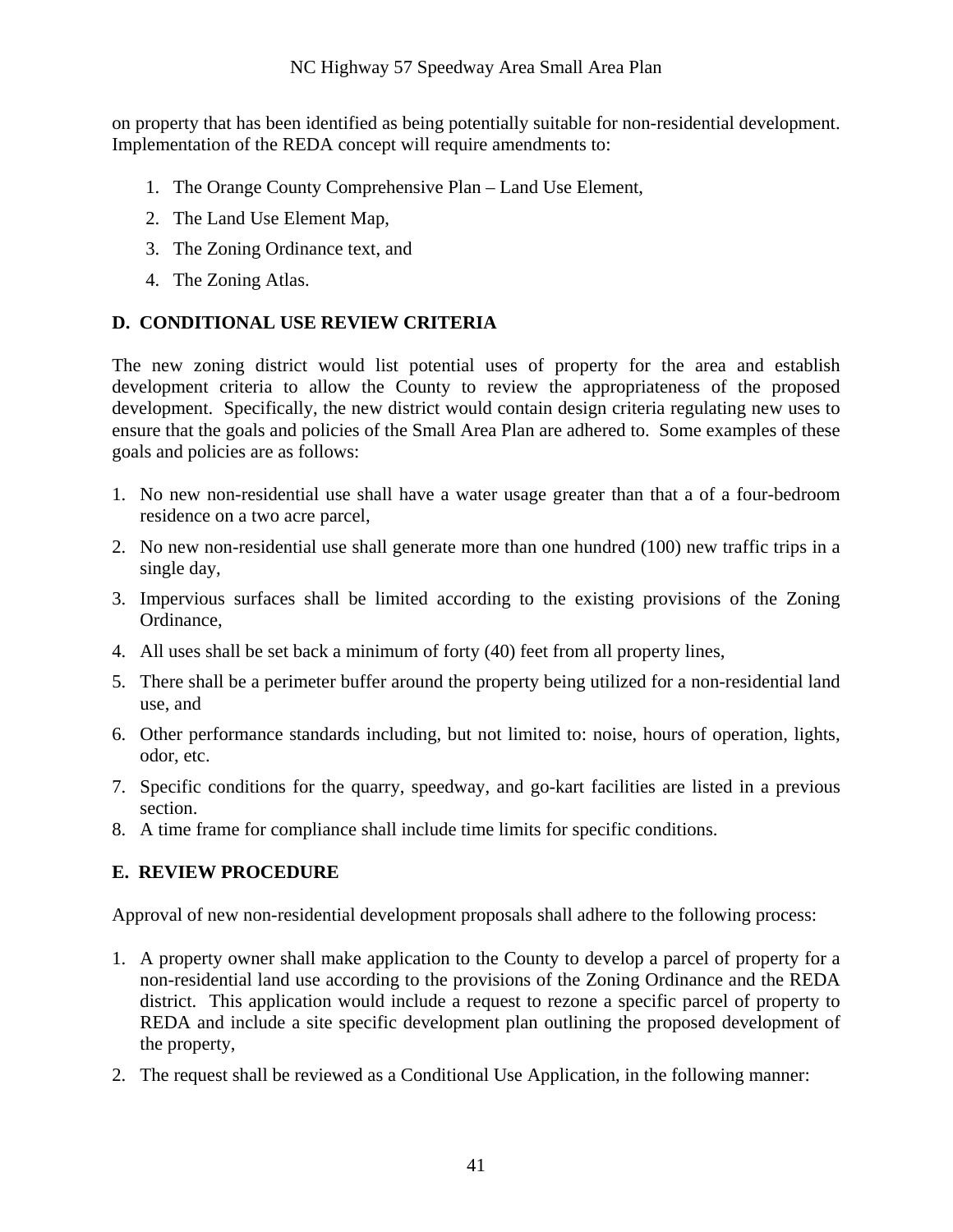- a. The BOCC and the Planning Board shall review the application at one of the four quarterly public hearings held each calendar year. Hearings are open to the public and comments from local residents and property owners would be encouraged,
- b. Local residents and property owners shall be informed of the meeting through publication of legal ads within local newspapers and through first class mailings from the County issues to all residents and property owners within five hundred (500) feet from the subject property,
- c. The process would require the review of a site specific development proposal outlining the actual location of all proposed building and land uses as well as involve a request to rezone the property to the appropriate district,
- d. Through the Conditional Use review process, the BOCC and the Planning Board can impose additional conditions on a proposed development project to address potential ancillary impacts generated by the proposed land use,
- e. Once the public hearing has occurred, the request shall be forwarded to the Planning Board and any other necessary advisory boards, such as the EDC, for review and comment. The Planning Board can recommend approval, approval with conditions, or denial to the BOCC,
- f. The BOCC would then make a final decision concerning the acceptability of the proposed development based on the testimony of local residents, property owners, the applicant, and all other individuals who make comments during the review period as well as the Action Statements and goals of the Small Area Plan,
- g. Through the Conditional Permit process, the property owner/applicatant will receive permission to develop the property according to the approved development plans. Any alteration or modification of the plans will have to be reviewed by the County in the same process outlined above,
- h. The approval of a development application through this process shall only allow the property owner/applicant to develop the approved use. No other land use shall be permitted for development unless it receives approval from the County through the process outlined above,
- i. The use of the property does not go with the land, meaning that if the property is sold the new property owner shall be required to obtain a Conditional Use Permit from the County to operate the non-residential land use. The approval of a Conditional Use Permit does not automatically confer the ability to continue the existing non-residential use to new property owners,
- j. The Conditional Use Permit can be revoked if the County discovers that the property owner is not abiding by any condition imposed on the permit by the County.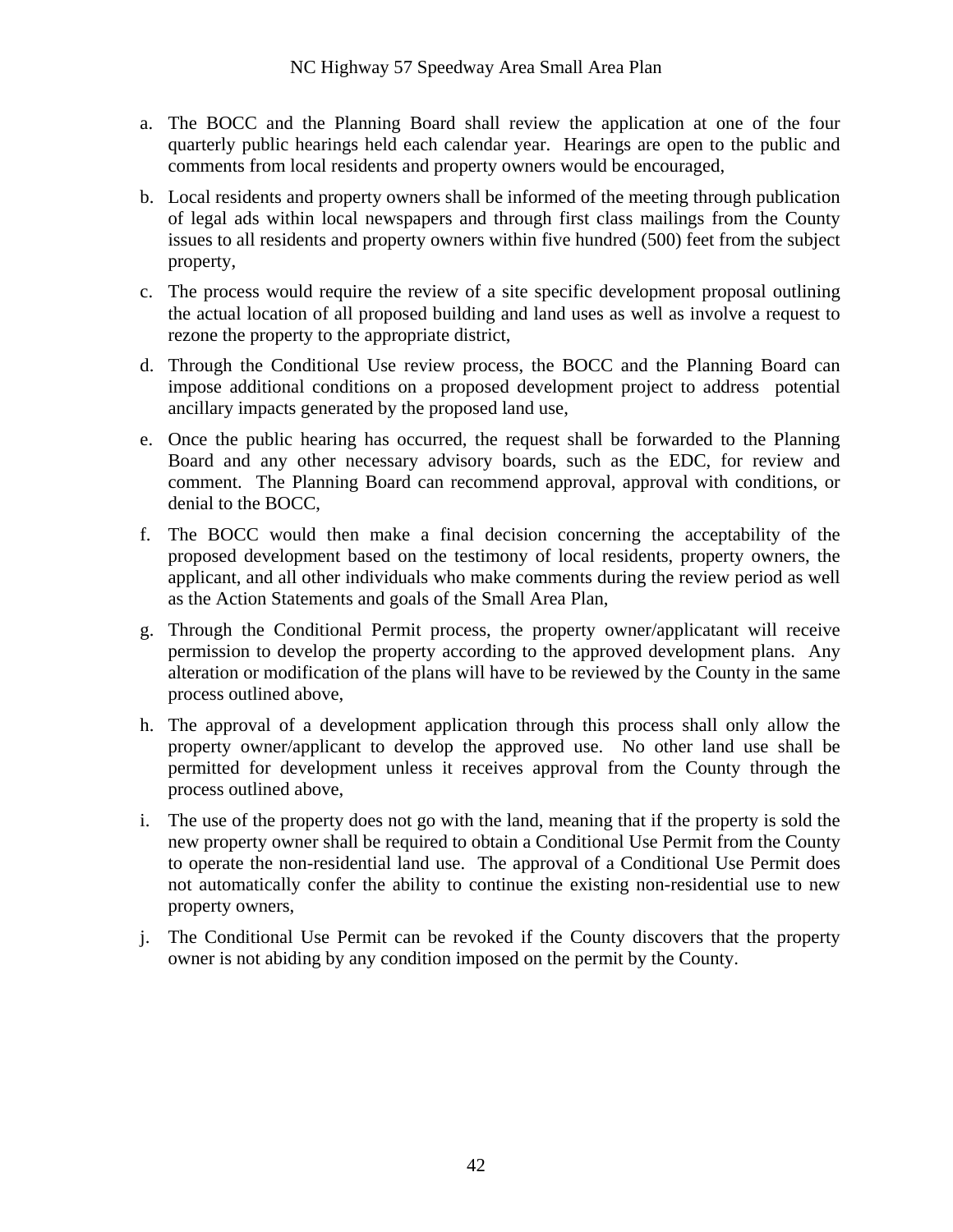### **SECTION VI. INTERGOVERNMENTAL COORDINATION**

Letters of invitation were sent and phone calls made to representatives of both Person County and Durham County. Agendas were routinely sent to these County representatives for all neighborhood and Task Force meetings. Durham County representatives have been active participants in the discussions. Other Orange County departments involved in the plan development include the Economic Development Commission staff and Environmental Health Division of the Orange County Health Department.

North Carolina Department of the Environmental and Natural Resources provided data and information regarding the air and mining permits.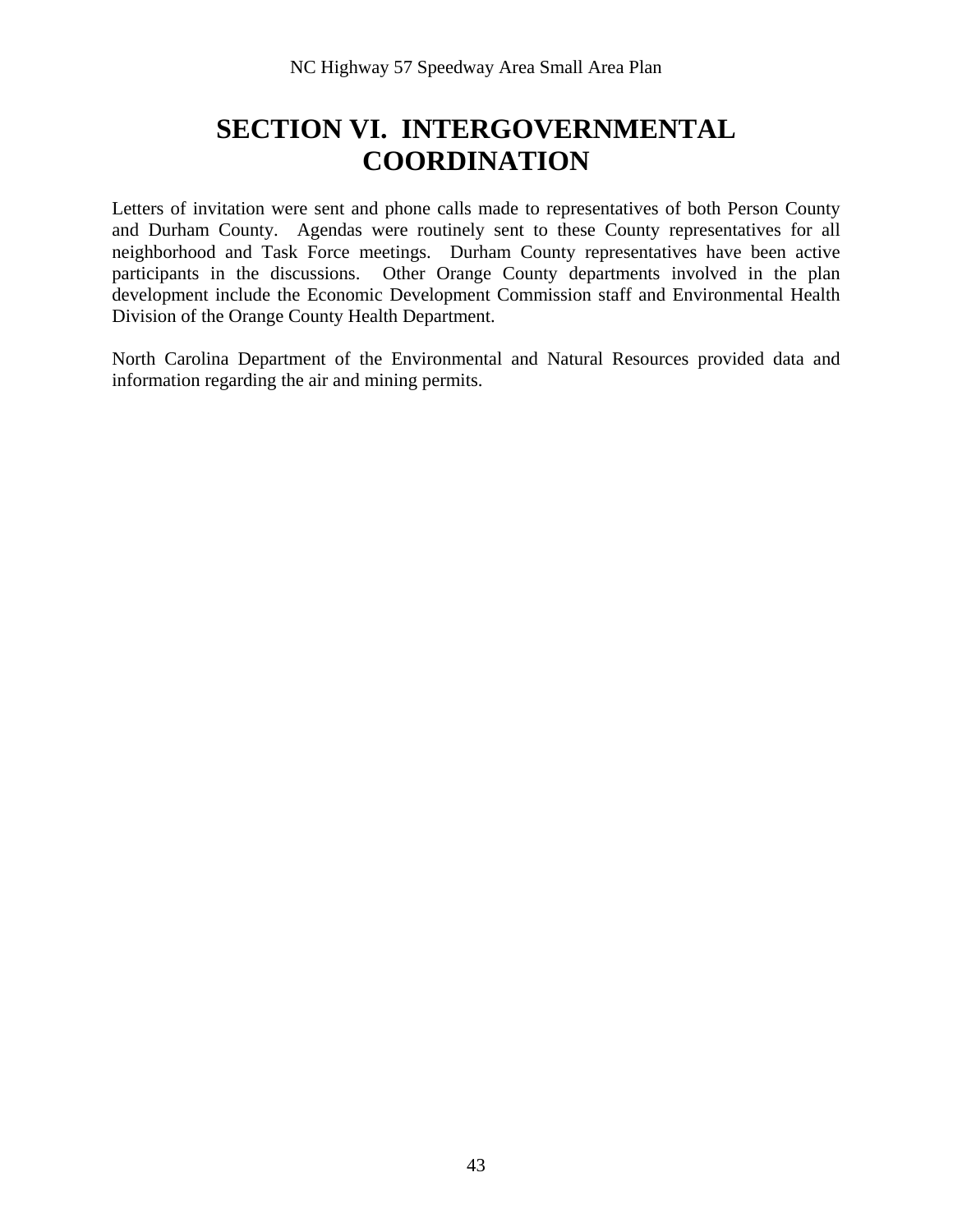**\*\*\* AUTHOR'S NOTE:** The Ordinance contained within Appendix A **was not** approved by the Board of County Commissioners with the adoption of the Small Area Plan. The Ordinance is contained for illustrative purposes only as part of the Small Area Plan's Task Force recommendation on the implementation of the adopted Plan. \*\*\*

### **SECTION VII. APPENDIX A**

#### **PROPOSED ORDINANCE TO JOINT QUARTERLY PUBLIC HEARING August 27, 2007**

#### **An Ordinance Amending The Orange County Zoning Ordinance**

Be it ordained by the Board of Commissioners of the County of Orange, North Carolina, that the Orange County Subdivision Regulations are hereby amended as follows:

**Section 1***.* Add a definition to ARTICLE 22 DEFINITIONS regarding Rural Economic Development as follows: *Rural Economic Development Area* is a zoning district created to allow additional non-residential development within rural areas of the County, specified in the Comprehensive Plan, on property that has been identified as being potentially suitable for nonresidential development. The zoning district shall be designated first with the under-lying base zoning (i.e., AR) and then with a REDA to designate that a site-specific conditional use development plan is part of the rezoning approval.

**Section 2***.* Add a definition to ARTICLE 22 DEFINITIONS regarding Rural Economic Development as follows: *Development plan* is a type of plan that becomes part of a conditional use approval made part of REDA rezoning approval and provides guidance for the preparation of a site plan.

**Section 3.** Add a new Section 4.2.26 to ARTICLE 4. ESTABLISHMENT OF PERMITTED USE TABLE AND SCHEDULE to create a new Conditional Use District as follows:

**Section 4.2.26 Conditional Use District.** This ordinance contains regulations that establish zoning districts and assign land uses to one or more of these districts. The ordinance also provides standards for development that regulate lot size, yards, parking and open space.

There are certain circumstances that arise when a general zoning district designation would not be appropriate for a certain property, but a conditional use permitted under the district would be consistent with the objectives of this ordinance. In areas where the Board of County Commissioners has approved a small area plan there may be opportunities to allow for specific classifications of non-residential development within the small area plan not normally permitted with the underlying zoning district.

To accommodate these situations, this Section establishes the Conditional Use (CU) approval process. The CU approval process addresses those situations involving a rezoning when a particular use may be acceptable for a given area but the general classification that would allow a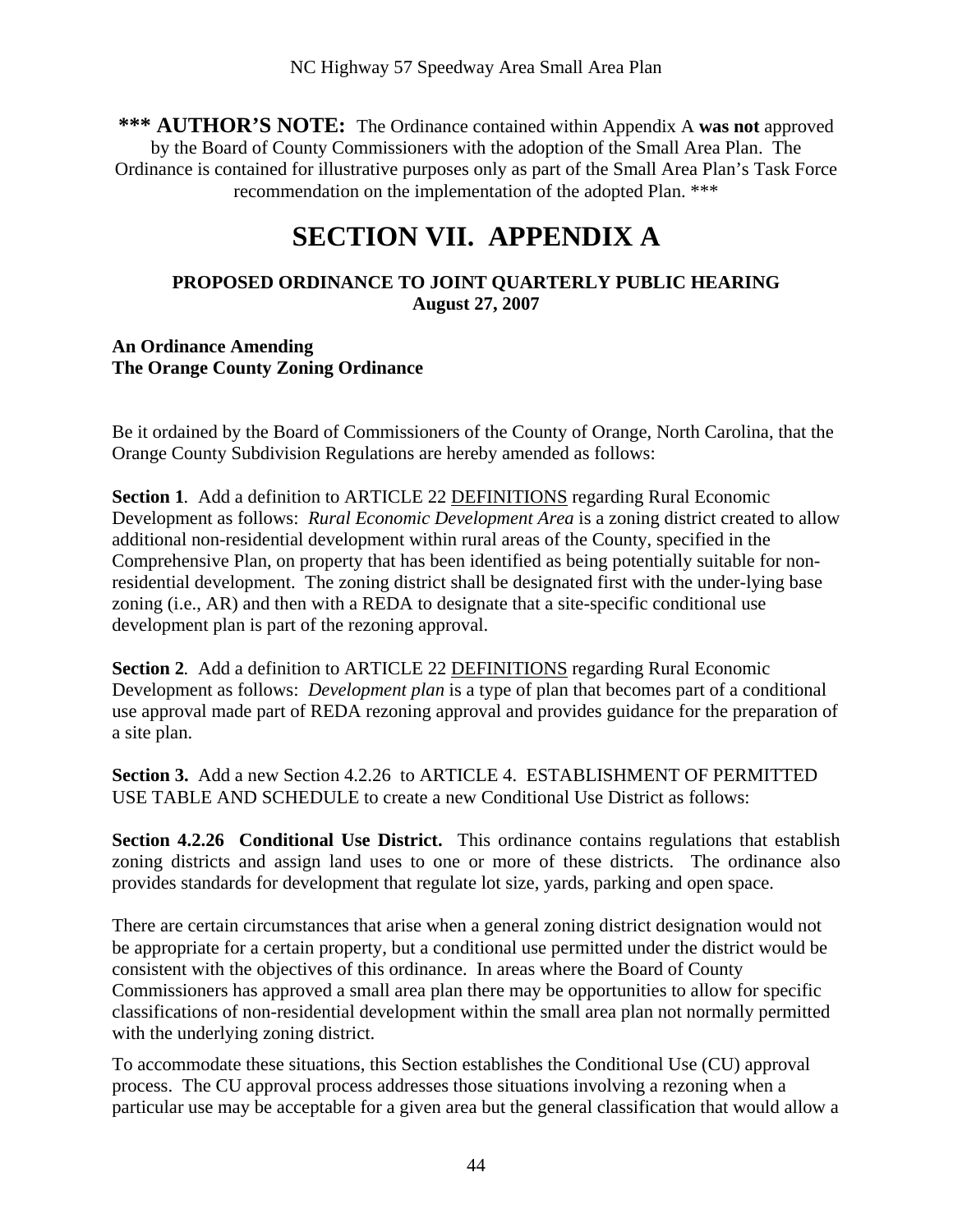specific use would not be acceptable. This process allows the Board of County Commissioners to:

- 1. Approve a rezoning proposal for a specific, defined use,
- 2. Promote economical and efficient land uses within the rural areas of the County,
- 3. Allow for the imposition of reasonable conditions to minimize off-site impacts and to assure the compatibility of proposed land uses with surrounding properties,
- 4. Require a higher level of amenities that are appropriate and harmonious with the area,
- 5. Encourage a variety of initiatives designed to encourage developments to incorporate appropriate smart-growth principles within the physical development and design of a proposed development to secure an improved living and working environment.

Any use permitted under this CU approval process must also conform to the development regulations for the corresponding general zoning district as well as any specific development principle outlined within this Section or required by the Board of County Commissioners. This is a voluntary procedure that is intended for firm development proposals. It is not intended or suited for securing early zoning for tentative proposals that may not be undertaken for some time.

Following Board of County Commissioners approval, the property so zoned will be identified on the zoning maps by the appropriate parallel CU designation. This designation is the general zoning district designation plus the letters "CU".

**Section 4.** Create a new Section 8.9 SPECIAL AND CONDITIONAL USES as follows:

**Section 8.9.1 Types of Conditional Use Districts:** For the purposes of this section, there are two (2) categories of CU as outlined within Article 4. Establishment of Permitted Use Table and Schedule:

- 1. Agricultural Services (AS) District, and
- 2. Rural Economic Development Area (REDA) District.

#### **Section 8.9.2 Application Process**

Rezoning petitions to establish a CU shall be submitted to the Zoning Officer and will be processed according to the procedure for zoning amendments described in Article 2 of the Zoning Ordinance, as well as the provisions of this Section. A CU classification will only be considered if the owner of the property, or his/her authorized agent, makes the application. All applications shall be completed on forms provided by the Orange County Planning Department

**Submittal Requirements**. In conjunction with a rezoning petition, an applicant shall also be required to complete and submit an application for development plan approval. A development plan is submitted so that property owners or their agents may provide more information than would be found with a normal rezoning petition. The development plan is voluntarily provided to ensure:

1. Compatibility with adjacent uses, existing development, and development patterns,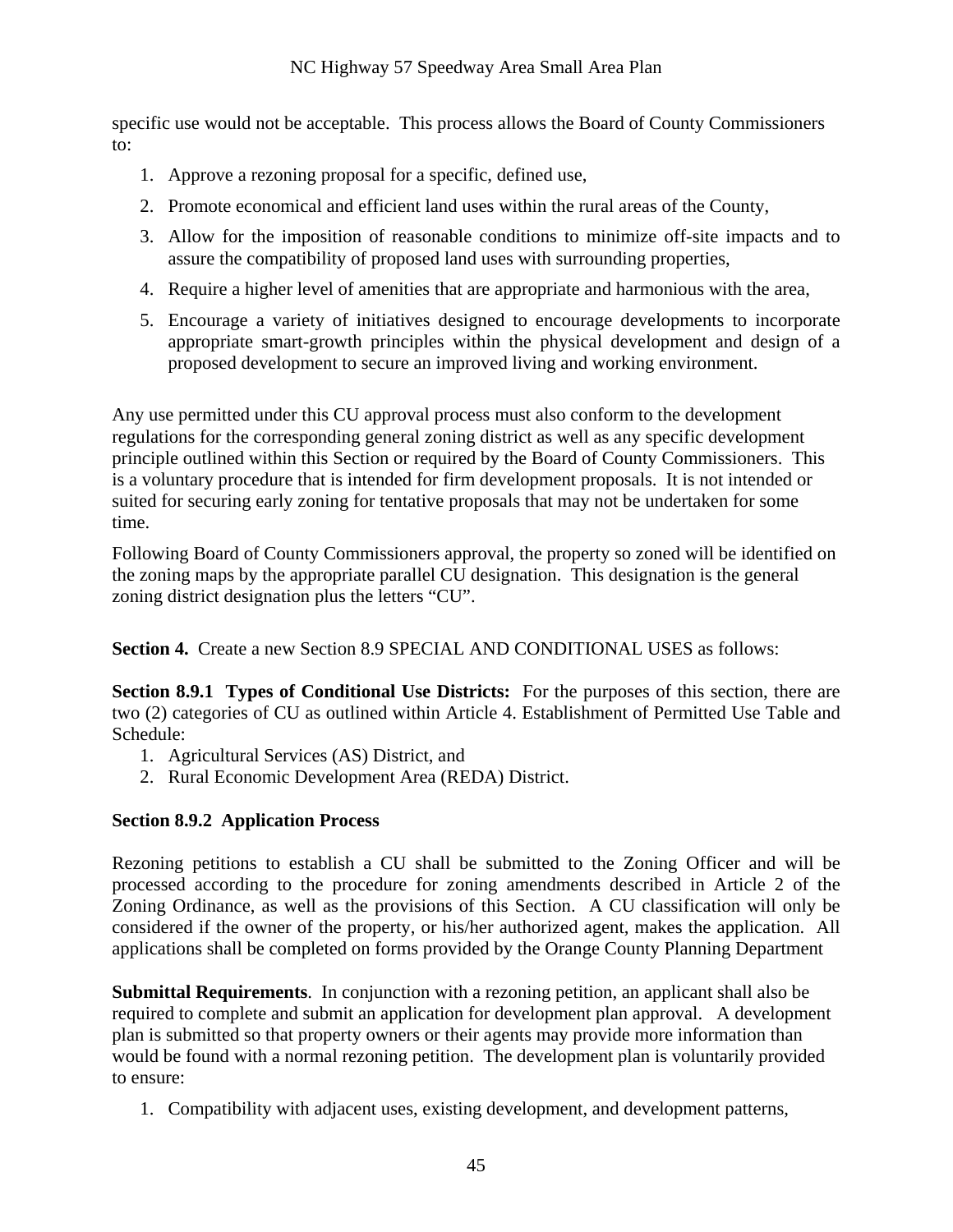- 2. Compatibility with the natural resources or environmentally sensitive areas,
- 3. Existing infrastructure will not be overburdened,
- 4. Compatibility with the rural nature of the community
- 5. Maintenance of the rural lifestyle and culture, and
- 6. Preservation of identified historic and/or cultural resources.

Further, a development plan is intended to:

- 7. Acknowledge compliance with all County ordinance requirements and the implications of the ordinances,
- 8. Identify the scale and intensity of the proposed development, and
- 9. Identify commitments greater than that of County ordinances, which will are conditions of approval.

The development plan shall become a part of the rezoning petition and shall be reviewed concurrently with the petition. Where there are conflicts between these special provisions and general zoning, subdivision or other land development regulations, the more exacting regulations shall apply.

A detailed description of the proposed use including:

- a. An outline of the proposed operational characteristics of the proposed development,
- b. A detailed water survey outlining the amount of water usage that will be generated by the proposed land use shall be completed for all CU projects according to applicable Orange County Health Department – Environmental Health Division requirements or standards,
- c. A detailed traffic intersection analysis at each driveway and nearby public road intersections shall be completed for all CU projects according to applicable North Carolina Department of Transportation (NC DOT) requirements or standards as well as Article 13. Traffic Impact Study of the Ordinance, and
- d. An Environmental Impact Study shall be completed according to Orange County regulations for all CU projects.

**Additional Requirements.** It may be necessary to request additional information to evaluate a proposed use and its relationship to the surrounding area. Therefore, the Planning Board and/or County Board of Commissioners may request additional information, as they deem necessary to properly process a CU request.

**Site Specific Development Plans**. The application for a CU must contain information and/a development plan, which indicate all of the principal and accessory uses, which are proposed to be developed on the site. Subsequent to the approval of a CU, only those principal and accessory uses indicated on the approved development plan may be constructed on the site. Any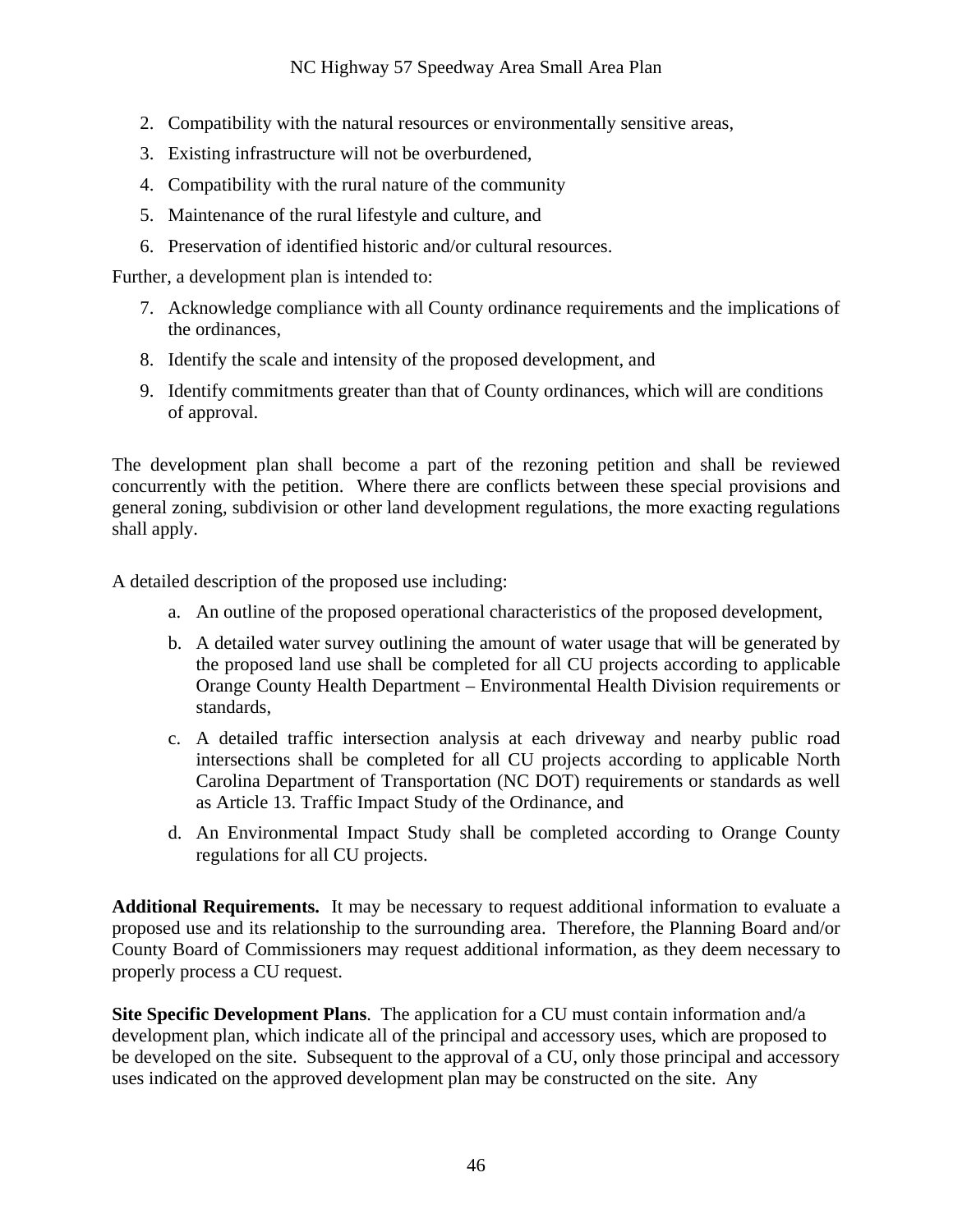substantial modifications to an approved development plan, including any changes in the permitted principal or accessory uses, must comply with the provisions of this section.

Any site plan required to implement a development plan and required for the submission of building permits shall:

- 1. Be according to the approved development plan.
- 2. Show the existing topography and proposed grading at the site at contour intervals of not more than two (2) feet, including existing vegetation, natural features, and floodplains.
- 3. Include a grading plan showing proposed water runoff and plans for erosion control, both during and after construction.
- 4. Show the location, height, ground coverage, floor area, and use of all structures and the location and areas of open spaces, parking areas and areas dedicated to public use.
- 5. Show all easements and rights-of-way existing or proposed.
- 6. Show the location, dimension and grades of all roads, streets and driveways, parking facilities, points of access to surrounding streets and pedestrian walks and highways.
- 7. Provide a landscaping and screening plan, showing all manmade features, and the location, mature size and species of all planting materials.
- 8. Provide an exterior lighting plan.
- 9. Show recreational facilities, indicating the location and use of all such land, which will be dedicated to public use.
- 10. Include documents indicating the manner in which any land or facility intended for public or quasi-public use, but not proposed to be in public ownership, will be held, owned and maintained in perpetuity for the indicated purposes.
- 11. Primary vehicular access shall be from a public thoroughfare and shall be designed to minimize conflict with the flow of traffic, to reduce congestion and avoid potential hazards for vehicles and pedestrians.

#### **Section 8.9.3 Review and approval.**

- 1. All CU applications shall be reviewed and acted upon as outlined within this section,
- 2. In considering an application for the establishment of a CU district, the Board of County Commissioners may attach reasonable and appropriate conditions to the location, nature and extent of the proposed use. Any conditions should relate to the relationship of the proposed use to:
- a. Surrounding property,
- b. The proposed support facilities such as parking, screening and buffer areas,
- c. The timing of development,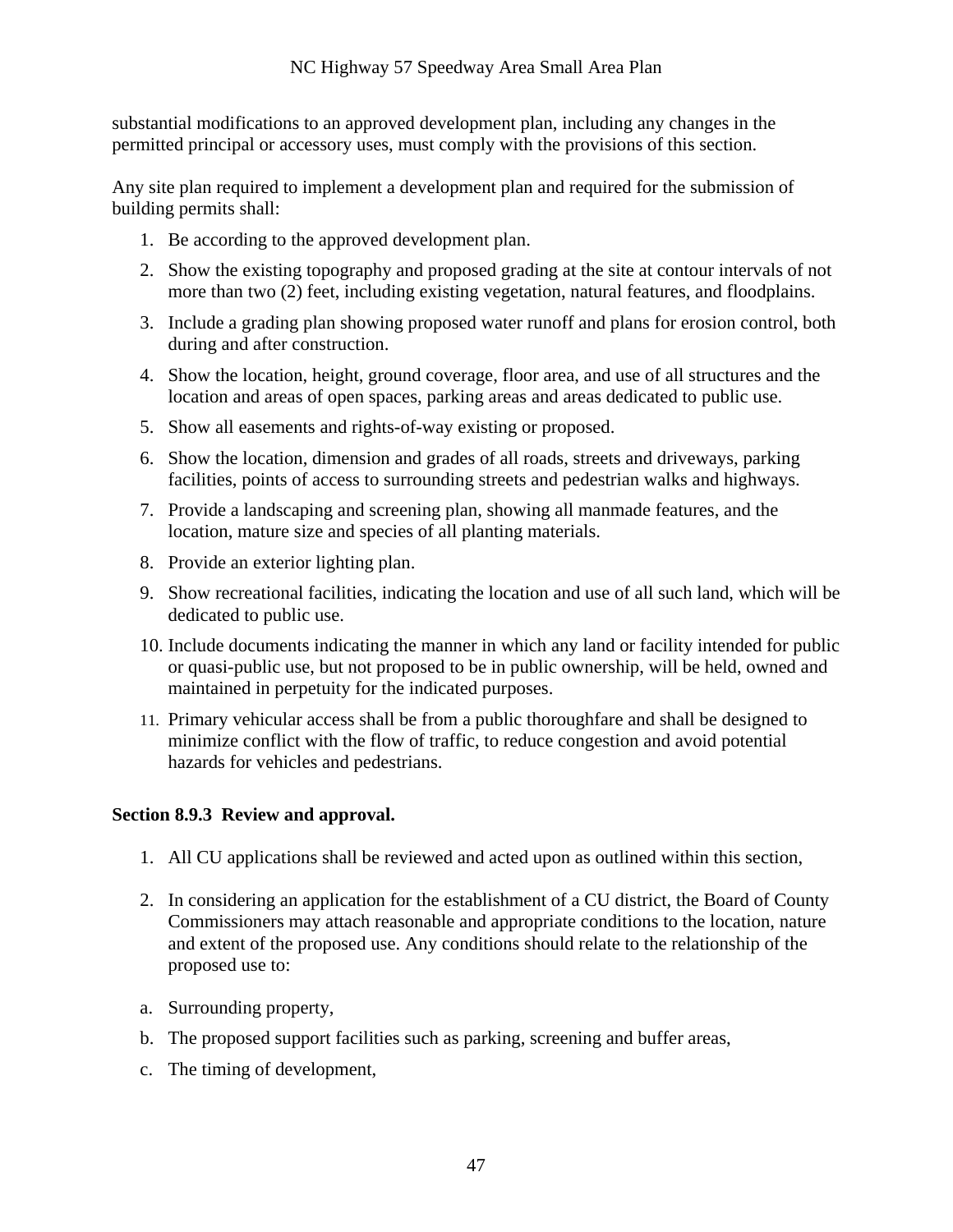- d. Architectural review and controls requiring the incorporation of smart-growth initiatives and,
- e. Other matters that the Board of County Commissioners may find appropriate or the petitioner may propose.
- 3. The petitioner will have a reasonable opportunity to consider and respond to any such additional requirements prior to final Board of County Commissioners action. If any conditions are included as part of the rezoning, the petitioner shall agree in writing to all applicable conditions within thirty (30) days of the decision. The CU approval will not be come effective until such written agreement is recorded in the Orange County Register of Deeds. If the petitioner does not agree to the conditions in writing within thirty (30) days following the date of the decision, the CU will be deemed null and void.

4. In evaluating an application for the establishment for a conditional use district, it is appropriate for the County Board of Commissioners to consider the following:

- a. The policies and objectives of the Orange County Comprehensive Plan, particularly in relation to the use, proposed site, and surrounding area;
- b. The policies and objectives of any and all adopted Small Area Plans relating to the area;
- c. The potential adverse impacts to the surrounding area of, but not limited, to: traffic, storm water drainage, land values, and compatibility of land use activities.

5. In the review and approval of a CU request, emphasis will be given to evaluation of the characteristics of the specific use proposed in relationship to surrounding properties. The Board of County Commissioners may also consider the Permitted and Special Uses allowed under the underlying zoning classification in determining the appropriateness of the CU proposal.

#### **Section 8.9.4 Effect of Approval.**

If an application is approved, then the CU that is established, and all conditions that may have been attached to the approval, are binding on the property. All subsequent development and use of the property must be according to approved plan and conditions. The intent of this type of zoning is to provide an alternative procedure for specific development proposals. It is intended that all property be rezoned only according to firm plans to develop.

Therefore, three (3) years from the date of approval, the Planning Board will examine development progress made according to approved plans to determine if active efforts are proceeding. If the Planning Board determines that active efforts to comply with the approved development plan are not proceeding, a report will be forwarded to the Board of County Commissioners, which may determine that action be initiated to remove the CU according to the amendment procedures outlined in this ordinance.

Within the boundaries of the CU district, the provisions and development standards of this section shall apply as well as any additional regulations, which the Board of County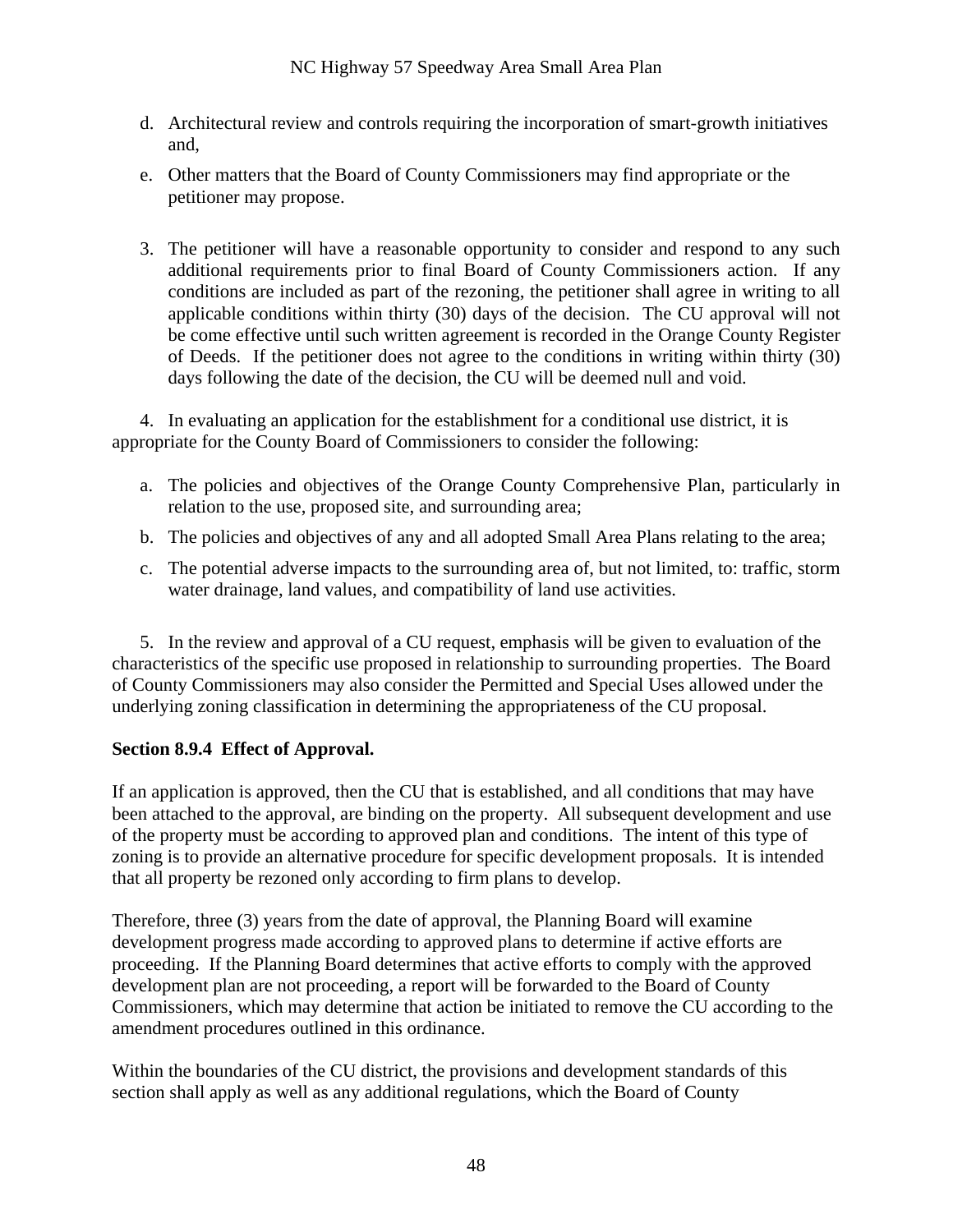Commissioners may make a part of an approved development plan for such district. Any deviation from or failure to comply with such a requirement shall be considered to be a zoning violation.

The BOCC may attach a condition of approval limiting the REDA development plan to a specified duration. The BOCC may attach conditions of approval as will ensure the development in its proposed location will not endanger the public health and safety, will not injure the value of adjacent private property, will be in harmony with the surrounding rural character, and will be in conformity with the Comprehensive Plan.

**Section 8.9.5 Alterations to an approved development plan.** Changes to approved plans and conditions of development will be treated the same as changes to the zoning map and will be processed as an amendment as provided for in this Ordinance.

Minor changes in the detail of the approved development plan that will:

- 1. That will not alter the basic relationship of the proposed development to adjacent property,
- 2. That will not alter the land uses approved,
- 3. That will not increase the density or intensity of development,
- 4. That will not decrease the off-street parking ratio or reduce the yards provided at the boundary of the site A cumulative increase of more than five percent (5%), one thousand (1,000) square feet, whichever is greater,
- 5. Any change or deletion of a condition of approval,
- 6. Elimination or reduction of a dedication of right-of-way, greenway, or other public component, or
- 7. A significant change in number, location, or configuration of access points to the property, or significant changes to public road improvements.

The Zoning Officer may approve minor revisions without going through the amendment process. The Zoning Officer may elect not allow any proposal as a minor change and will, in that event, forward the detailed revised application for changes through the normal CU approval process.

**Section 8.9.6 Issuance of a CU permit.** If a petition for a CU is approved, the Board of County Commissioners will issue a CU permit authorizing the development of the approved use. The CU permit shall be come effective after being duly recorded with the Orange County Register of Deeds.

**Section 5.** This Ordinance shall be effective upon adoption.

Adopted this the \_\_\_\_ day of \_\_\_\_\_\_\_\_\_\_\_\_, 2007, upon motion of Commissioner \_\_\_\_\_,

seconded by Commissioner \_\_\_\_\_\_\_\_\_\_\_\_\_\_\_\_\_\_\_.

I, Donna Baker, Clerk to the Board of Commissioners for the County of Orange, North Carolina, DO HEREBY CERTIFY that the foregoing is a true copy of so much of the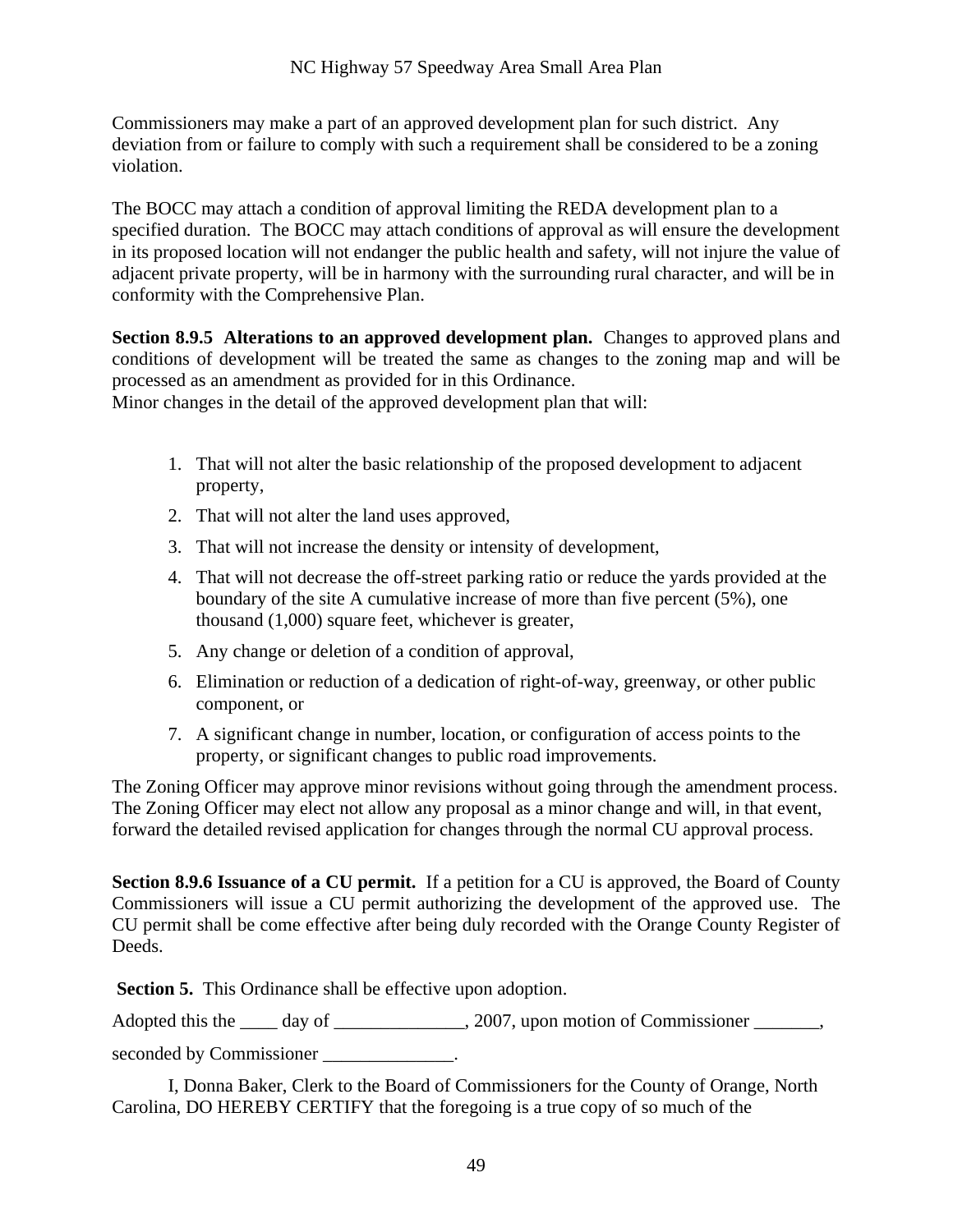#### NC Highway 57 Speedway Area Small Area Plan

proceedings of said Board at a meeting held on \_\_\_\_\_\_\_ \_\_, 2007 as relates in any way to the adoption of the foregoing and that said proceedings are recorded in the minutes of said Board. WITNESS my hand and the seal of said County, this \_\_\_\_\_ day of \_\_\_\_\_\_\_\_, 2007.

Clerk to the Board of Commissioners

\_\_\_\_\_\_\_\_\_\_\_\_\_\_\_\_\_\_\_\_\_\_\_\_\_\_\_\_\_\_\_\_\_\_\_\_\_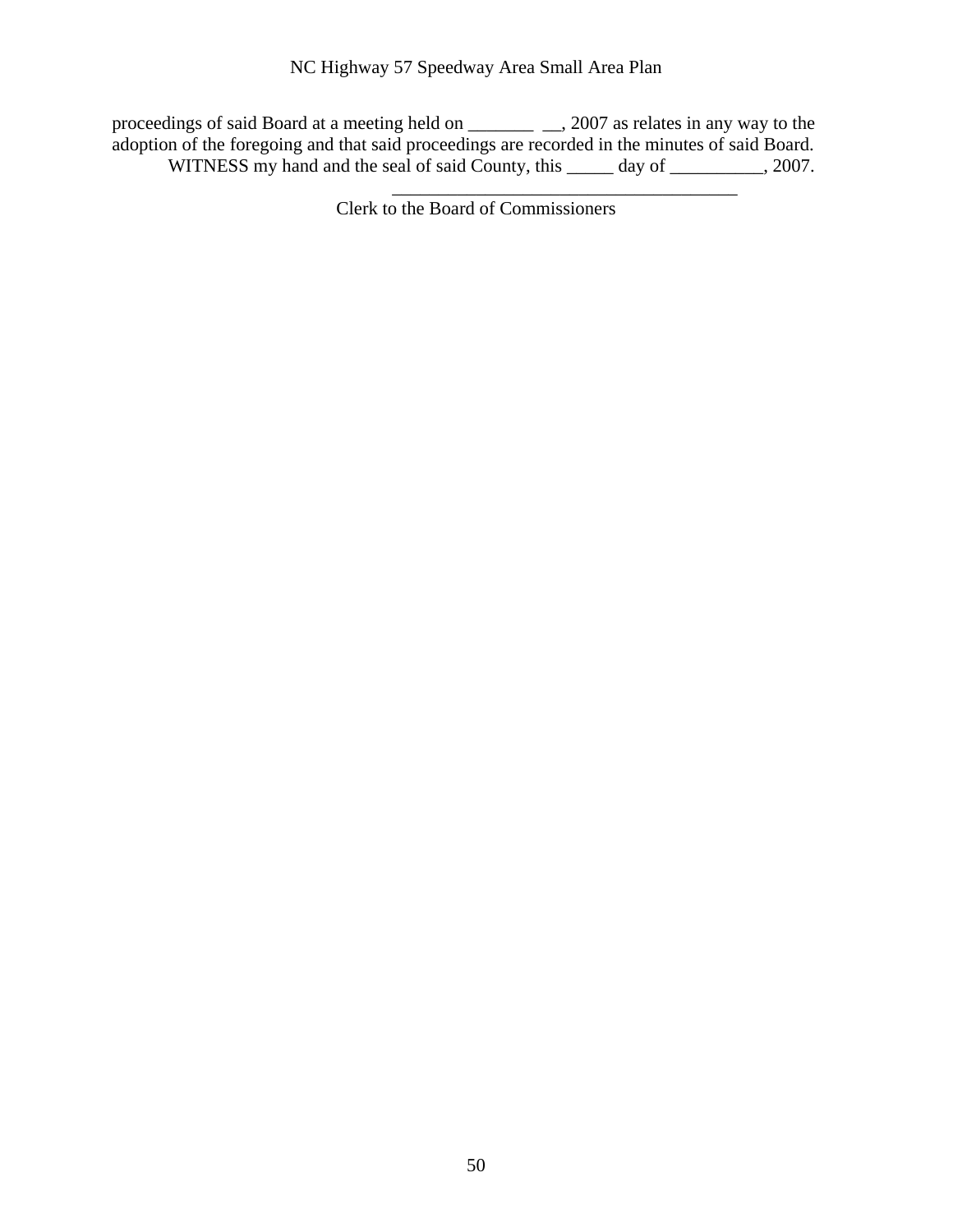### **SECTION VII. APPENDIX B**

#### **Examples of Possible Conditions to Evaluate the Appropriateness of the On-site Activities with the Anticipated Off-site Impacts.**

**(Orange County Speedway )** The following are examples of possible conditions, which may be applicable to the Speedway property:

- 17. Development of a formal site plan showing the current conditions of the property, including: existing impervious surface calculations, location of stormwater retention sites, the location of all structures and their distance from all property lines, the location of the septic field and repair areas, the location of petroleum storage containers and refueling areas, the location of all existing vegetation and buffer areas, all parking areas including the internal traffic circulation pattern for the property, and all other required information outlined within Article 14 of the Zoning Ordinance.
- 18. Installation of a landscaped buffer along Bacon Road and NC Highway 57 frontage according to the provisions of Article 12 of the Zoning Ordinance.
- 19. Establishment of a landscape and conservation buffer/easement along the northern, southern, and western perimeter of the property.
- 20. Existing signage comply with Article 9 of the Zoning Ordinance.
- 21. Provision of properly defined and delineate parking areas, travel lanes, and emergency vehicle access points/fire lanes.
- 22. Completion of a traffic intersection analysis for access points into the facility to determine need for access improvements.
- 23. Work with NCDOT, the State Highway Patrol, and County officials to address traffic management issues, including posting of proper signage on the property directing traffic to ingress and egress locations.
- 24. Development of a proactive litter collection system.
- 25. Installation of a noise attenuation system.
- 26. Establishment time of day limits on all activities.
- 27. Retrofit all external lighting fixtures to comply with Orange County lighting standards.
- 28. Address impervious cover limits.
- 29. Limit storage of hazardous materials, except for racing fuel and lubricants.
- 30. Permit expansion of present property area beyond the present boundaries, but only to enhance perimeter buffering, and not to expand racing operations.
- 31. If additional/accessory land uses are desired, the property owner shall cause a new site plan to be created outlining the location and nature of the proposed new land use, demonstrating compliance with approved conditions and the Zoning Ordinance.